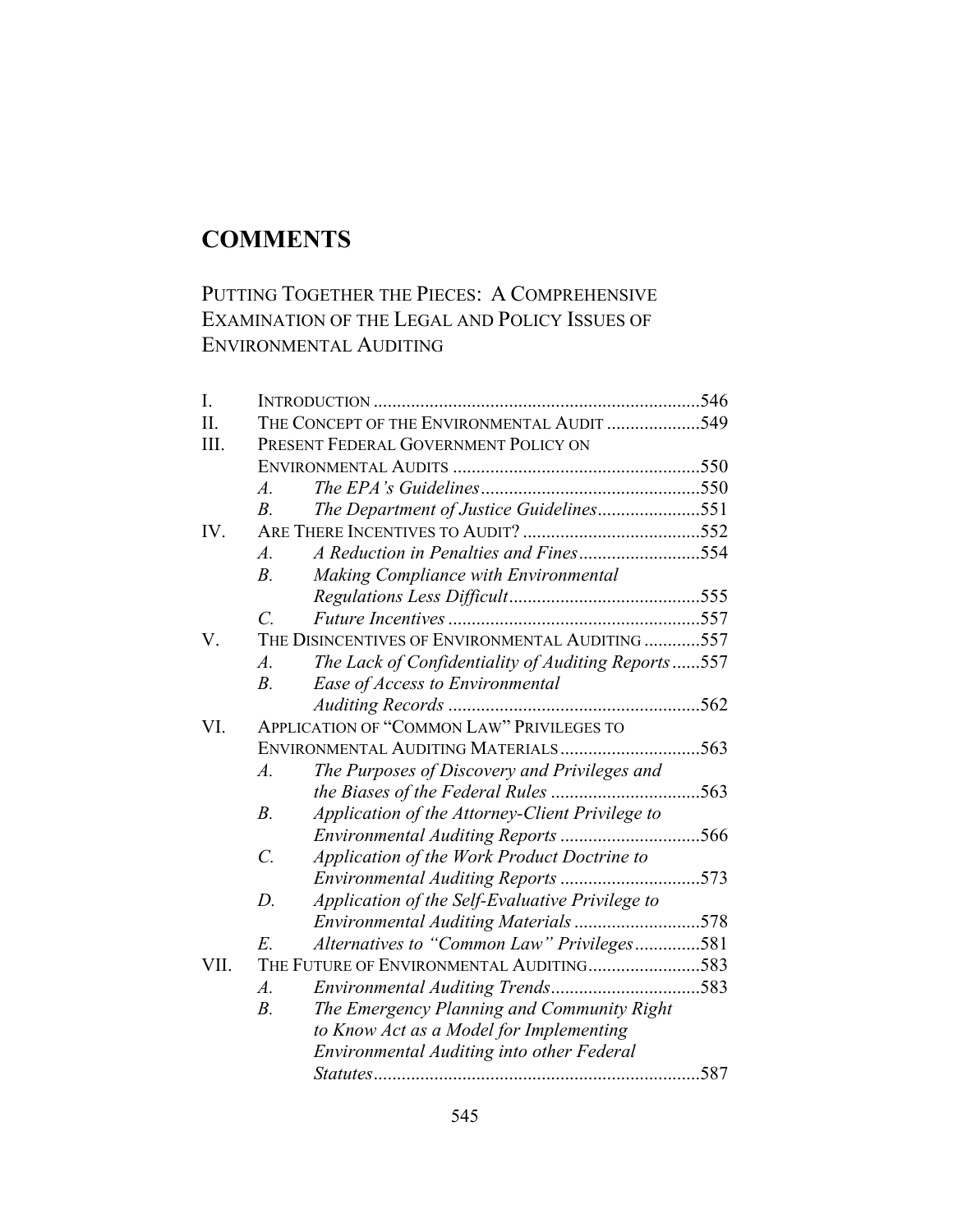|  | Alternative Environmental Auditing Policies:<br>$C =$ |  |
|--|-------------------------------------------------------|--|
|  | <b>Economic Incentives and Tradeable</b>              |  |
|  |                                                       |  |
|  | VIII. STANDARDIZATION OF AUDITING REQUIREMENTS AND    |  |
|  |                                                       |  |
|  |                                                       |  |

#### I. INTRODUCTION

 "Environmental auditing is no longer a trendy management tool, but . . . an acknowledged part of professional business planning."1 A recent survey by management consultants Arthur D. Little (ADL, Cambridge, MA) has found that top management involvement in corporate environmental audit programs has increased by seventy percent over the last three to five years.2 In addition, eighty percent of those surveyed expected an increase in the scope of their audit programs in three to five years.3

 "As part of their environmental compliance strategy, companies of all sizes are implementing environmental audit programs."4 Some large corporations have in house auditing teams that visit each site periodically, whereas smaller corporations tend to contract with independent auditing groups.5 Such practices can improve operations and help bring plants into compliance with environmental regulations.6

 An environmental audit should provide a complete and accurate picture of the environmental consequences of the business operations of a given company, including its environmental

 <sup>1.</sup> William N. Farran III & Thomas L. Adams Jr., *Environmental Regulatory Objective: Auditing and Compliance or Crime or Punishment*, 21 Envtl. L. Rep. (Envtl. L. Inst.) 10,239 (1991).

 <sup>2.</sup> *Environmental Auditing Takes Off*, 1 GREEN MARKET ALERT, Jan. 1993.

 <sup>3.</sup> *Id.* 

 <sup>4.</sup> David J. Freeman & Carolyn C. Cunningham, *The Environmental Audit: Management Tool or Government Weapon?,* N.Y. L.J., Dec. 30, 1991 at Outside Counsel 1.

 <sup>5.</sup> *Environmental Audits: Protective Shields or Smoking Guns? How to Encourage the Private Sector to Perform Environmental Audits and Still Maintain Effective Enforcement,* 42 J. OF URB. AND CONTEMP. L. 389, 394 (1992) [hereinafter *Protective Shields or Smoking Guns?*].

 <sup>6.</sup> *Id.* at 409.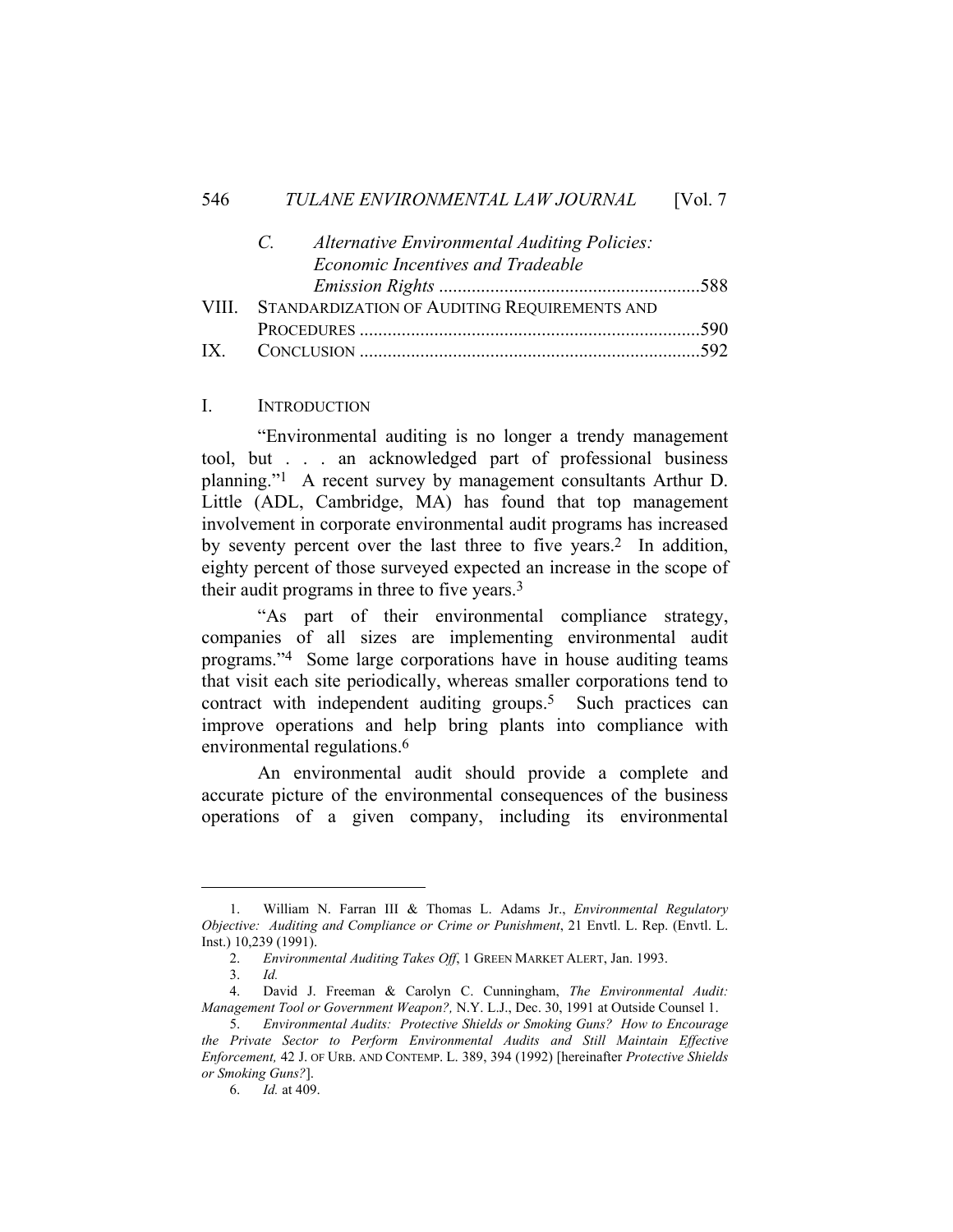practices.7 The Environmental Protection Agency (EPA) has issued its own statement defining auditing.8 The Environmental Auditing Policy Statement defines auditing as "a systematic, documented, periodic and objective review by regulated entities of facility operations and practices related to meeting environmental requirements."9

 There are several incentives for a regulated facility to engage in environmental auditing. First, an environmental audit serves as a proactive form of environmental management.10 An audit may lead to early identification and correction of environmental liabilities, preventing costly litigation and decreasing clean-up costs. Second, regulated entities that perform environmental audits may receive lenient prosecutorial treatment for violations discovered during the audit.11 Third, the EPA believes that environmental auditing will identify unknown environmental and health hazards.<sup>12</sup> Finally, in the future, environmental audits may even replace regular EPA inspections of regulated facilities.13

 Conversely, there are still disincentives to performing environmental audits. Without some sort of legal protection from regular discovery channels, government prosecutors, private litigants bringing citizens' suits and derivative actions, and the business competitors of the regulated party may easily obtain environmental auditing materials.14 These reports may do more than expose a regulated facility to legal liability arising from noncompliance. Final

 <sup>7.</sup> George Van Cleve, *The Changing Intersection Of Environmental Auditing, Environmental Law and Enforcement Policy*, 12 CARDOZO L. REV. 1215, 1217 (1991).

 <sup>8.</sup> Environmental Auditing Policy Statement, 51 Fed. Reg. 25,004, at 25,006 (1986) [hereinafter EPA Auditing Policy].

 <sup>9.</sup> *Id.*

 <sup>10.</sup> *Id.*

 <sup>11.</sup> U.S. DEP'T OF JUSTICE, FACTORS IN DECISIONS ON CRIMINAL PROSECUTION FOR ENVIRONMENTAL VIOLATIONS IN THE CONTEXT OF SIGNIFICANT VOLUNTARY COMPLIANCE OR DISCLOSURE EFFORTS BY THE VIOLATOR 3 (1991) (on file with the *Tulane Environmental Law Journal* [hereinafter JUSTICE GUIDANCE].

 <sup>12.</sup> EPA Auditing Policy, *supra* note 8, at 25,004.

 <sup>13.</sup> *See infra* Part IV, section C.

 <sup>14.</sup> *See infra* Part IV, section B*.*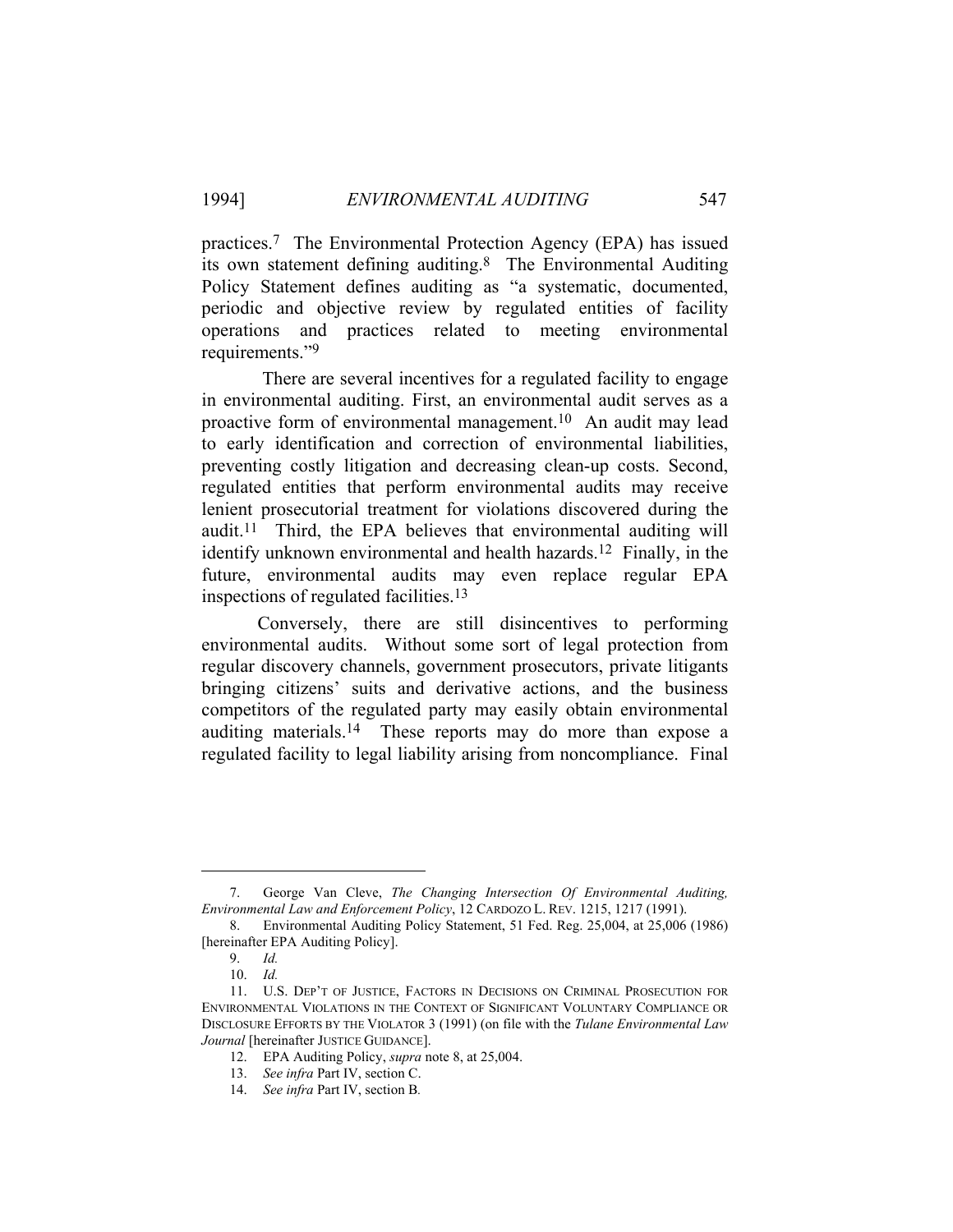auditing reports may also divulge descriptions of unique industrial processes and competitive management systems.15

 Consequently, the EPA has acknowledged that the confidentiality of information gathered during environmental audits is a legal issue which must be addressed if the efforts to promote auditing are to succeed.16 The EPA claims an express policy of avoiding, whenever possible, forced disclosure of information contained in voluntarily compiled environmental auditing reports.17 Nonetheless, the Agency's policy statement creates no legally cognizable privilege to protect environmental auditing reports from discovery by the government, nor does it have any influence on private parties seeking auditing material.18 To some degree, the attorney-client privilege, the work product doctrine, and the selfevaluative privilege may protect environmental auditing material from unfettered discovery.19

 Another problem with conducting audits is the lack of a standardized auditing procedure. Neither the regulators nor the regulated community have a gauge by which to evaluate the quality of an environmental audit. Therefore, it is difficult to determine whether a corporation will receive any of the benefits of a properly conducted audit (such as prosecutorial leniency).20 Generally, the Department of Justice (DOJ) requires that an audit be in good faith, but fails to provide substantive guidelines on what amounts to a good faith audit.

 <sup>15.</sup> Phillip D. Reed, *Environmental Audits and Confidentiality: Can What You Know Hurt You as Much as What You Don't Know?*, 13 Envtl. L. Rep. (Envtl. L. Inst.) 10,303, 10,304 (1983).

 <sup>16.</sup> *Id.*

 <sup>17.</sup> EPA Auditing Policy, *supra* note 8, at 25,007.

 <sup>18.</sup> *Id. See also* Multnomah Legal Services Union v. Multnomah County Legal Aid Serv., 936 F.2d 1547, 1554 (9th Cir. 1991); First Family Mortgage Corp. of Fla. v. Earnest, 851 F.2d 843, 844 (6th Cir. 1988) (both holding that agency policy statements are not enforceable unless they carry the weight of law, *i.e.* are a function of agency's rule making power); United States v. Wilson, 614 F.2d 1224, 1227 (9th Cir. 1980) (holding U.S. Attorney's Manuals do not have the force of law and offer no binding authority on which a regulated entity may rely).

 <sup>19.</sup> Trade secret law may also protect environmental auditing materials. That topic, however, is beyond the scope of this comment. The focus herein is procedural rather than substantive protection of the materials at issue.

 <sup>20.</sup> JUSTICE GUIDANCE, *supra* note 11, at 4-5.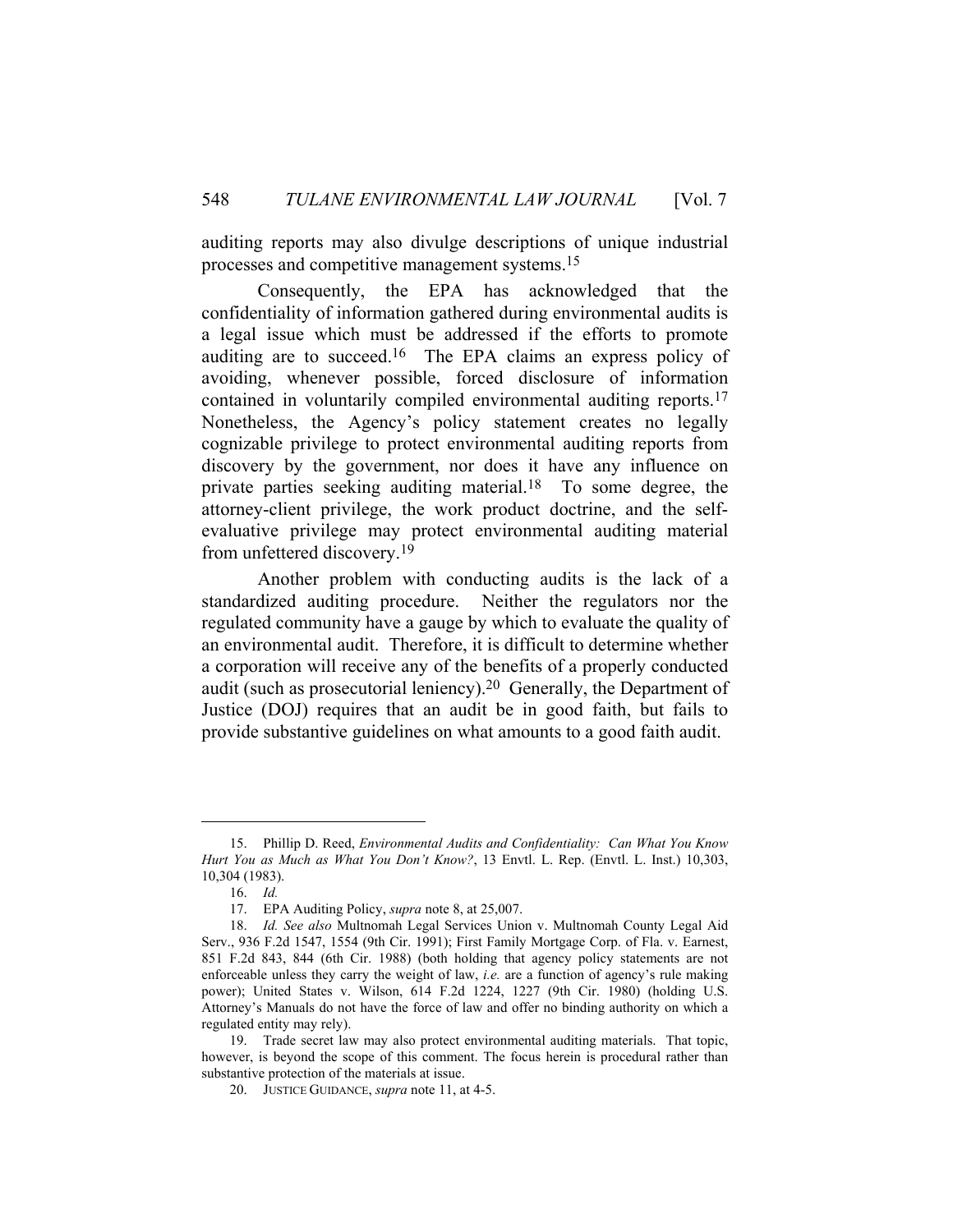This comment will offer a wide-ranging look at the legal and policy issues associated with environmental auditing, discuss recent developments in the field, and outline important auditing trends.

#### II. THE CONCEPT OF THE ENVIRONMENTAL AUDIT<sup>21</sup>

 A company may choose from many different forms of auditing, depending on its particular size and needs.22 There are, however, generally considered to be two basic types of environmental audits. First, management audits "test the nature of the company management systems controlling environmental risks"23 that the company faces. Second, compliance audits "test the status of environmental compliance by company operations."24 The scope of the compliance audit is usually limited to examining those aspects of the company which are currently regulated.<sup>25</sup> These two types of audits are not mutually exclusive, and it may be beneficial to the company to perform both.26

 Although many auditing options exist, the EPA suggests that "an effective environmental auditing system" should include these elements: (a) explicit top management support for environmental auditing and commitment to follow-up on audit findings; (b) an environmental auditing function independent of audited activities; (c) adequate team staffing and auditor training; (d) explicit audit program objectives, scope, resources and frequency; (e) a process which collects, analyzes, interprets and documents information sufficient to achieve audit objectives; (f) a process which includes specific procedures to promptly prepare candid, clear and appropriate written reports on audit findings, corrective actions, and schedules for implementation; and (g) a process which includes quality assurance

 <sup>21.</sup> This section is intended to acquaint the reader with the basics of an environmental audit.

 <sup>22.</sup> As of yet, there is no standard auditing format, nor are there requirements which the audit must meet.

 <sup>23.</sup> Van Cleve, *supra* note 7, at 1217.

 <sup>24.</sup> *Id.*

 <sup>25.</sup> *Id.* at 1218. However, management would be wise to obtain information that may pertain to future regulations to provide additional protection from liability.

 <sup>26.</sup> *See* Memorandum from Thomas L. Adams, Jr., Assistant Administrator for Enforcement and Compliance Monitoring, Final EPA Policy on the Inclusion of Environmental Auditing Provisions in Enforcement Settlements 3 (Nov. 14, 1986).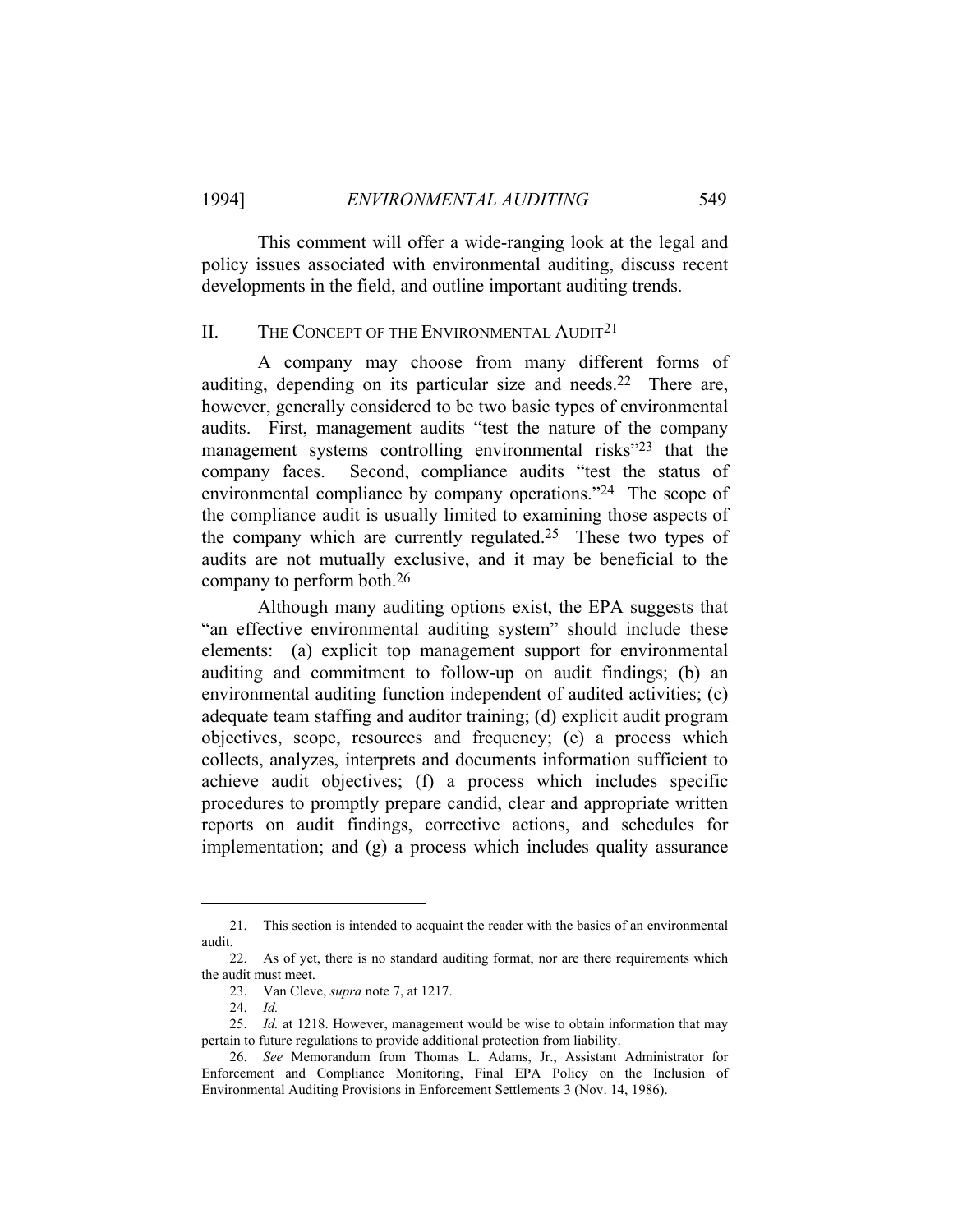procedures to assure the accuracy and thoroughness of environmental audits.27

#### III. PRESENT FEDERAL GOVERNMENT POLICY ON ENVIRONMENTAL **AUDITS**

 Both the EPA and the DOJ encourage companies and organizations that are environmentally regulated to voluntarily perform environmental audits.28 In doing so, the government hopes that such practices will reduce the number and severity of violations of present regulations. Additionally, "voluntary environmental audits proactively address compliance, rather than a reactive governmental response via administrative, civil, or criminal sanctions."29

#### *A. The EPA's Guidelines*

 The EPA's position on environmental auditing is general and policy oriented.30 The EPA Auditing Policy Statement states that the EPA's goal is to encourage the use of auditing both to achieve and maintain compliance with environmental laws and regulations and to help correct unregulated environmental hazards.<sup>31</sup>

 Although environmental auditing is not mandatory, the EPA Auditing Policy Statement attempts to encourage the use of auditing by naming some benefits for regulated industries.32 The EPA declared that it would not mandate environmental auditing "because environmental auditing systems have been widely adopted on a voluntary basis in the past, and because audit quality depends to a large degree upon genuine management commitment to the program and its objectives."33

 Although the EPA strongly encourages corporate auditing to find possible violations of environmental regulation, the EPA Auditing Policy Statement declines to give protection from

 <sup>27.</sup> *See* EPA Auditing Policy, *supra* note 8, at 25,009.

 <sup>28.</sup> *Id.* at 25,006-07. JUSTICE GUIDANCE, *supra* note 11.

 <sup>29.</sup> *Protective Shields or Smoking Guns?*, *supra* note 5, at 396.

 <sup>30.</sup> *See* EPA Auditing Policy, *supra* note 8.

 <sup>31.</sup> *See* EPA Auditing Policy, *supra* note 8, at 25,004.

 <sup>32.</sup> *See* EPA Auditing Policy, *supra* note 8, at 25,006-08.

 <sup>33.</sup> *See* EPA Auditing Policy, *supra* note 8, at 25,007.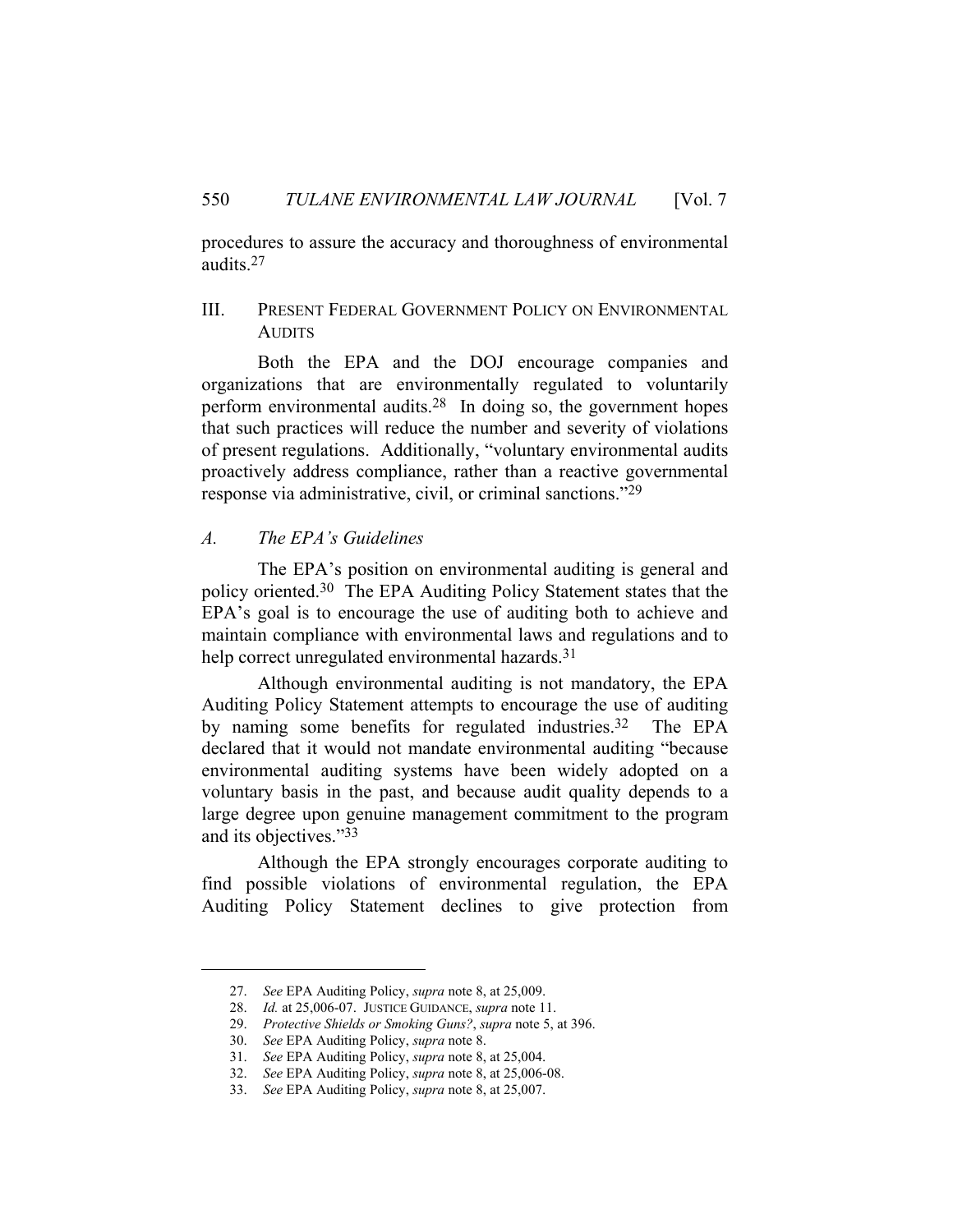enforcement actions for those who audit.<sup>34</sup> Because the EPA recognizes the inhibiting effect this may have on corporate auditing, it has a policy of not requesting these audit reports unless it is necessary for an investigation.35

#### *B. The Department of Justice Guidelines*

 As noted above, the DOJ has issued its own guidelines which also encourage corporate environmental auditing.36 Stating that it will take voluntary compliance programs favorably into account in the exercise of prosecutorial discretion, the policy attempts to calm fears that audits will increase potential exposure to liability.37 Like the EPA Auditing Policy Statement, however, this document declares that the DOJ retains full discretion to prosecute despite voluntary compliance efforts.38 Furthermore, the policy fails to indicate whether the DOJ will demand the production of audits in discovery for criminal prosecutions.39

 The guidelines list three main factors which the DOJ considers when prosecuting a violation of environmental regulations. First, the DOJ takes into consideration whether the person or business made a voluntary disclosure of the violation and when it reported that violation.40 Companies should report violations immediately upon discovery to receive the maximum consideration by the prosecution.<sup>41</sup> Second, the DOJ considers whether the company cooperated with the government's investigation.42 Cooperation with the investigation is independent of whether the disclosure was voluntary.43 Third, the DOJ determines whether the corporation had a "regularized, intensive, and comprehensive" environmental compliance program in

 <sup>34.</sup> *Id.* "The EPA would only concede that facilities with good compliance records may receive fewer inspections or that the EPA 'may' consider the entity's compliance program and subsequent responses in exercising its discretion." *Protective Shields or Smoking Guns?*, *supra* note 5, at 400.

 <sup>35.</sup> EPA Auditing Policy, *supra* note 8, at 25,007.

 <sup>36.</sup> JUSTICE GUIDANCE, *supra* note 11.

 <sup>37.</sup> Edmund Frost, *Mirror, Mirror, Up Against the Wall*, LEGAL TIMES, Dec. 16, 1991, at 50.

 <sup>38.</sup> JUSTICE GUIDANCE, *supra* note 11, at 2.

 <sup>39.</sup> *Id.*

 <sup>40.</sup> *Id.* at 2-5.

 <sup>41.</sup> *Id.* at 3. Consideration is also given to the quality of information. *Id.*

 <sup>42.</sup> *Id.*

 <sup>43.</sup> JUSTICE GUIDANCE, *supra* note 11, at 3.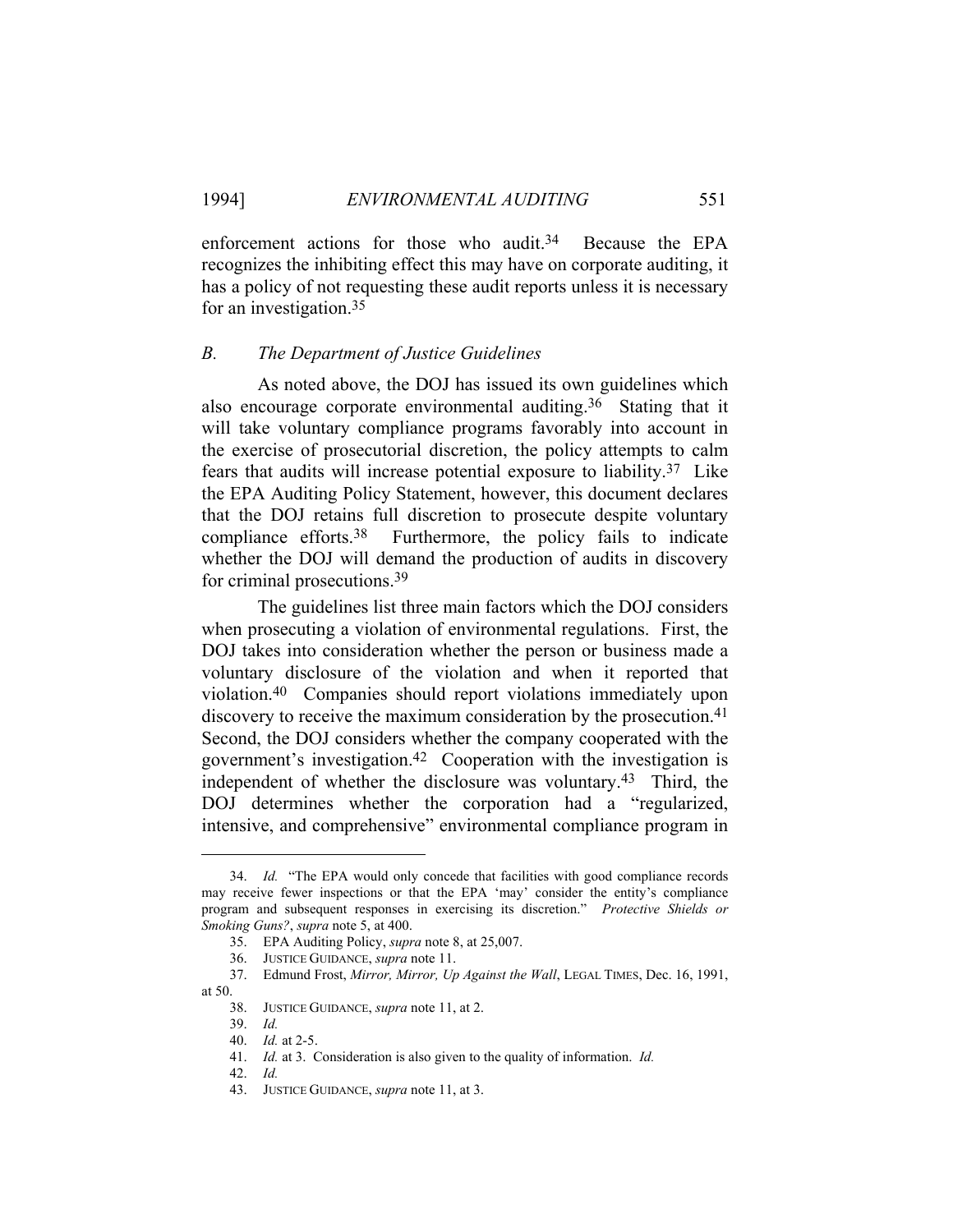effect.44 The compliance program should contain preventative measures as well as methods for correcting violations.45 The DOJ also considers the following factors: (a) the pervasiveness of noncompliance; (b) the existence of an internal disciplinary system within the company to address violations of environmental compliance policies; and (c) the extent of efforts undertaken to remedy any ongoing noncompliance and minimize the environmental harm.46

 The policy behind the DOJ Guidelines is very similar to the EPA Auditing Policy Statement's policy. Both encourage environmental auditing but admit that the information may be used in criminal or civil prosecutions.47 There is some relief in that the DOJ offers more lenient prosecutions for those who report their own violations promptly, those who are cooperative with the investigation, or those who have an effective auditing program in place. Those who make either no efforts or bad faith efforts to avoid compliance, however, will be prosecuted fully.<sup>48</sup>

#### IV. ARE THERE INCENTIVES TO AUDIT?

 Although the EPA Auditing Policy Statement mentions general benefits to environmental auditing for corporations, it does not adopt a specific incentive program. The policy statement explains the reasons for this, stating:

> Based on earlier comments received from industry, EPA believes most companies would not support or participate in an "incentives-based" environmental auditing program with EPA. Moreover, general promises to forgo inspections or reduce enforcement responses in exchange for companies' adoption of environmental auditing programs—the

 <sup>44.</sup> *Id.* at 4.

 <sup>45.</sup> *Id.* Corporations will not receive leniency if their environmental auditing program is a sham designed to protect their defense interests rather than an effort to detect and correct violations.

 <sup>46.</sup> *Id.* at 5-6.

 <sup>47.</sup> *See* EPA Auditing Policy, *supra* note 8, at 25,007; JUSTICE GUIDANCE, *supra* note 11, at 3-4.

 <sup>48.</sup> JUSTICE GUIDANCE *supra* note 11, at 14.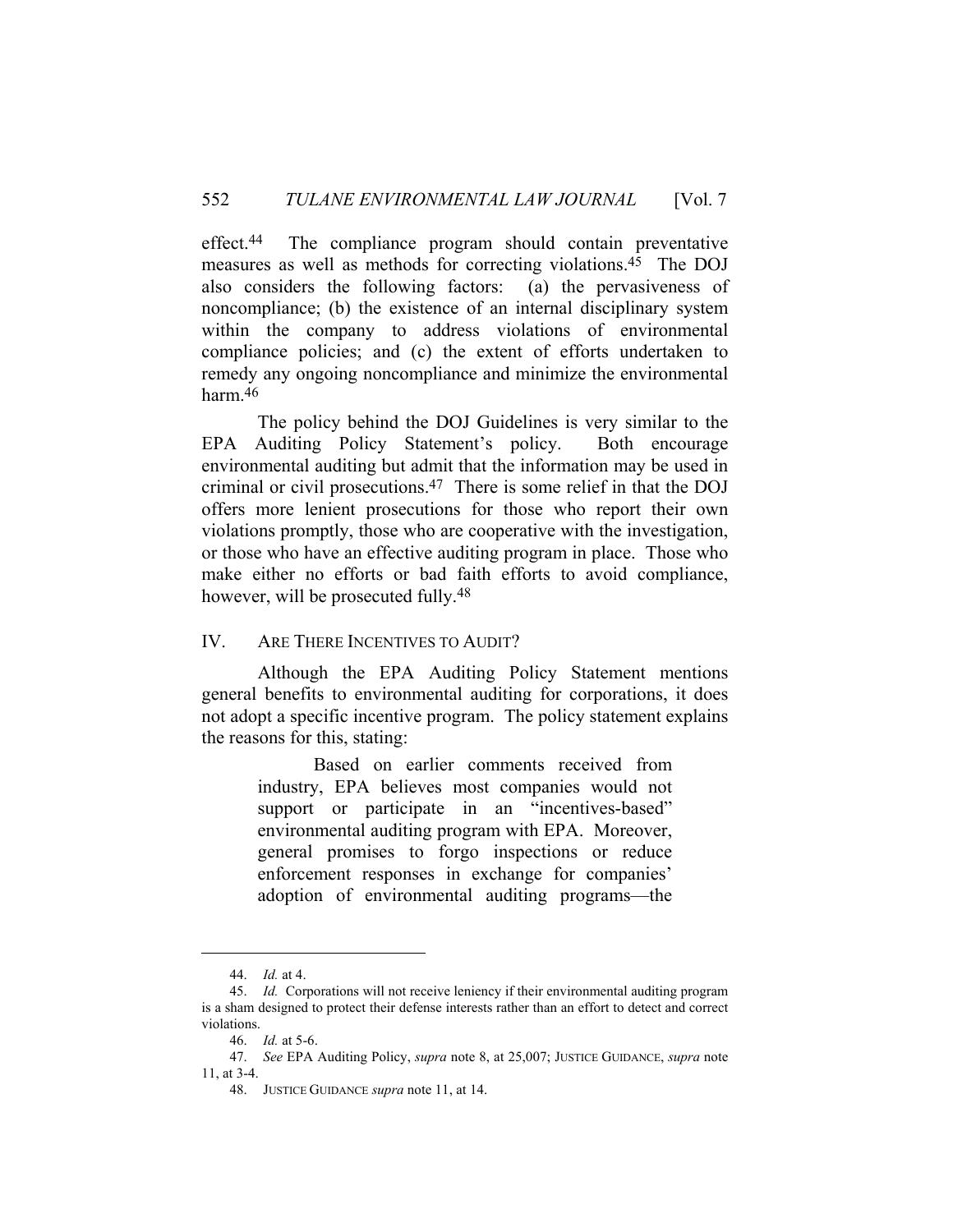"incentives" most frequently mentioned in this context—are fraught with legal and policy obstacles.49

As previously mentioned,<sup>50</sup> EPA does state that it will consider a company's compliance record in enforcement actions and that the EPA will not make routine requests of auditing results. 51 Furthermore, the EPA argues that audits have developed as a result of sound business reasoning, "particularly as a means of helping regulated entities manage pollution control affirmatively over time instead of reacting to crises."52 Unfortunately, this provides very little incentive for companies who do not currently audit to implement an auditing program.53

 There are several reasons for the EPA's failure to implement stronger incentives to encourage auditing. First, some states were reluctant to commit their resources to a nonregulatory program.54 Also, environmental groups were concerned about shifting resources away from traditional enforcement.55 Finally, industry was opposed to an incentive program because it seemed to be the first step towards mandating environmental auditing.56 Industry was also concerned about the confidentiality of an environmental audit program.<sup>57</sup>

 The EPA may have reasons other than those stated in its policy for not implementing an incentive program. For example, the EPA can obtain most of the information it needs for enforcement of environmental violations through both the administrative information demand authority and self-reporting requirements of the federal environmental laws.58 Therefore, implementation of auditing

 <sup>49.</sup> EPA Auditing Policy, *supra* note 8, at 25,004.

 <sup>50.</sup> *See supra* Part II—THE CONCEPT OF AN ENVIRONMENTAL AUDIT.

 <sup>51.</sup> EPA Auditing Policy, *supra* note 8, at 25,007.

 <sup>52.</sup> *Id.* at 25,006.

 <sup>53.</sup> The cost of implementing an audit program may outweigh the benefits presently available for many corporations. Costs may include hiring an auditor or an auditing team, monitoring reports, and efforts to bring the corporation into compliance.

 <sup>54.</sup> Van Cleve, *supra* note 7, at 1223.

 <sup>55.</sup> *Id.*

 <sup>56.</sup> *Id.* at 1224.

 <sup>57.</sup> *Id.* This is still a major concern for companies in conducting environmental audits. An audit can be seen as both a sword (disclosing noncompliance may subject the company to prosecution) and a shield (the Department of Justice is more lenient on those with an effective compliance program). *See infra* Part V on the issues surrounding disclosure of audit results.

 <sup>58.</sup> *Id.*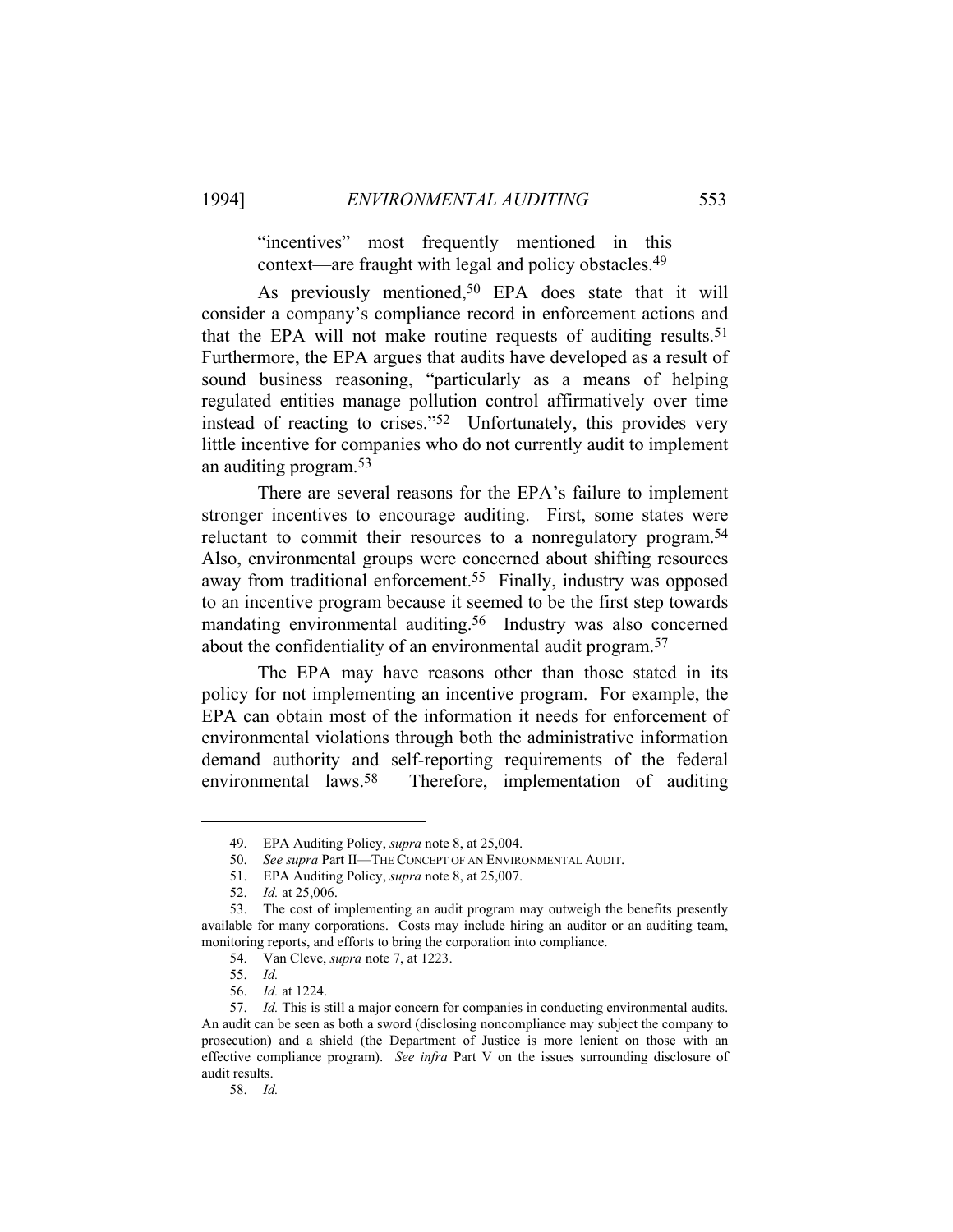incentives may simply be another burdensome factor to consider in enforcement actions, without any offsetting benefits. Also, if the EPA further reduced enforcement efforts for those who audit, companies would be less likely to perform proper audits and correct violations.59

 With this information in mind, environmental auditing may seem rather pointless and a waste of time to many companies. There are, however, benefits to auditing that are not found in the EPA Auditing Policy Statement*.*

#### *A. A Reduction in Penalties and Fines*

 Environmental audits may be the best defense against environmental regulation violations which usually entail enormous penalties and fines.60 Enforcement actions may be either civil or criminal, or both.61 Many offenses that were previously misdemeanors are now felonies.62 In addition, sentencing guidelines have made jail time a much more likely punishment of an environmental felony conviction.<sup>63</sup> The government may assess penalties for failure to comply with the regulations, and for violation of monitoring and reporting requirements.64 In addition to the government's enforcement power, most of the environmental statutes create a cause of action for citizen enforcement suits.

 <sup>59.</sup> Van Cleve, *supra* note 7, at 1224.Another possible reason for EPA's failure to implement an incentive program was the time in which the EPA Auditing Policy Statement was written. *Id.* In 1986, environmental auditing was fairly new. *Id.* The EPA may have been reluctant to offer too much too early.

 <sup>60.</sup> Federal judgments and penalties for environmental violations have included multimillion dollar civil penalties, and they are increasing. *See, e.g.,* United States EPA v. Environmental Waste Control, Inc., 917 F.2d 327 (7th Cir. 1990) (\$2.7 million RCRA penalty); United States v. Shell Oil Co., Civ. No. C-89 4220 (N.D. Cal. Mar. 26, 1990) (\$4.2 million in federal and state Clean Water Act and other civil penalties).

 <sup>61.</sup> The standard for imposing criminal liability on an employee, officer, or company is low. For example, the only proof required for a RCRA violation is that the employee intended to place a drum of waste in a certain location. The employee does not have to have knowledge that he is violating a law. Thomas R. Bartman, *Dodging Bullets*, FORTNIGHTLY, Oct. 1, 1993, at 21.

 <sup>62.</sup> Frost, *supra* note 37, at 50.

 <sup>63.</sup> *Id.* For example, "the 1990 Clean Air Act amendments added a provision that . . . allows a felony criminal conviction based on negligence instead of knowledge when there is a release of a hazardous air pollutant that creates an imminent danger." *Id.*

 <sup>64.</sup> Michael Herz, *Environmental Auditing and Environmental Management: The Implicit and Explicit Federal Regulatory Mandate*, 12 CARDOZO L. REV. 1241, 1246 (1991).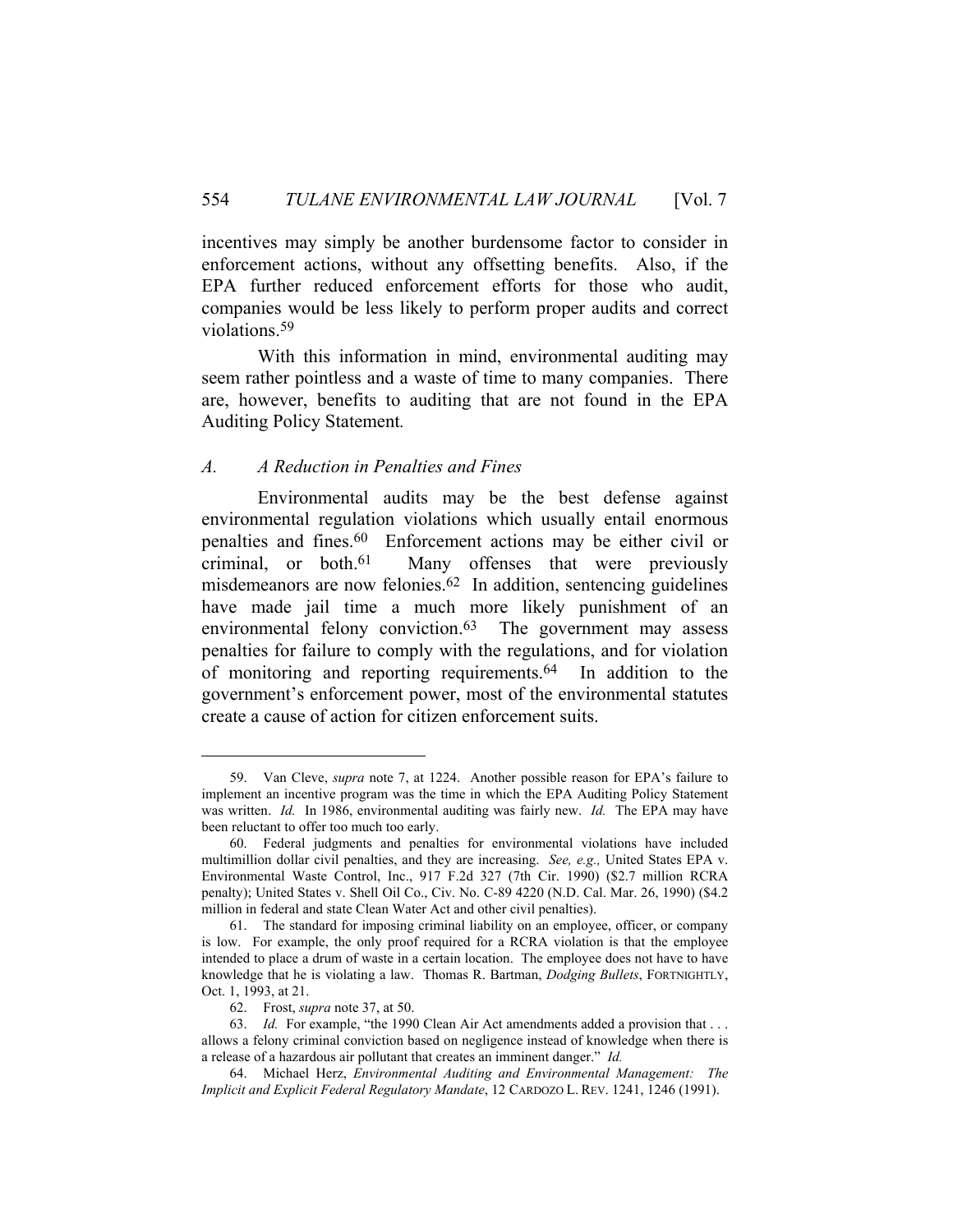As previously mentioned, however, the DOJ is more forgiving of environmental violations for companies with effective monitoring programs.<sup>65</sup> The Sentencing Guidelines,<sup>66</sup> which delineate proposed sentencing for specific crimes, also provide more lenient penalties if the organization has taken "reasonable steps to achieve compliance with its standards, *e.g.*, by utilizing monitoring and auditing systems reasonably designed to detect criminal conduct by its employees and other agents."67 As fines increase for violations, it may be in the company's best interest to implement an auditing policy, both to mitigate fines and to prevent violations.

#### *B. Making Compliance with Environmental Regulations Less Difficult*

 As corporations began to implement environmental auditing programs in the early 1980s, the federal regulatory structure was becoming quite complex. For example, Congress enacted the Resource Conservation and Recovery Act (RCRA) in 1984,68 Superfund in 1986,<sup>69</sup> the Safe Drinking Water Act in 1986,<sup>70</sup> the Clean Water Act in 1987,71 and the Clean Air Act in 1990.72 In addition to these major statutes, companies must also comply with other federal environmental statutes, as well as state and local regulations. As a result of these regulations, compliance has become extremely difficult.73

 An environmental auditing program combined with proactive management may help improve compliance. Proactive management has four main elements which may make it attractive to industries faced with the increasing burden of complying with environmental regulations. 74 First, because environmental costs are increasing at an

 <sup>65.</sup> *See supra* Part III, section B*.*

 <sup>66.</sup> UNITED STATES SENTENCING COMMISSION GUIDELINES MANUAL § 8A1.2, cmt. (k)(5) (1993).

 <sup>67.</sup> *Id.*

 <sup>68. 42</sup> U.S.C. §§ 6901 et seq. (1984).

 <sup>69. 42</sup> U.S.C. §§ 9601 et seq. (1986).

 <sup>70. 42</sup> U.S.C. §§ 300f et seq. (1986).

 <sup>71. 42</sup> U.S.C. §§ 1251 et seq. (1987).

 <sup>72. 42</sup> U.S.C. §§ 7401 et seq. (1988).

 <sup>73.</sup> Frost, *supra* note 37, at 50.

 <sup>74.</sup> *Green Finance: Exposing Your Firm to the Elements*, BUSINESS INTERNATIONAL MONEY REPORT, Sept. 13, 1993.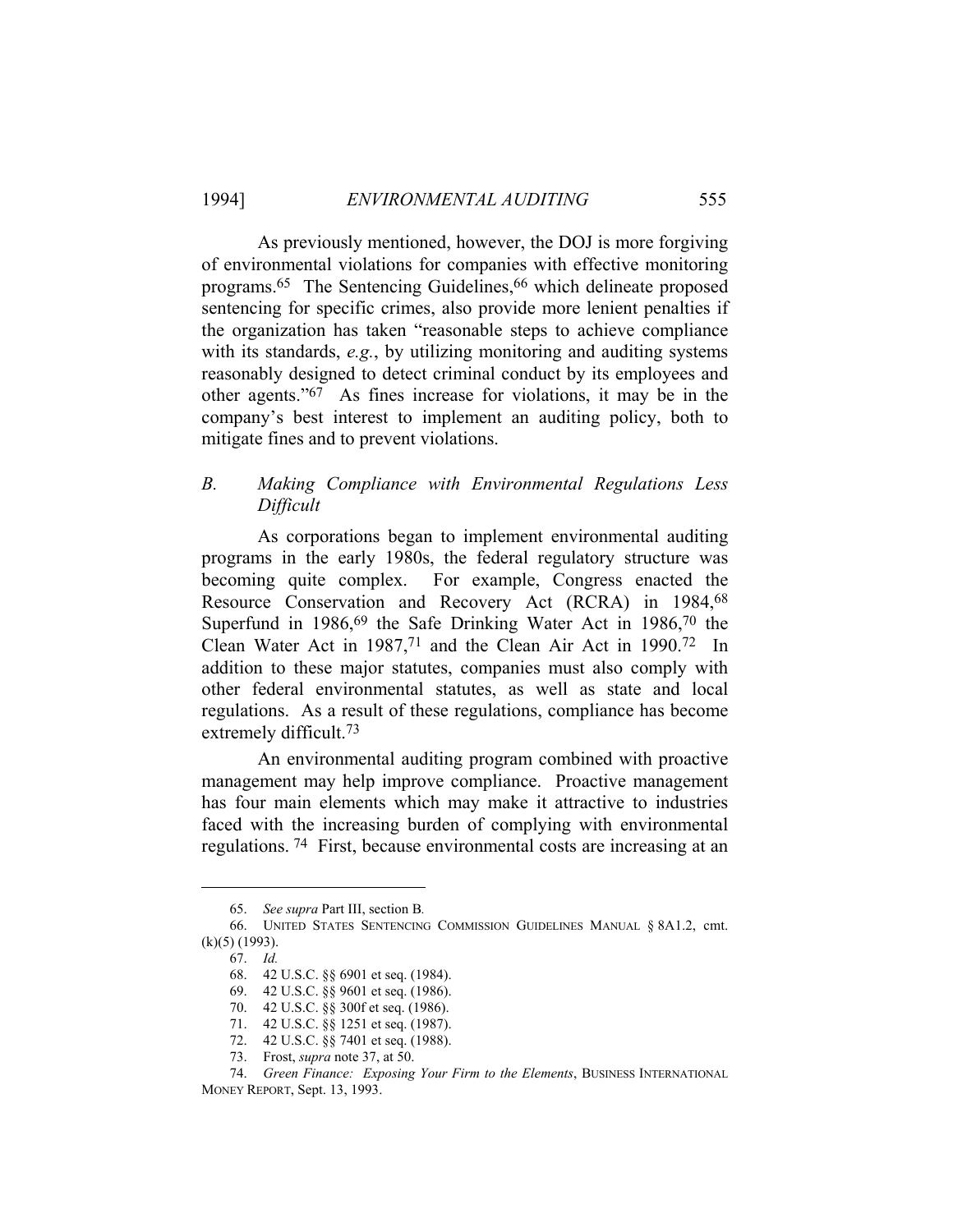alarming rate, managers must tighten accounting requirements.75 The problem is that there is "little specific guidance available concerning the recognition, measurement and disclosure of environmental costs, or the auditor's responsibility for the detection of unrecorded environmental liabilities."<sup>76</sup> Many are still attempting to clarify standards in this field by asking such questions as "How do auditors spot environmental red flags?" or "How can liability costs for the potentially responsible party (PRP) be assessed?"77

 Second, proactive management allows companies to perform environmental "ratings."78 A rating is a measurement of a firm's exposure to liability.79 This is also a very new practice and has initially been adopted by the Big Six accounting firms.<sup>80</sup> Third, companies must be concerned with tighter lending requirements.81 A bank may be less willing to lend funds where environmental liabilities exist because it could be held liable as an "operator."82 An environmental audit, if conducted properly, can help determine the amount of environmental risk to which a company is exposing itself when it conducts a certain activity. Companies should not expose themselves to the possibilities of enormous noncompliance penalties without thoroughly investigating the risks involved.

 Finally, proactive management encourages shareholders to be active in the company's management.83 Shareholders in companies such as Monsanto Corporation are involved to the extent that they have begun to issue their own environmental auditing reports.<sup>84</sup> This type of action encourages stricter environmental standards for the company and will help protect against liability.

 To receive maximum benefits from the integration of the proactive management elements with the environmental auditing program, companies should identify benchmarks by which to measure

84. *Id.*

 <sup>75.</sup> *Id.*

 <sup>76.</sup> *Id.*

 <sup>77.</sup> *Id.* 78. *Id.*

 <sup>79.</sup> *Id.* 80. *Id.*

 <sup>81.</sup> *Id*.

 <sup>82.</sup> *See* United States v. Fleet Factors Corp., 821 F. Supp. 707 (S.D. Ga. 1993).

 <sup>83.</sup> *Green Finance, supra* note 74.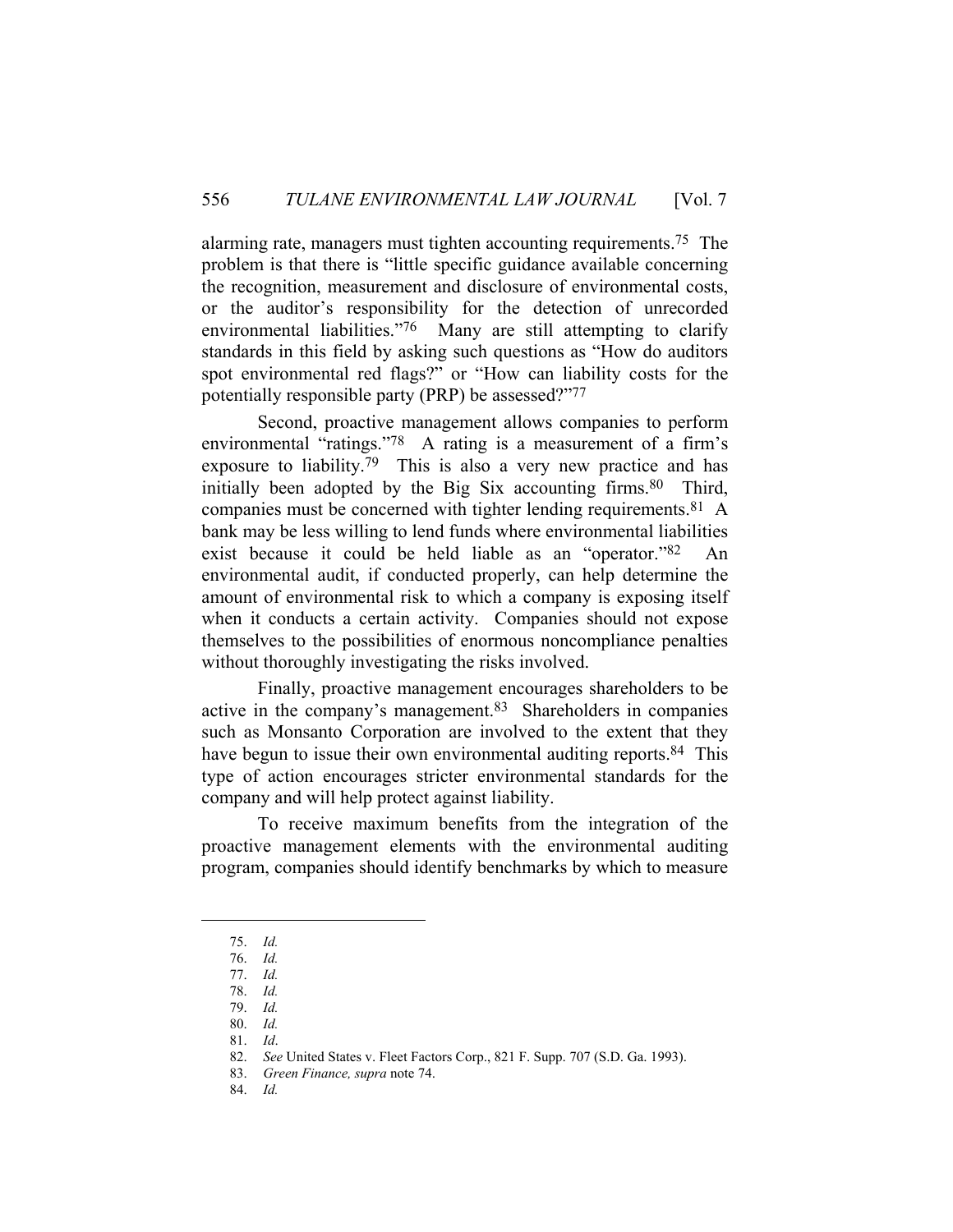the effectiveness of their programs.85 "Such gauges could involve trends in audit findings (for example, repetitions of similar deficiencies over time); the number of compliance orders and penalties received and their seriousness; the number of spills and releases; or employees' levels of awareness of company compliance policies and requirements as measured in refresher training sessions."86 In this way the company can measure progress and spot areas which need improvement.

#### *C. Future Incentives*

 In the future, the government may develop official incentive programs.87 For example, the EPA is developing an "Environmental Excellence Program" similar to OSHA's "Voluntary Protection Program" (VPP), requiring the implementation of health and safety audits.88 The program will reward positive corporate behavior, as does the VPP.89 If there are more incentives to audit, perhaps more companies without such programs will feel that the benefits of auditing outweigh the costs.

#### V. THE DISINCENTIVES OF ENVIRONMENTAL AUDITING

#### *A. The Lack of Confidentiality of Auditing Reports*

 A regulated facility that performs an environmental audit may subject itself to a greater risk of liability than one that has not implemented an auditing program. On the one hand, a facility that performs an environmental audit may achieve more widespread compliance through self-examination and thereby avoid federal or state enforcement actions or private litigation.<sup>90</sup> On the other hand, if a regulated facility gathers extensive information on its compliance with environmental regulations and amalgamates it into one report, it

 <sup>85.</sup> Bartman, *supra* note 61, at 21.

 <sup>86.</sup> *Id.*

 <sup>87.</sup> For a detailed discussion of the incentives programs considered by the EPA, see Terrell E. Hunt, *Environmental Auditing and Compliance Policy,* 16 HARV. ENVT. L. REV. 365 (1992).

 <sup>88.</sup> Lynn L. Bergeson, *Compliance Audits are the Key to Staying out of Court; The Writing is on the Wall,* CORP. LEGAL TIMES, Nov. 1992, at Environmental Issues 17.

 <sup>89.</sup> *Id.* The reward for satisfying VPP criteria is reduced inspection and enforcement proceedings.

 <sup>90.</sup> *See supra* Part IV, section A*.*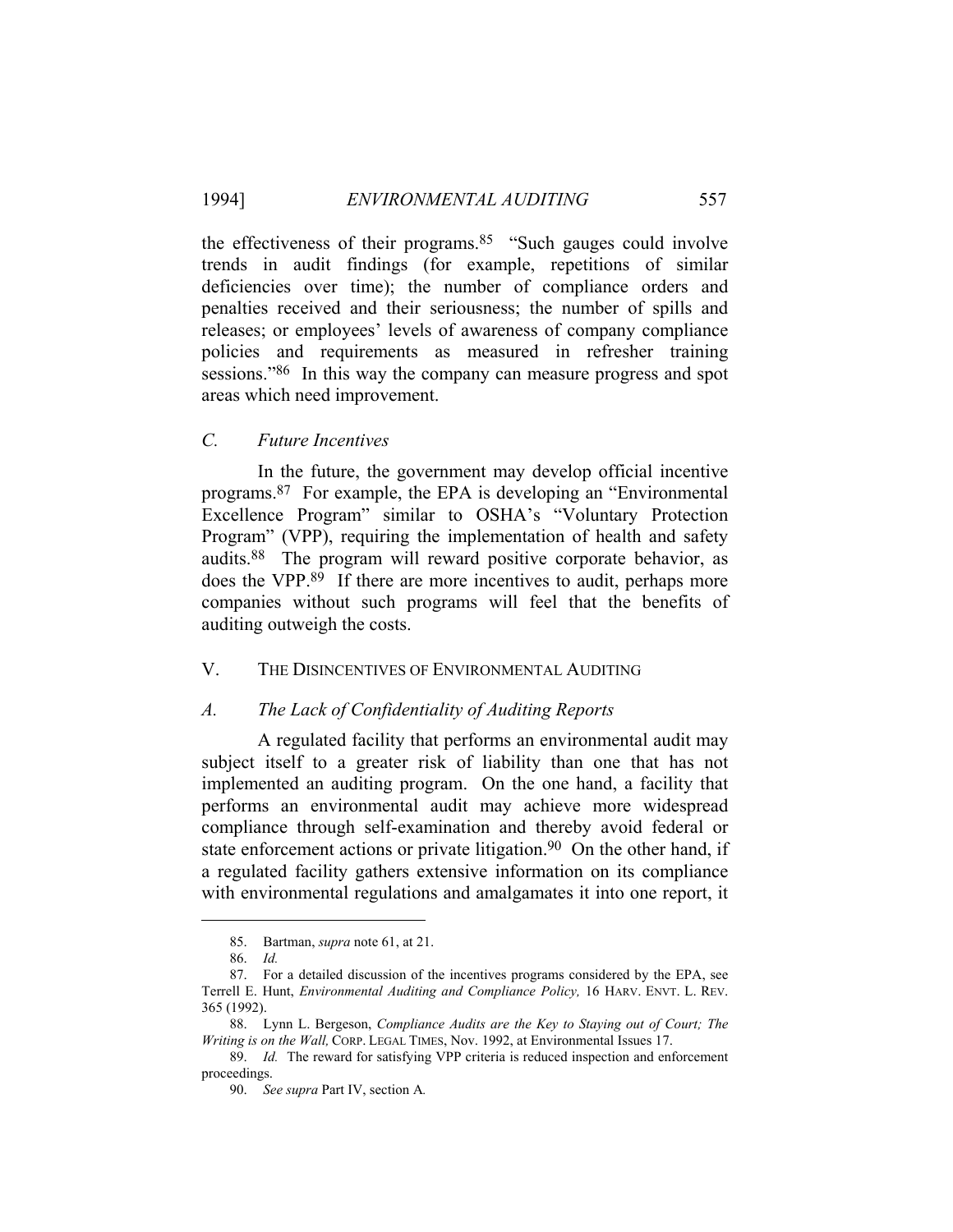exposes itself to several risks. The most significant risk involved with a voluntary audit is the potential use of the information as evidence at trial by the government or an adverse private litigant.<sup>91</sup> The lack of protection from discovery given to environmental auditing reports remains as a disincentive to audit.

 As evidence of a violation, auditing reports can be damning in several ways and in various contexts. On the most basic level, opposing parties may use auditing material to establish the fact that a violation of the environmental statute at issue occurred.92 Consequently, the burden of an extensive factual investigation is lifted from the plaintiff or the prosecution when a corporation has compliance information neatly on file and readily accessible through subpoena, regular discovery channels, and under the provisions of the environmental statutes themselves.93 Used in this capacity, environmental auditing material poses a threat of liability in both civil, administrative, and criminal enforcement actions and in private litigation.

 Commentators have focused attention on the potential use of environmental auditing material in criminal prosecutions. In criminal prosecutions, prosecutors could use environmental auditing reports as factual evidence showing that violations had occurred and also as evidence proving that corporate officers had knowledge of the violations.94 Such a showing of knowledge would satisfying the *mens rea* element of most pollution control criminal provisions.95 Knowing violations of numerous environmental statutes may result in jail time.96 Hence, the potential liability associated with

 <sup>91.</sup> For a discussion of cases in which this risk has been realized, see *infra* note 105 and the accompanying text.

 <sup>92.</sup> *See infra* notes 103-111 and accompanying text.

 <sup>93.</sup> *See infra* notes 116-122 and accompanying text for a discussion of how the government and private parties may obtain environmental auditing material.

 <sup>94.</sup> *See* Reed, *supra* note 15, at 10,304.

 <sup>95.</sup> *See, e.g.*, Solid Waste Disposal Amendments of 1980, 42 U.S.C. § 6928 (1988) [hereinafter RCRA]; The Federal Water Pollution Control Act, 33 U.S.C. § 1319(c) (1988) [hereinafter CWA]; The Clean Air Act 42 U.S.C. § 7413(c) (1988) [hereinafter CAA]. For a full discussion of the *mens rea* requirement in environmental statutes, see also Ruth Ann Weidel, *et al.*, *Erosion of* Mens Rea *in Environmental Criminal Prosecution*, 21 SETON HALL L. REV. 1100 (1991); Michael Vitiello, *Does Culpability Matter?: Statutory Construction Under 42 U.S.C. § 6928*, 6 TUL. ENVTL. L.J. 187 (1993).

 <sup>96.</sup> *See, e.g.,* RCRA, 42 U.S.C. § 6928(d)(7); CAA, 42 U.S.C. § 7413(c); CWA, 33 U.S.C. § 1319(c).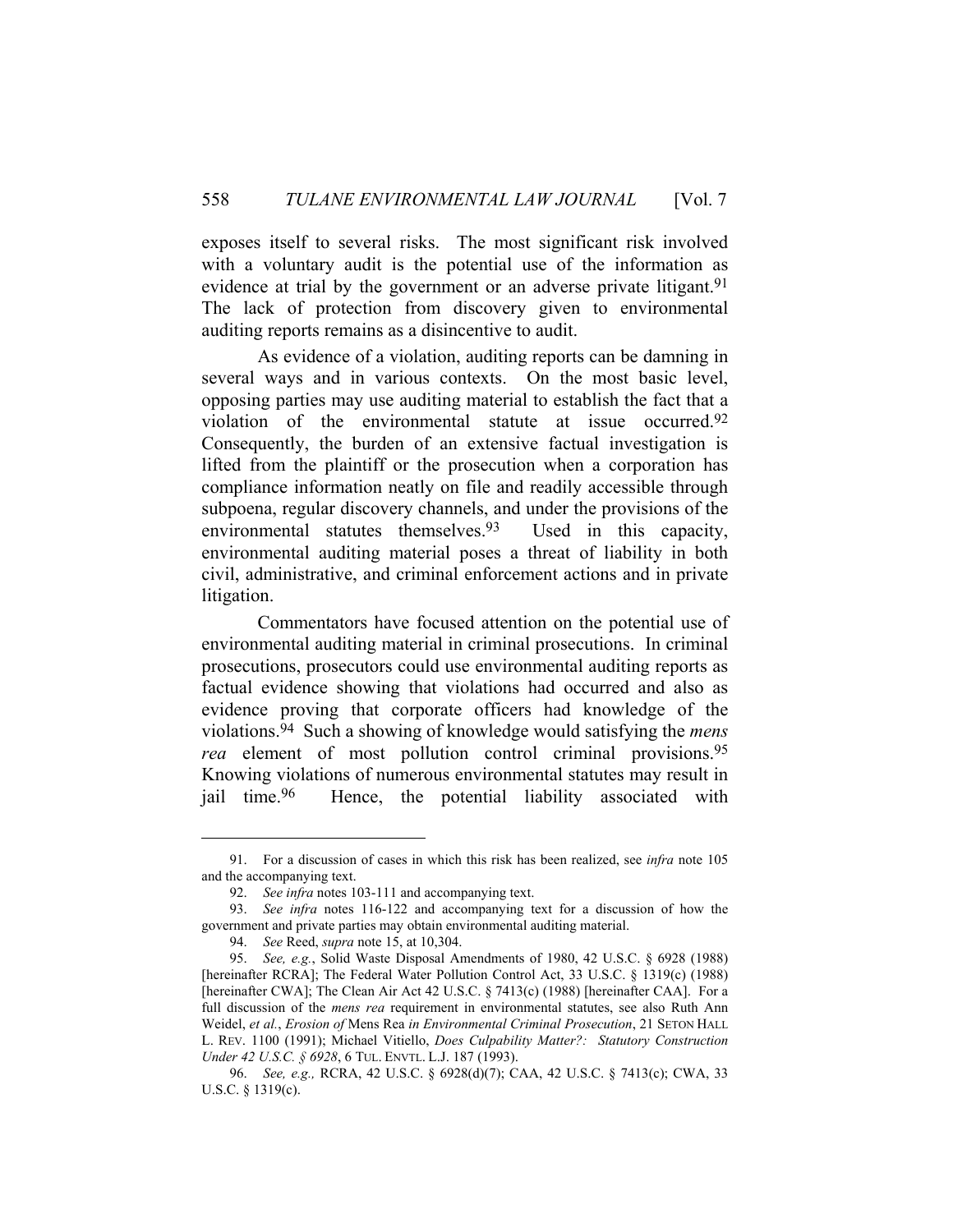environmental auditing goes far beyond the threat of financial loss. In fact, EPA expressly states in its environmental auditing policy statement that prosecutors may request auditing material in enforcement actions where intent is a relevant element of inquiry, such as in a criminal prosecution.<sup>97</sup> Although the EPA and DOJ seem to act consistently with their policy statements by not prosecuting violators who voluntarily disclose noncompliance,98 an audit may still create potential criminal liability for a facility who voluntarily discloses evidence of a violation.

 The DOJ guidance also lists timely response to the noncompliance, the institution of preventative measures and compliance programs, and a swift internal disciplinary action as factors which should be considered when determining whether to prosecute a regulated party who has voluntarily reported noncompliance. If an auditing facility voluntarily discloses a violation but fails to take internal disciplinary action, the DOJ may choose to prosecute the violator.99

 Due to internal limitations such as the general corporate structure or a lack of financial resources or experience in dealing with environmental matters, first-time auditors and smaller regulated entities may be slow to punish their employees or to initiate extensive, costly compliance programs which will satisfy the DOJ. Consequently, the DOJ may perceive the inability to take prompt corrective action after voluntary disclosure as systemic noncompliance deserving of criminal prosecution.100

 When the DOJ considers bringing an enforcement action against a facility, the government will generally subpoena all

 <sup>97.</sup> EPA Auditing Policy, *supra* note 8, at 25,007.

 <sup>98.</sup> There are no cases in which the Justice Department based a criminal prosecution on information obtained through self-disclosure by a regulated facility. As noted above, however, guidance from neither the Justice Department nor the EPA creates a substantive or procedural right claimable by defendants.

 <sup>99.</sup> JUSTICE GUIDANCE, *supra* note 11, at 5-6. The Justice Department Guidance does not entirely strip federal prosecutors of their ability to exercise discretion in selecting targets for criminal enforcement actions, nor does it provide enough information for the prosecutors to determine what type of behavior is disfavored by the guidance. *See Environmental Audits May Improve Compliance, But Beware of Disclosure, Attorneys Caution,* 22 Env't Rep. (BNA) No. 18, at 1195 (Aug. 30, 1991) (quoting remarks made by Donald A. Carr, former assistant attorney general for the Department of Justice, to ABA meeting on corporate liability for environmental crimes).

 <sup>100.</sup> JUSTICE GUIDANCE, *supra* note 11, at 5-6.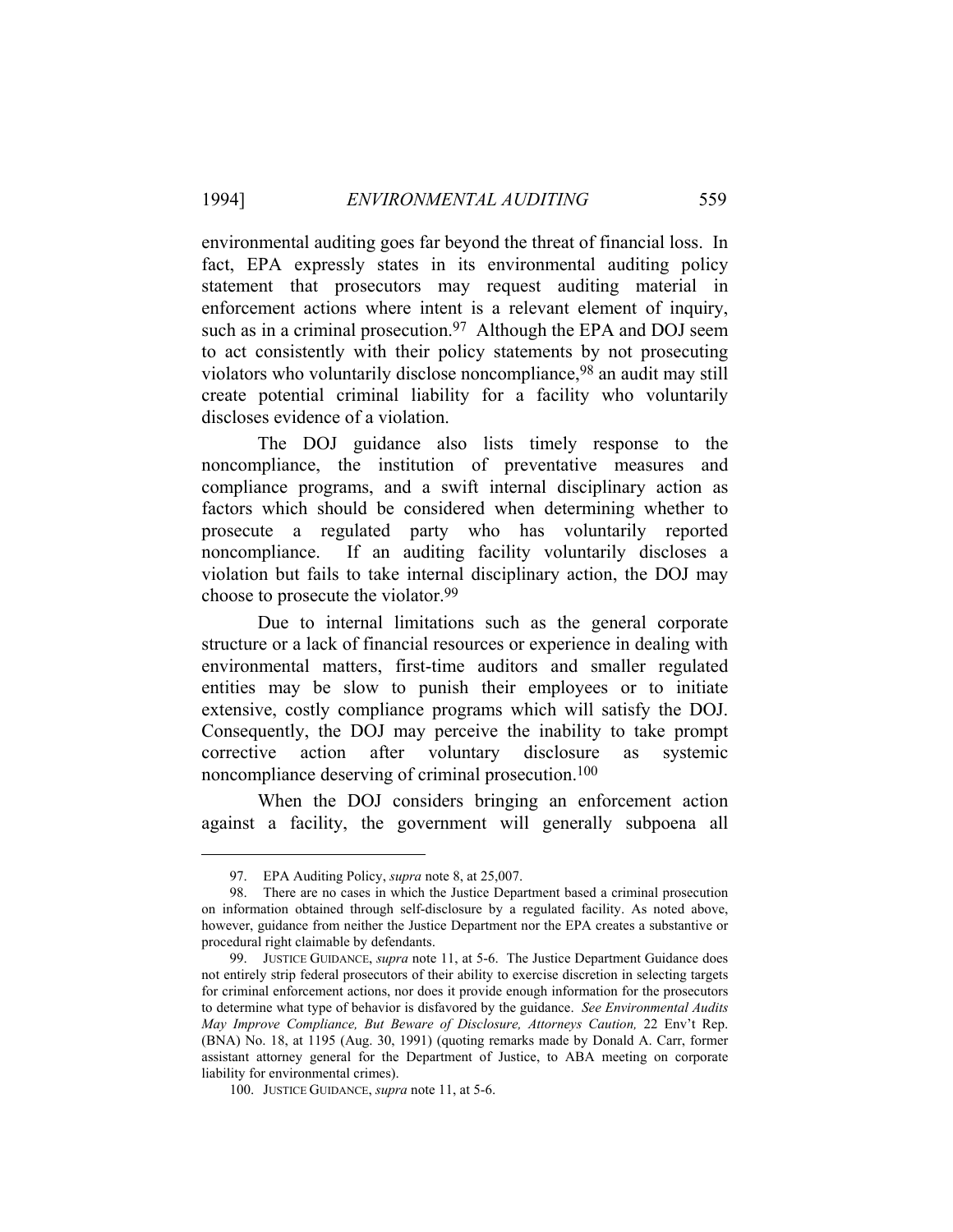information relating to the suspected violation during the grand jury investigation, including information contained in an environmental audit.101 Although intentionally ignoring or moving slowly to rectify environmental violations discovered in an audit is more culpable conduct than a good faith delay in self-correction, the issue still remains as to whether parties should be allowed to use material compiled by the violator as evidence against that violator in a legal proceeding.

 While the risk of criminal liability arising from an environmental audit remains real, the possibility of civil penalties assessed either by the federal or state authorities is a matter of greater concern. Guidance from the EPA and DOJ discuss only the federal government's selection of cases for criminal prosecution.102 Therefore, regulated facilities who audit have no assurances that federal enforcement authorities will not seek civil or administrative penalties for noncompliance discovered in an environmental audit. State authorities may also impose fines for violations discovered through voluntarily submitted auditing material. The Coors Brewery action described below is a case in point.103

 The Coors Brewing Company recently conducted a \$1 million audit and study of its Golden, Colorado facility.104 The audit and study revealed that the Brewery emitted a higher amount of volatile organic compounds (VOCs), such as ethanol, during the fermentation process than previously estimated.105 The Coors auditors determined

 <sup>101.</sup> *See In re* Grand Jury Matter 91-832, 147 F.R.D. 82, 87 (E.D. Pa. 1992). In this case a corporation prepared an environmental audit in connection with violations of state hazardous waste disposal laws alleged by the Pennsylvania Department of Environmental Regulation in 1990. The U.S. EPA later initiated a grand jury investigation of the corporation to determine if it had violated the criminal provisions of RCRA. During the grand jury investigation, the EPA subpoenaed the environmental auditing material from the third party auditor. The alleged violator was unsuccessful in asserting either the attorneyclient privilege or the work product doctrine for the auditing material. *See also*  Representative Environmental Crime Grand Jury Subpoena, provided by the United States Attorney's Office, New Orleans, La. (on file with the *Tulane Environmental Law Journal*). The subpoena requests the subject of the investigation to produce all documents related to the alleged violation to the grand jury.

 <sup>102.</sup> JUSTICE GUIDANCE, *supra* note 11, at 1.

 <sup>103.</sup> *\$1.05 Million Fine Against Coors May Deter Corporate Environmental Audits, Firm Says*, 24 Env't Rep. (BNA) No. 13 at 570 (July 30, 1993) [hereinafter *Fine Against Coors*].

 <sup>104.</sup> *Id.*

 <sup>105.</sup> *Id.*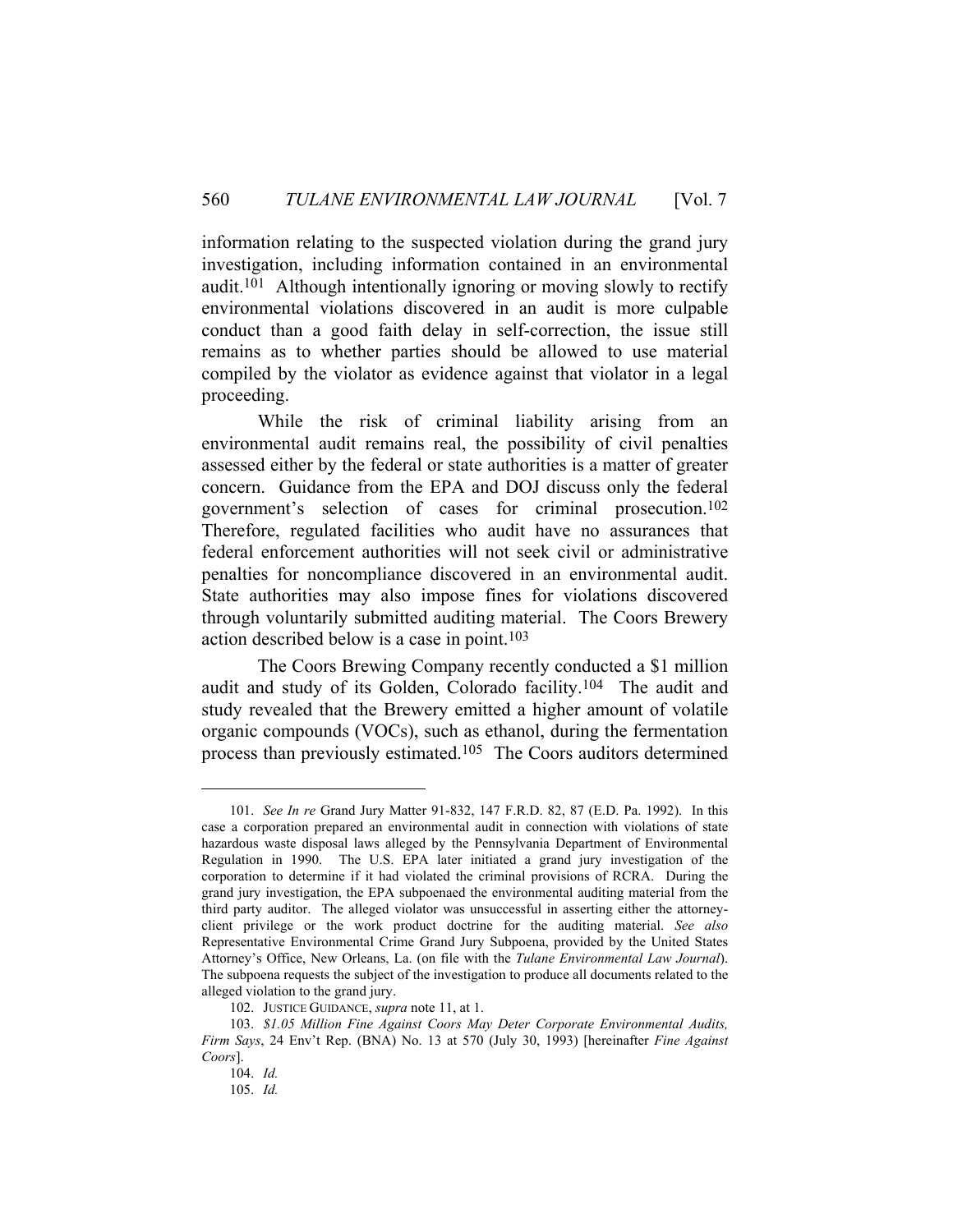that the higher amounts of VOC emissions resulted from the evaporation of beer normally spilled during production. Consequently, Coors concluded it was not in compliance with certain state air emission standards and voluntarily reported the noncompliance to the State.106 Prior to conducting the study—the first of its kind by any brewery—Coors acted under the assertions of an EPA guidance document, which concluded that the fermentation process is a minor source of VOC emissions.107

 In recognition of its auditing efforts and its voluntary disclosure of noncompliance, in July 1993 the Colorado Department of Health (CDH) issued a \$1.05 million penalty against the Coors Brewing Company for alleged violations of the State air pollution laws.108 The penalty is the largest fine ever issued by CDH for an air violation.109 Environmental enforcement authorities will probably use the Coors study to set the standards for VOC emissions by breweries.110 Perhaps not a perfect candidate for criminal prosecution under the DOJ and EPA guidelines, Coors still suffered as a result of performing an extensive environmental audit.<sup>111</sup>

 Of course, in the arena of private litigation, plaintiffs are not influenced by agency policy statements or the potential chilling effect resulting from their use of environmental auditing material at trial. Plaintiffs in citizen suits,<sup>112</sup> derivative actions, and toxic tort litigation may benefit from discovery of environmental auditing materials.<sup>113</sup>

 <sup>106.</sup> *Id.*

 <sup>107.</sup> *Id.* at 571. In addition to EPA Document AP-42, Coors also rely on a report issued by the California Air Resources Board which concluded that VOC emissions by breweries in that state were minor in relation to their production output. *Id.*

 <sup>108.</sup> *Fine Against Coors*, *supra* note 103, at 570.

 <sup>109.</sup> *Id.*

 <sup>110.</sup> *Id.*

 <sup>111.</sup> After almost seven months of negotiations with the State of Colorado, Coors settled with Colorado Department of Health, agreeing to a \$237,000 penalty and to reduce VOC emissions in the Golden facility. *Coors Agrees to Pay Colorado \$237,000 Penalty*, 24 Env't Rep. (BNA) No. 43 at 1667 (Feb. 1994).

 <sup>112.</sup> Most environmental statutes have citizen suit provisions which allow private parties with standing to enforce the substantive provisions of the statute or to compel the administrator of the EPA to initiate an enforcement action against a violator. *See, e.g.,*  CWA, 33 U.S.C. § 1365; CAA, 42 U.S.C. § 7604.

 <sup>113.</sup> Telephone interview with Alan Kanner, Esq., a specialist in toxic tort litigation, (Mar. 11, 1994) (notes on file with the *Tulane Environmental Law Journal*). Mr. Kanner stated that environmental auditing material is useful in establishing negligence when required in a toxic tort action.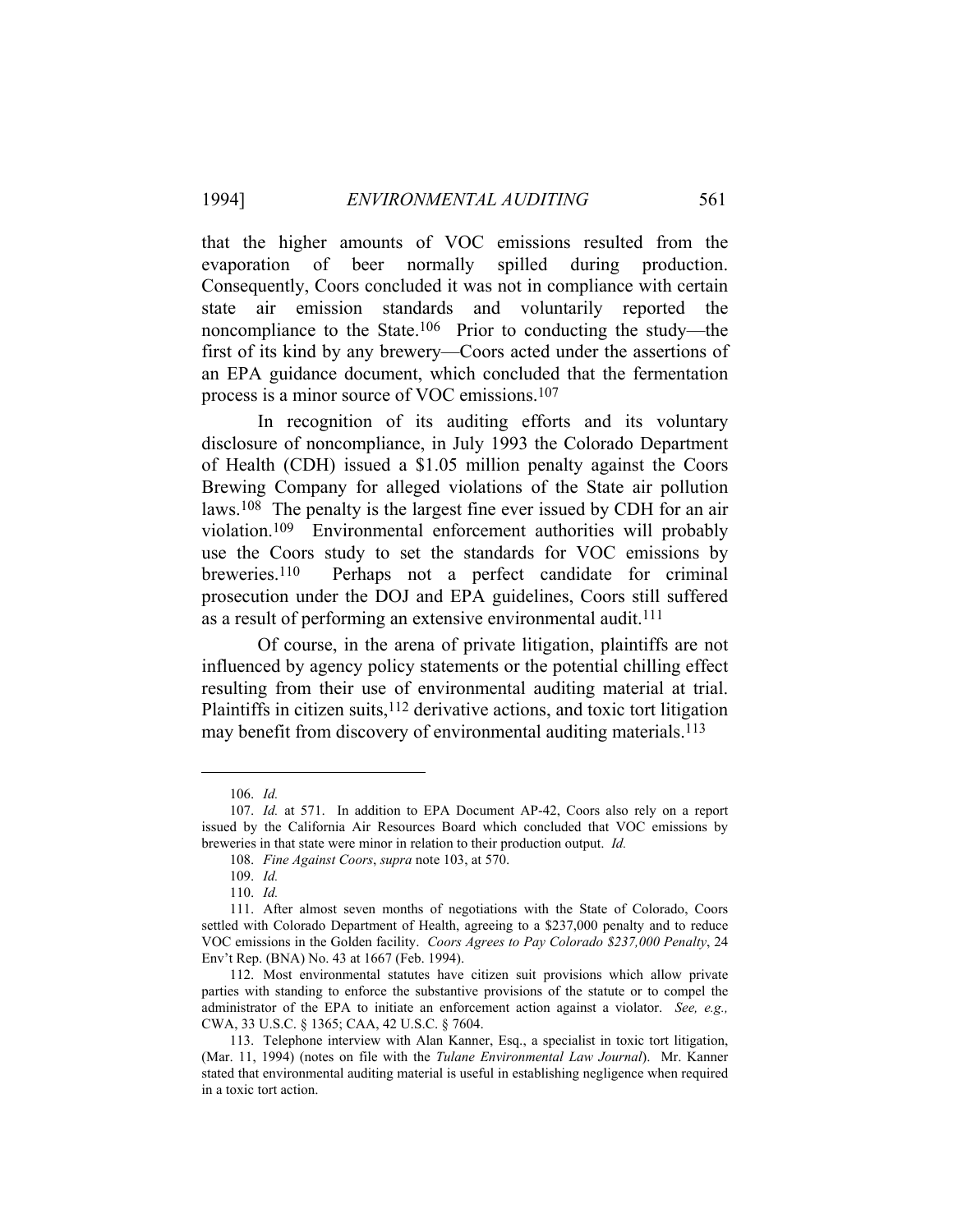#### *B. Ease of Access to Environmental Auditing Records*

 The risk of legal liability associated with performing environmental audits is exacerbated by the ease with which persons with interests adverse to the regulated facility may obtain auditing material. The EPA may obtain environmental auditing reports under the authority which Congress granted in the various pollution control statutes.114 Also, some statutes require disclosure to the government of certain events which the regulated facility may discover during the auditing process.115 Although the regulated community has challenged the constitutionality of the EPA's broad information gathering authority under the various organic statutes, at least one federal appellate court has found it to be permissible.116 The government may also obtain auditing materials through regular discovery channels.<sup>117</sup>

 Private litigants may obtain environmental auditing information either from the government or directly from the auditing facility. If the EPA has obtained auditing reports from a facility,  $118$ the Freedom of Information Act (FOIA) allows private parties to obtain the documents from the EPA.119 Beyond FOIA, some organic statutes require the EPA to make available to the public any report obtained under the authority of the statute.120 Where the federal government does not have the auditing material sought, private

117. *See* FED. R. CIV. P. 26-33.

 118. The EPA may initially obtain the information under its statutory subpoena authority. *See supra* note 114 and accompanying text. The EPA may also obtain the information through regular discovery channels. *See supra* note 117*.*

 <sup>114.</sup> *See, e.g.,* CWA, 33 U.S.C. § 1318(a)(A)(v); CAA, 42 U.S.C. § 7414(a)(1)(G).

 <sup>115.</sup> *See, e.g.*, Comprehensive Environmental Response, Compensation, and Liability Act (CERCLA), 42 U.S.C. § 9603(a) (1988).

 <sup>116.</sup> United States v. Tivian Laboratories, Inc., 589 F.2d 49, 54-55 (1st Cir. 1978), *cert. denied*, 442 U.S. 942 (1972) (holding that the EPA's subpoena authority under the CAA and CWA was not in violation of the Fourth Amendment's prohibition of unreasonable searches and seizures, the Thirteenth Amendment's bar against involuntary servitude, or the Fifth Amendment's guarantee of due process of law); *see also* United States v. Charles George Trucking Co., 823 F.2d 685, 692 (1st Cir. 1987) (holding EPA's statutory subpoena powers under CERCLA to be constitutional).

 <sup>119. 5</sup> U.S.C. § 552 (1988). Discovery may not be had through FOIA if the material being sought is a trade secret, commercial or financial in nature and privileged. *Id.*   $§$  552(b)(4).

 <sup>120.</sup> *See, e.g.*, CWA, 33 U.S.C. § 1318(b). Section 1318 excludes trade secrets from this type of statutory disclosure.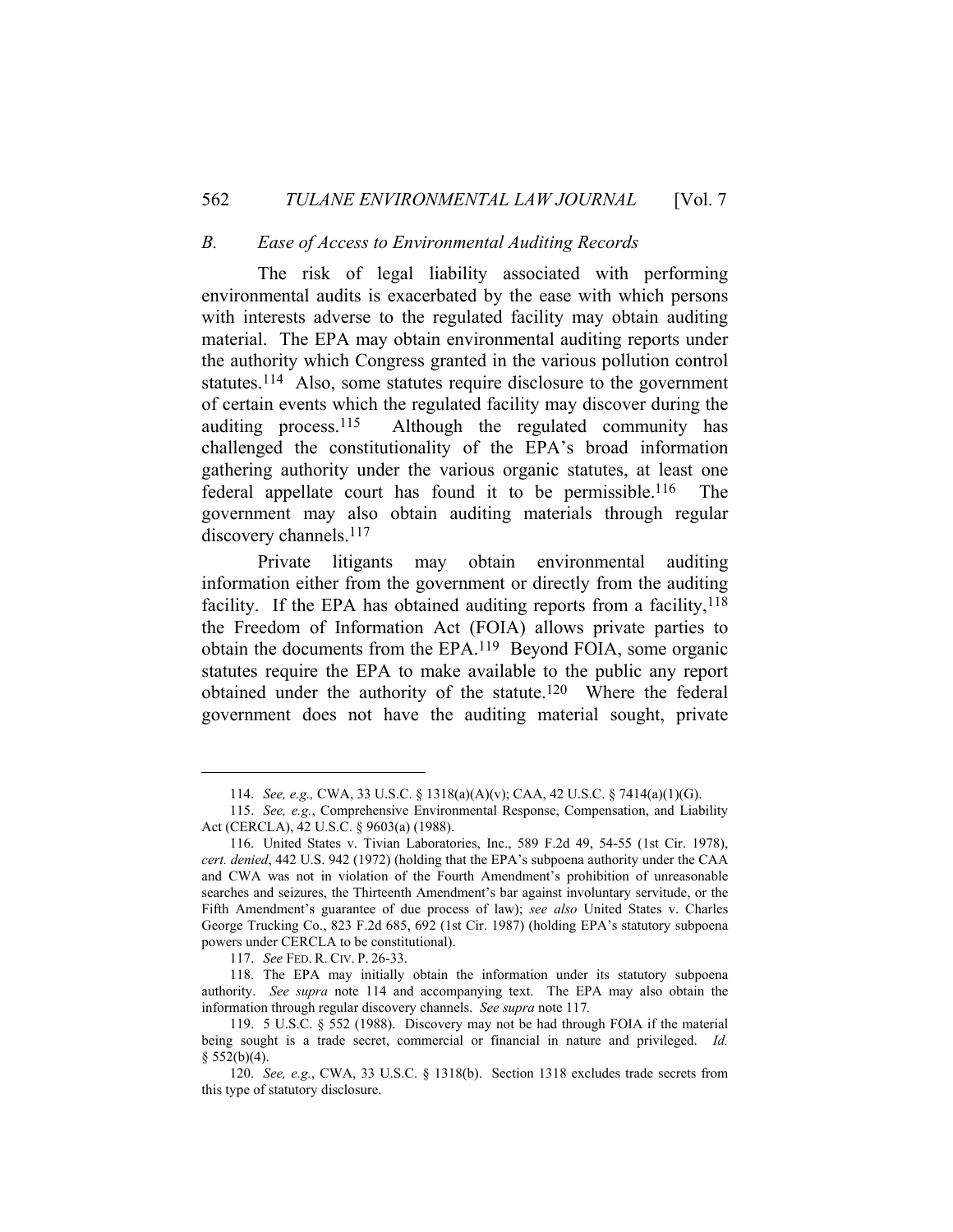litigants can obtain auditing material through normal pretrial discovery.121

 Therefore, unless the courts or Congress grant auditing materials the status of privileged material, the accessibility of these materials may expose companies who audit to an increased risk of liability. The increased risk may discourage companies from auditing altogether or may cause them to limit the scope of the audit to an extent that would render it ineffective.

#### VI. APPLICATION OF "COMMON LAW" PRIVILEGES TO ENVIRONMENTAL AUDITING MATERIALS

#### *A. The Purposes of Discovery and Privileges and the Biases of the Federal Rules*

 The rules controlling discovery are designed predominantly to promote the presentation of objective truth at trial.<sup>122</sup> The rules of privilege, however, serve exactly the opposite purpose; "rather than facilitating the illumination of truth, they shut out the light."<sup>123</sup> Privileging information from discovery, however, also serves an important function in the operation of the judicial system. The predominant rationale for allowing privileges is that they benefit the public good by encouraging the free flow of information within relationships whose social utility is dependent upon the absolute candor of the communicants.124 When determining whether a communication should be privileged, courts typically balance the public interest in the need for disclosure of the truth at trial with the need to keep communications within certain relationships private.125

 <sup>121.</sup> *See supra* note 117.

 <sup>122.</sup> MCCORMICK, MCCORMICK ON EVIDENCE (Edward W. Cleary, 3d ed.) § 72, p. 170- 71. *See infra* notes 134-138 and accompanying text for a discussion of the controlling rules of civil procedure and evidence.

 <sup>123.</sup> *Id.* at 171.

 <sup>124.</sup> *See* 8 WIGMORE, WIGMORE ON EVIDENCE §§ 2192, 2197 & 2285 (4th ed. 1985) (such relationships include the attorney-client, doctor-patient, priest-confessor, etc.).

 <sup>125.</sup> *The Privilege of Self Critical Analysis*, 96 HARV. L. REV. 1083, 1084 (1983) [hereinafter *Privilege Note*]. *See* McMann v. Securities & Exch. Comm'n, 87 F.2d 377, 378 (2d Cir. 1937). Judge Learned Hand wrote: "The suppression of truth is a grievous necessity at best, more especially when as here the inquiry concerns the public interest; it can be justified at all only when the opposed private interest is supreme." *Id*.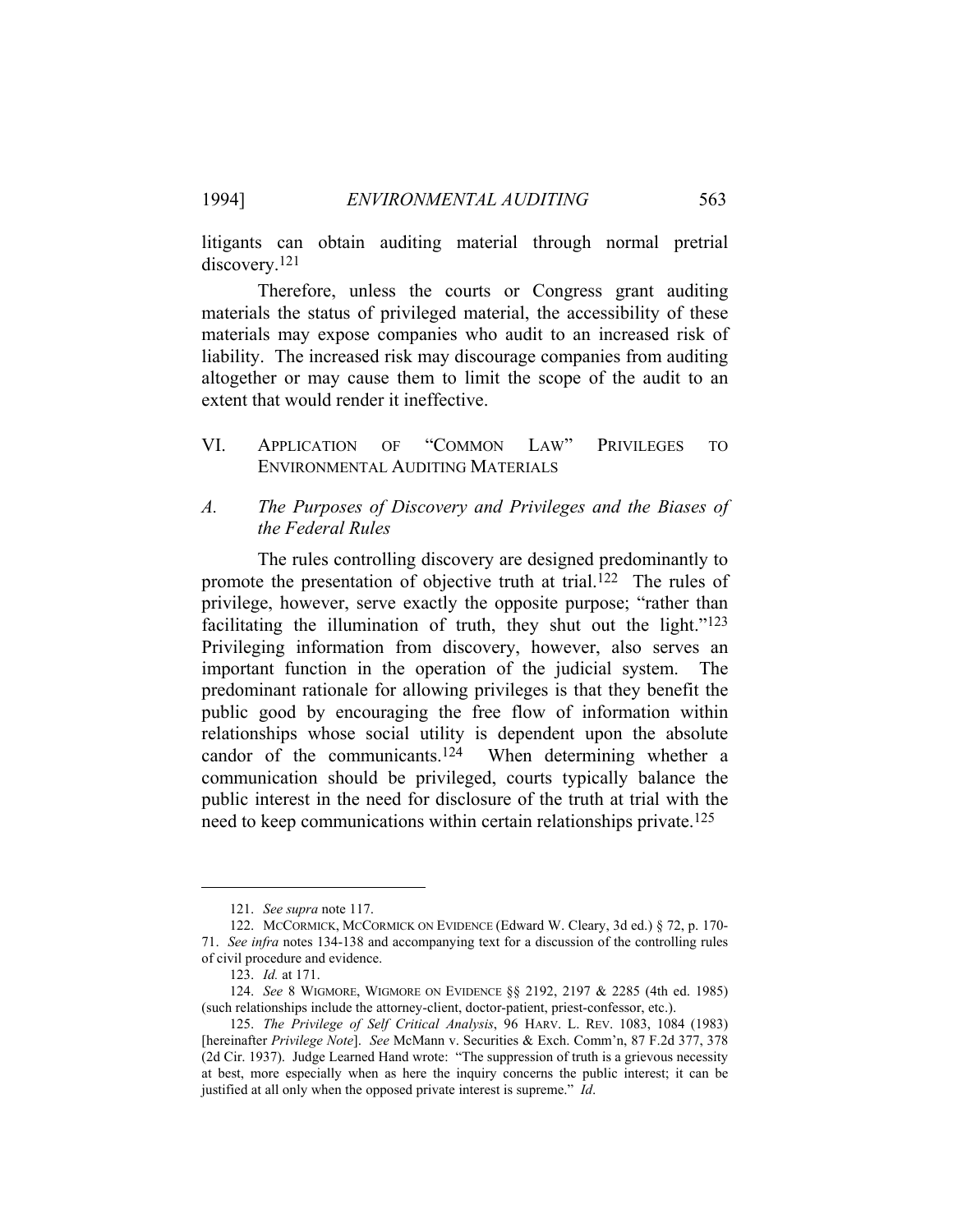On balance, the scale tips in favor of "privileging" environmental auditing material. The stated purpose of numerous environmental laws is to protect human health and the environment.126 If environmental auditing will encourage compliance with these environmental laws and further assist in the identification of unknown environmental and health hazards, as the EPA claims,127 then auditing advances a compelling public interest. The countervailing interest in the disclosure of facts at trial is minimal since information contained in an audit is available from other sources. The government should, therefore, encourage auditing by removing possible liability associated with its discovery.

 This balancing test is implicit in the Federal Rules of Evidence, which ultimately control the creation and application of privileges in both civil and criminal enforcement actions during both discovery and at trial.<sup>128</sup> The Rules of Evidence, specifically Rule 501, merely empower the courts to continue applying common law with respect to privileges.<sup>129</sup>

 When adopting Rule 501, Congress flatly rejected the version of the rule which the advisory committee offered and the United States Supreme Court approved.130 The recommended rule carved out nine relationship-specific statutory privileges.<sup>131</sup> Since the recommended list of privileges did not include a rule based on the common law balancing approach, many critics feared the courts

129. Rule 501 of the Federal Rules of Evidence provides:

FED. R. EVID. 501.

 130. *See* H.R. REP. NO. 650, 93d Cong., 1st Sess. 8 (1973); S. REP. NO. 1277, 93d Cong., 2d Sess. 11 (1974).

 <sup>126.</sup> *See, e.g.*, CAA, 42 U.S.C. § 101(b)(1); RCRA, 42 U.S.C. § 6901(b)(2).

 <sup>127.</sup> EPA Auditing Policy, *supra* note 8, at 25,004.

 <sup>128.</sup> The meaning of "privileged" in the Federal Rules of Civil Procedure is generally construed to refer to privileges as they arise under the Federal Rules of Evidence. This view is supported by evidentiary rule 1101(c), which states: "The rule with respect to privileges applies at all stages of all actions, cases, and proceedings." FED. R. EVID. 1101(c); *see also Privilege Note*, *supra* note 125, at 1084.

the privilege of a witness, person, government, State, or political subdivision thereof shall be governed by the principles of the common law as they may be interpreted by the courts of the United States in the light of reason and experience.

 <sup>131.</sup> The following specific privileges recommended by the advisory board were not enacted by Congress: required reports privileged by statute; lawyer-client; psychotherapistpatient; husband-wife; communications to clergymen; political vote; trade secrets; state secrets; and communications of government informers.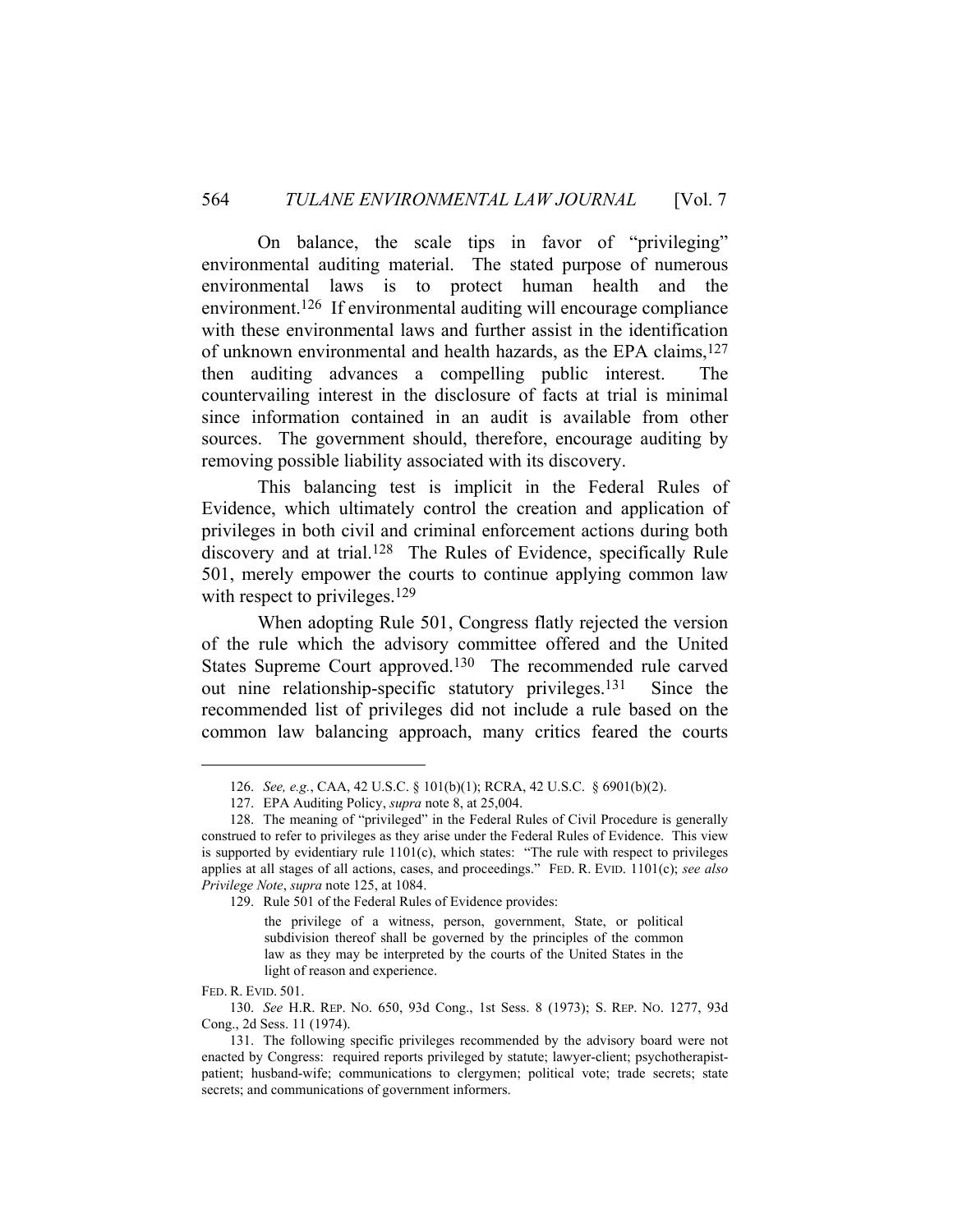would interpret the list so as to limit any judicial expansion.132 However, since the adopted version of Rule 501 codifies the use of the public interest balancing test to determine the applicability and scope of privileges, it reflects a congressional intent to keep the privilege doctrine fluid.133

 Although Congress gave the judiciary the flexibility to develop privileges according to the public interest, courts are slow to create new categorical privileges.134 One reason for courts' hesitancy to create new privileges, at least in civil proceedings, may be the obvious bias of the Federal Rules of Civil Procedure in favor of broad discovery.135 Under Rule 26(b)(1), the Rules of Civil Procedure provide for discovery of all unprivileged information

> relevant to the subject matter involved in the pending action . . . [and,] the information sought need not be admissible at the trial if the information sought appears reasonably calculated to lead to the discovery of admissible evidence.136

The burden imposed by the "reasonably calculated" standard in  $26(b)(1)$  is so low that it provides almost no check on discovery. The United States Supreme Court has overcome the bias for discovery by expanding the scope of pre-existing privileges.<sup>137</sup> The Supreme

 <sup>132.</sup> *See, e.g.,* 2 JACK B. WEINSTEIN & MARGARET A. BERGER, WEINSTEIN'S EVIDENCE, 501-13 (1982).

 <sup>133.</sup> *Privilege Note, supra* note 125, at 1084-85 n.9.

 <sup>134.</sup> *See e.g.*, United States v. Arthur Young & Co., 465 U.S. 805 (1984) (refusing to create a new common law accountant-client privilege for accountants).

 <sup>135.</sup> The most recent amendments to Rule 26 of the Federal Rules of Civil Procedure have broadened discovery even further. Rule  $26(a)(1)(B)$ , an entirely new rule, now requires parties to provide copies or descriptions of the type and location of all information, documents, data or tangible things in control of the party that are relevant to the disputed facts alleged without waiting for a discovery request. FED. R. CIV. P.  $26(a)(1)(B)$ . Justice Scalia argued that this amendment offers a serious challenge to our adversarial system of justice. Amendments to the Federal Rules of Civil Procedure, 61 U.S.L.W. 4365, 4393-94 (Apr. 27, 1993) (Scalia, J. dissenting, joined by Thomas & Souter, JJ.). Courts may perceive these changes as a signal from Congress that discovery should become more open. Such an interpretation would place a greater burden on parties seeking to assert a privilege for environmental auditing material. Interview with Jonathan B. Andry, Esq. (Mar. 14, 1993) (notes on file with the *Tulane Environmental Law Journal*).

 <sup>136.</sup> FED. R. CIV. P. 26(b)(1).

 <sup>137.</sup> *See* Upjohn v. United States, 449 U.S. 383, 386 (1981).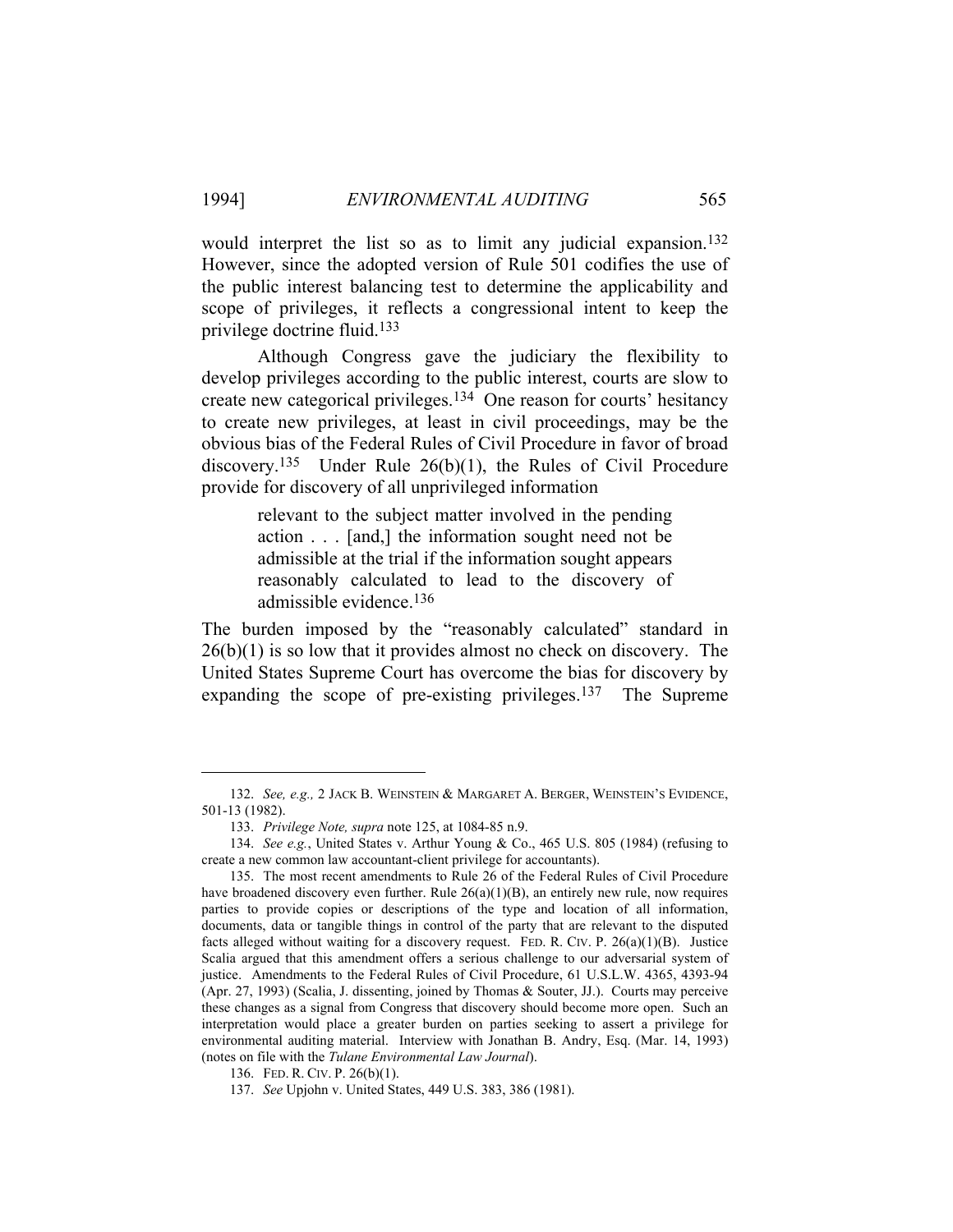Court recommends, however, that the judiciary move cautiously on a case-by-case basis even when expanding a privilege.138

#### *B. Application of the Attorney-Client Privilege to Environmental Auditing Reports*

 The attorney-client privilege is designed to protect communications between a lawyer and his client under limited circumstances. The attorney-client privilege is based on the "need for the advocate and counselor to know all that relates to the client's reasons for seeking representation [in order that his] professional mission . . . [may] be carried out."<sup>139</sup> The Supreme Court recognized the necessity of an attorney-client privilege as early as 1888.140 Members of the legal profession also consider the privilege to be essential to the effective administration of justice.141 The protection of the attorney-client privilege is absolute. Once the party asserting the privilege satisfies the elements necessary to establish that privilege, no showing of need will compel discovery.142

 Judge Wyzanski most clearly established the elements of the attorney-client privilege in *United States v. United Shoe Machinery Corp.*143 The privilege only applies if: a) the person claiming the privilege is, or sought to become, a client; b) the person receiving the communication is a member of the bar, or his subordinate, and in connection with the communication is acting as an attorney; c) the communication is related to a fact of which the attorney was informed by a client in confidential surroundings for the primary purpose of

 <sup>138.</sup> *Id.*

 <sup>139.</sup> *See, e.g.,* Trammel v. United States, 445 U.S. 40, 51 (1980). This rationale is consistent with Dean Wigmore's utilitarian approach to privileges. *See supra* notes 124-125*.*

 <sup>140.</sup> Hunt v. Blackburn, 128 U.S. 464, 470 (1888) (reasoning that candor between the attorney and his client resulting from the confidentiality of the communication was essential to effective legal representation).

 <sup>141.</sup> MODEL CODE OF PROFESSIONAL RESPONSIBILITY, EC 4-1 reads:

A lawyer should be fully informed of all the facts of the matter he is handling in order for his client to obtain the full advantage of our legal system. . . . to hold inviolate the confidences and secrets of his client not only facilitates the full development of facts essential to proper representation of the client but also encourages laymen to seek early legal assistance.

MODEL CODE OF PROFESSIONAL RESPONSIBILITY.EC 4-1 (1993).

 <sup>142.</sup> Diversified Industries, Inc. v. Meredith, 572 F.2d 596, 601-02 (8th Cir. 1977).

 <sup>143. 89</sup> F. Supp. 349, 358-59 (D. Mass. 1950).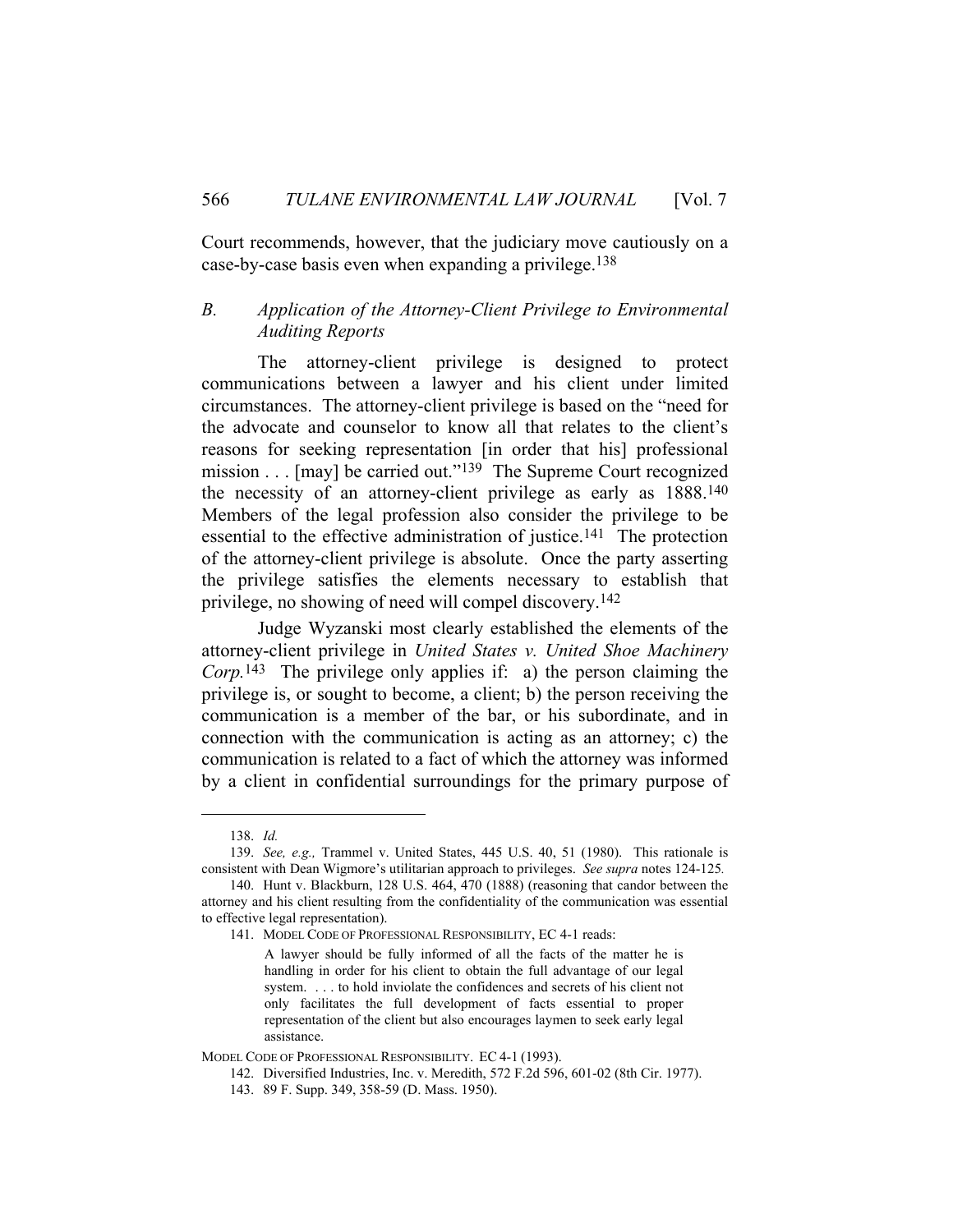securing legal advice, services or assistance; d) the communication is not made for the purpose of committing a crime or tort; and the e) the privilege was claimed and not waived by the client.144

 A court may face several of these issues when a party attempts to assert the attorney-client privilege to protect environmental auditing material. First, the court must determine whether the party asserting the privilege was a client.<sup>145</sup> In the environmental auditing context, this question is most often framed as whether low level employees of a corporation may be viewed as clients of the corporation's in-house counsel.146

 In *Upjohn,* the United States Supreme Court held that the rank of the employee should have no bearing on determining whether a communication that he or she makes to the in-house counsel is privileged.147 In that case, as part of an internal investigation, Upjohn's corporate counsel sent to mid-level managers questionnaires concerning payments made to foreign government officials. The questionnaires were returned to counsel, and the facts garnered from them were incorporated into a report which Upjohn voluntarily disclosed to the government. Subsequently, the Internal Revenue Service demanded production of the questionnaires as part of an investigation of Upjohn to determine the tax consequences of the payments.148

 Holding that the questionnaires were privileged material, the Court reasoned that effective legal representation was possible only where all employees, regardless of rank, conveyed all relevant

 <sup>144.</sup> *Id.*

 <sup>145.</sup> *Id.*

 <sup>146.</sup> For an in depth analysis of the attorney-client privilege in the corporate context, see Michael L. Waldman, *Beyond Upjohn; The Attorney-Client Privilege in the Corporate Context*, 28 WM. AND MARY L. REV. 473 (1987).

 <sup>147.</sup> Upjohn v. United States, 449 U.S. 383, 396-97 (1981). Holding that the material was privileged, the Court reasoned that the control group test applied "below frustrate[d] the very purpose of the privilege by discouraging the communication of relevant information by employees of the client to attorneys seeking to render legal advice to the client corporation." *Id.* at 392.

The "control group test" requires that for a communication to be protected by the attorney-client privilege under this test, the party communicating to the attorney must be in a position to control or take a substantial part in any decision about any action which the corporation may take upon the advice of the attorney. *Id.* at 390.

 <sup>148.</sup> *Id*. at 386-89.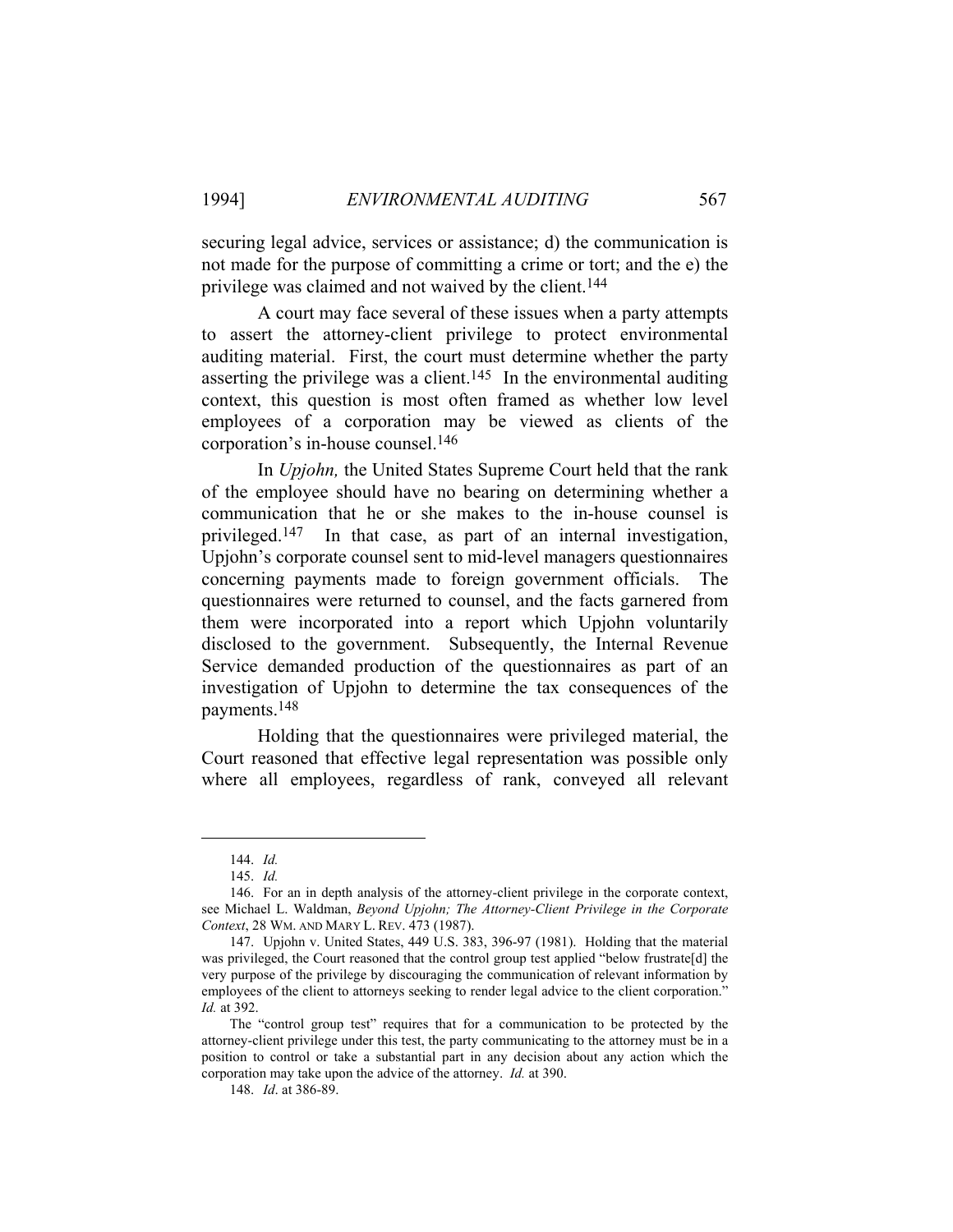information to the investigating counsel.<sup>149</sup> Without the protection of the attorney-client privilege, corporate counsel may be less likely to seek compliance information from low level employees.<sup>150</sup>

 Environmental auditing is analogous to the type of internal investigation conducted in *Upjohn.* Material for a final audit report is often gathered via questionnaires submitted to mid and low level employees.151 Compliance with environmental regulations is dependent upon the candid response of the employees. In order to accurately assess a company's compliance status, the assembly line worker and the loading dock foreman who handle hazardous wastes and control the machinery which produce effluent emissions must be allowed to communicate confidentially with legal counsel. If corporate counsel desires to effectively represent the client corporation, he must be able to make an accurate assessment of the regulated facility. Therefore, in accordance with *Upjohn*, communications made during environmental audits between employees, regardless of rank, and the general counsel must fall within the attorney-client privilege.

 Second, in order to meet the elements required to establish the attorney-client privilege, the proponent of the privilege must show that the recipient of the information is an attorney.152 This seemingly simple requirement is often problematic when applied to environmental auditing. The information examined during an environmental audit can be highly technical. Therefore, staff engineers and scientists will often act as intermediaries between employees of the client corporation and the general counsel. Courts, however, have generally found a privilege for documents prepared with the assistance of nonlegal personnel as long as the nonattorney is not conducting an independent inquiry.153

 Given the necessity of technical assistance in interpreting environmental data during the auditing process, courts should expand

 <sup>149.</sup> *Id*. at 390-92.

 <sup>150.</sup> *Id*. at 392.

 <sup>151.</sup> *See* FRANK FRIEDMAN, PRACTICAL GUIDE TO ENVIRONMENTAL MANAGEMENT 241- 60 (1991).

 <sup>152.</sup> United States v. United Shoe Machinery Corp., 89 F. Supp. 349, 358 (D. Mass. 1950).

 <sup>153.</sup> *In re* Grand Jury Subpoena, 599 F.2d 504, 513 (D. Me. 1984); Scott Paper Co. v. Ceilcote Co., 103 F.R.D. 591, 594 (D. Me. 1984); Sterling Drug Co. v. Harris, 488 F. Supp. 1019, 1026-27 (S.D.N.Y. 1980); Spalding v. Denton, 68 F.R.D. 342, 345 (D. Del. 1975).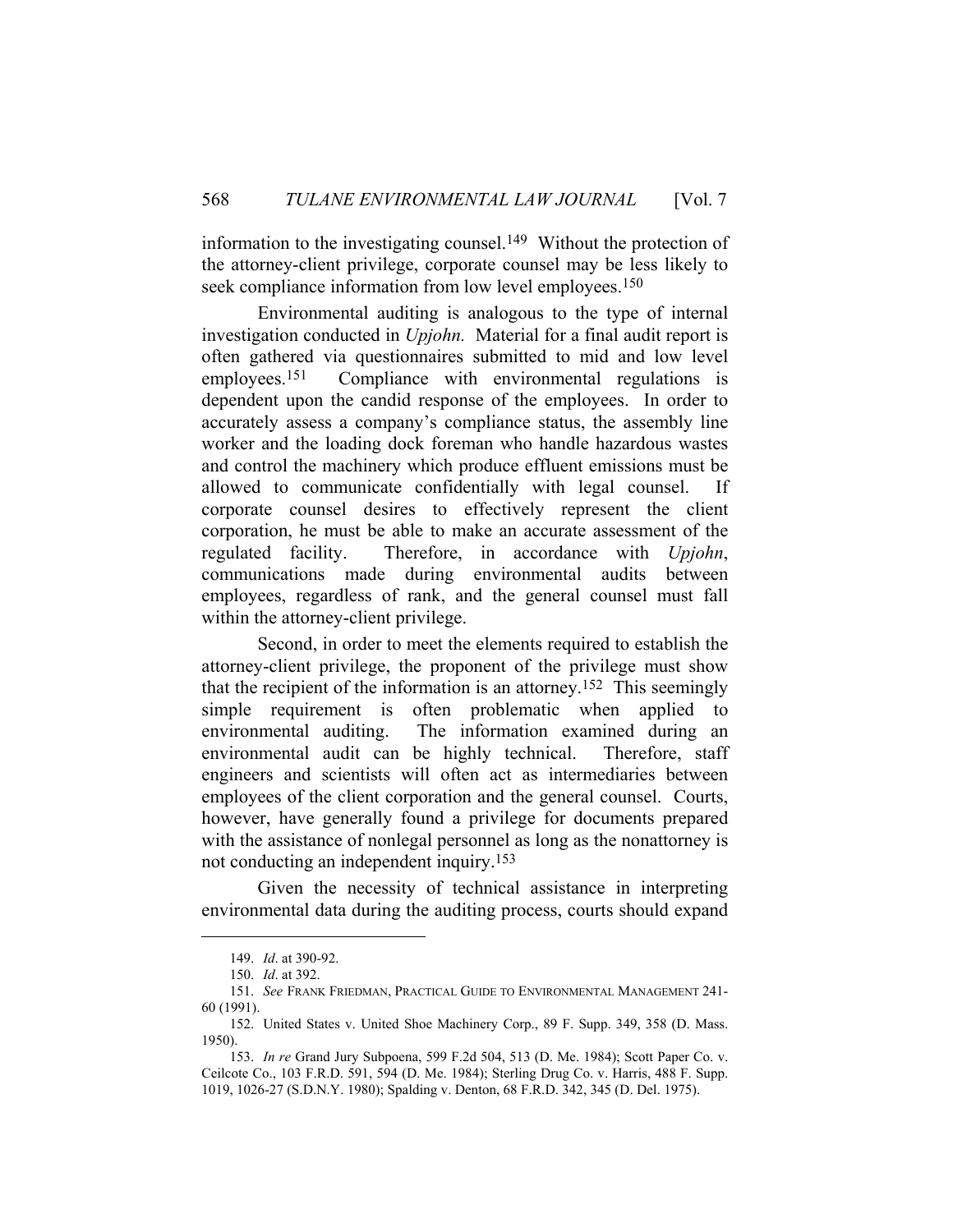the attorney-client privilege to cover final auditing reports compiled with the assistance of nonattorneys. If communications necessarily involving nonattorneys are not accorded the attorney-client privilege, attorneys may be inclined to act on unclear information or under erroneous technical assumptions in order to maintain the confidentiality of the information. In such cases, the attorney's lack of technical expertise decreases the effectiveness of the environmental audit.

 Third, a regulated facility seeking to apply the attorney-client privilege to environmental auditing material must show that it was seeking legal counsel as opposed to business advice.<sup>154</sup> The mere presence of an attorney at the helm of an environmental auditing effort may fail to satisfy this element.155 Nonetheless, some courts have deferred to the presumption that any attorney-client communication is *prima facie* for legal advice and protected by the privilege.156

 As a practical matter, commentators suggest that all communications between counsel and employees of the client corporation during an investigation be labeled "attorney-client communication."157 While the suggestion may seem unconvincing, labeling documents may sway a court to privilege environmental auditing materials. In *United States v. Chevron*, 158 a federal district court denied the defendant's claim of attorney-client privilege for environmental auditing documents because "Chevron never indicated" that it was seeking legal advice during the audit.<sup>159</sup>

 Perhaps, in an effort to assure that the audit would be protected by the attorney-client privilege, Chevron made the fatal mistake of overkill. It overly involved the attorney in the

 <sup>154.</sup> *United Shoe*, 89 F. Supp. at 358-59.

 <sup>155.</sup> *See infra* note 159 and accompanying text (discussing effect of attorney's presence during the audit in *Chevron*).

 <sup>156.</sup> *See, e.g.,* Diversified Industries, Inc. v. Meredith, 572 F.2d 596, 610 (8th Cir. 1977).

 <sup>157.</sup> Interview with Jonathan Andry, Esq. (Mar. 10, 1994) (notes on file with *Tulane Environmental Law Journal*).

 <sup>158.</sup> United States v. Chevron U.S.A., Inc., No. 88-6681 (E.D. Pa. Oct. 16, 1989).

 <sup>159.</sup> *Id.* at 18. In *Chevron,* the defendant asserted the attorney-client privilege for certain environmental audit status reports during a civil enforcement action for air violations. The defendant claimed that disclosure of the status reports would necessarily reveal information from the initial audit, which was conducted by a three member team that included Chevron's senior counsel. In addition to finding that Chevron was not seeking legal advice by performing the audit, the Court found no indication that the defendant's senior counsel was acting in the capacity of a legal counselor. *Id.*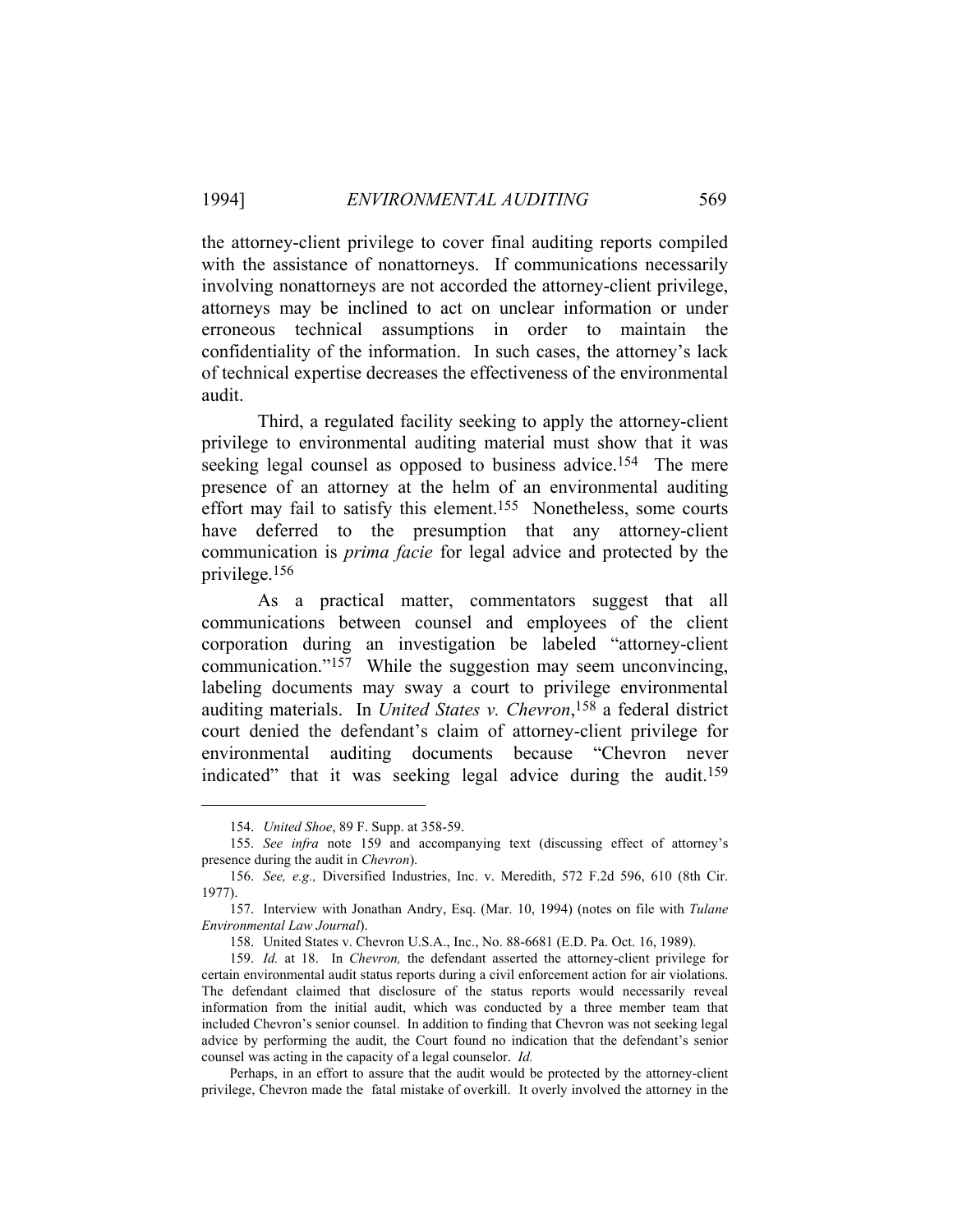Labeling a document may provide the indication necessary to assert the privilege successfully.160

 Courts should presume that environmental audits are for legal advisory purposes.161 This presumption is warranted since compliance with the numerous, complex pollution control statutes is "hardly an instinctive matter"<sup>162</sup> and because environmental auditing is a process by which regulated parties attempt to improve their compliance with laws. The presumption that environmental audits are performed primarily for the purpose of attaining legal advice is also consistent with the logic of *Upjohn*. The presumption that the attorney-client privilege protects environmental auditing materials promotes the free flow of information between an attorney and his or her client allowing the client to better comply with the law.<sup>163</sup>

 Finally, to preserve the attorney-client privilege for a certain communication, the communication must be kept confidential.164 The confidentiality of a communication between a client and an attorney may be vitiated if either party conveys the substance of the communication to any nonprivileged third-party.165 Voluntary disclosure of materials containing confidential information to a third

factual investigation during the audit. Facilities wishing to preserve the attorney-client privilege for an audit must only utilize an attorney for his legal acumen, although the temptation is very strong to employ counsel at every stage of the audit. Interview with Jonathan Andry (Mar. 12, 1994) (notes on file with the *Tulane Environmental Law Journal*).

 <sup>160.</sup> *But see In re* Grand Jury, 147 F.R.D. 82, 87 (E.D. Pa. 1992). In this case the district court held that environmental auditing material prepared by environmental consultants under contract with the law firm retained by the defendant corporation was not protected by the work product doctrine or the attorney-client privilege. The court did not find the labeling of the audit material as attorney-client communications or attorney work product persuasive. The court focused on the substance rather than form of the communications. The engineers had met with corporate officers outside the presence of the attorney. The environmental consultants and corporate officers had also met with state environmental officials without the attorney. *Id.* at 83-85.

 <sup>161.</sup> This presumption is particularly warranted where the audit at issue is only a compliance audit. Compliance audits focus on whether the regulated facility has met its legal duties. Management audits appear to be conducted more for business purposes than for legal reasons since they focus on corporate structure and the flow of environmental information within that structure.

 <sup>162.</sup> Upjohn v. United States, 449 U.S. 383, 392 (1981).

 <sup>163.</sup> *Id.*

 <sup>164.</sup> United States v. United Shoe Machinery Corp., 89 F. Supp. 349, 358 (D. Mass. 1950).

 <sup>165.</sup> *See* Philadelphia Electric Co. v. Anaconda American Brass Co., 275 F. Supp. 146 (E.D. Pa. 1967) (holding that disclosure to a single third party waives the privilege).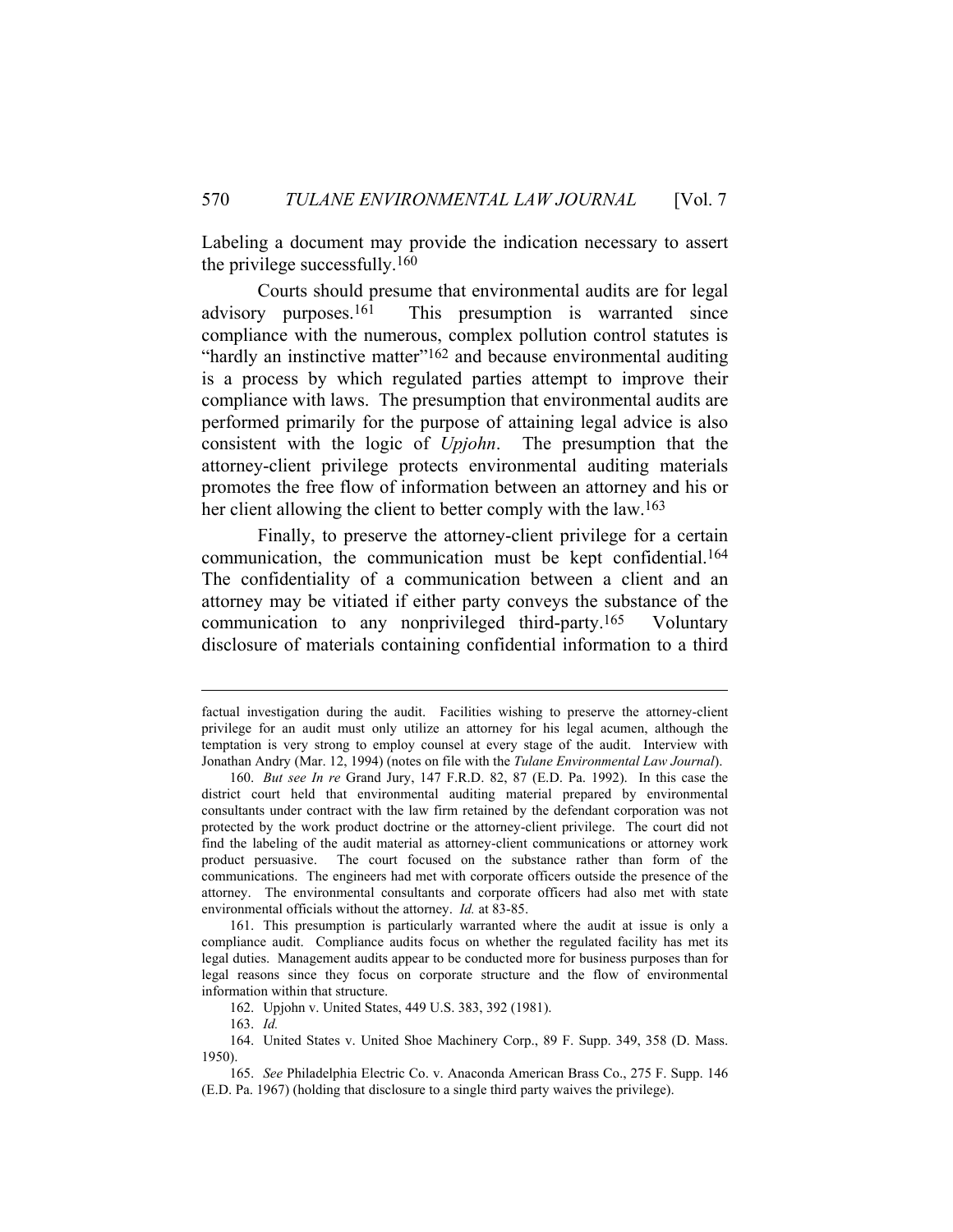party waives the attorney-client privilege.166 Generally, once any part of a privileged communication is disclosed to a third party, the privilege is also waived for the undisclosed portion of the communication.167

 Either the attorney or the client may implicitly waive the privilege. A party may implicitly waive the attorney-client privilege in subsequent litigation when he discloses information to the government during prior investigation or enforcement action.168 An implied waiver occurred in *In re Subpoenas Duces Tecum*.169 In that case, derivative suit plaintiffs demanded reports resulting from an internal investigation compiled by the defendant corporation concerning payments to foreign government officials.170 The defendant had previously disclosed the reports from the investigation to the Securities and Exchange Commission (SEC) in exchange for prosecutorial leniency.171 The corporation claimed that the attorneyclient privilege protected the documents from discovery in the derivative action, but the court held that the defendants waived the privilege by providing the information to the SEC in the preceding prosecution.172

 Holding that voluntary disclosure of environmental auditing materials to the federal government constitutes an implied waiver of the attorney-client privilege also discourages auditing. One of the claimed benefits of environmental auditing is lenient prosecutorial

 <sup>166.</sup> *See, e.g.,* Byrnes v. Jetnet Corp.*,* 111 F.R.D. 461, 465 (M.D.N.C. 1986).If courts use an approach similar to the control group test when determining whether a corporate employee is a "client" or a "third party" in the waiver context, they may find that an in-house counsel waives the privilege by passing on auditing material to low level employees who need the information to make the audit effective. Such a broad interpretation of what constitutes a breach of confidentiality poses a serious threat to the application of the attorneyclient privilege to environmental auditing material; it would also be inconsistent with the effect of *Upjohn.* Environmental auditing will only succeed if every employee necessary to assure compliance can both freely give and freely receive auditing materials. For an explanation of the control group test, see *supra* note 147*.*

 <sup>167.</sup> *See, e.g., In re* Martin Marietta Corp. v. Pollard, 856 F.2d 619, 622-23 (4th Cir. 1988), *cert. denied,* 490 U.S. 1011 (1989); *In re* Sealed Case, 676 F.2d 793, 809 (D.C. Cir. 1982).

 <sup>168.</sup> *Martin Marietta,* 856 F.2d at 622-23.

 <sup>169. 738</sup> F.2d 1367 (D.C. Cir. 1984).

 <sup>170.</sup> *Id.*

 <sup>171.</sup> *Id.* at 1370.

 <sup>172.</sup> *Id.*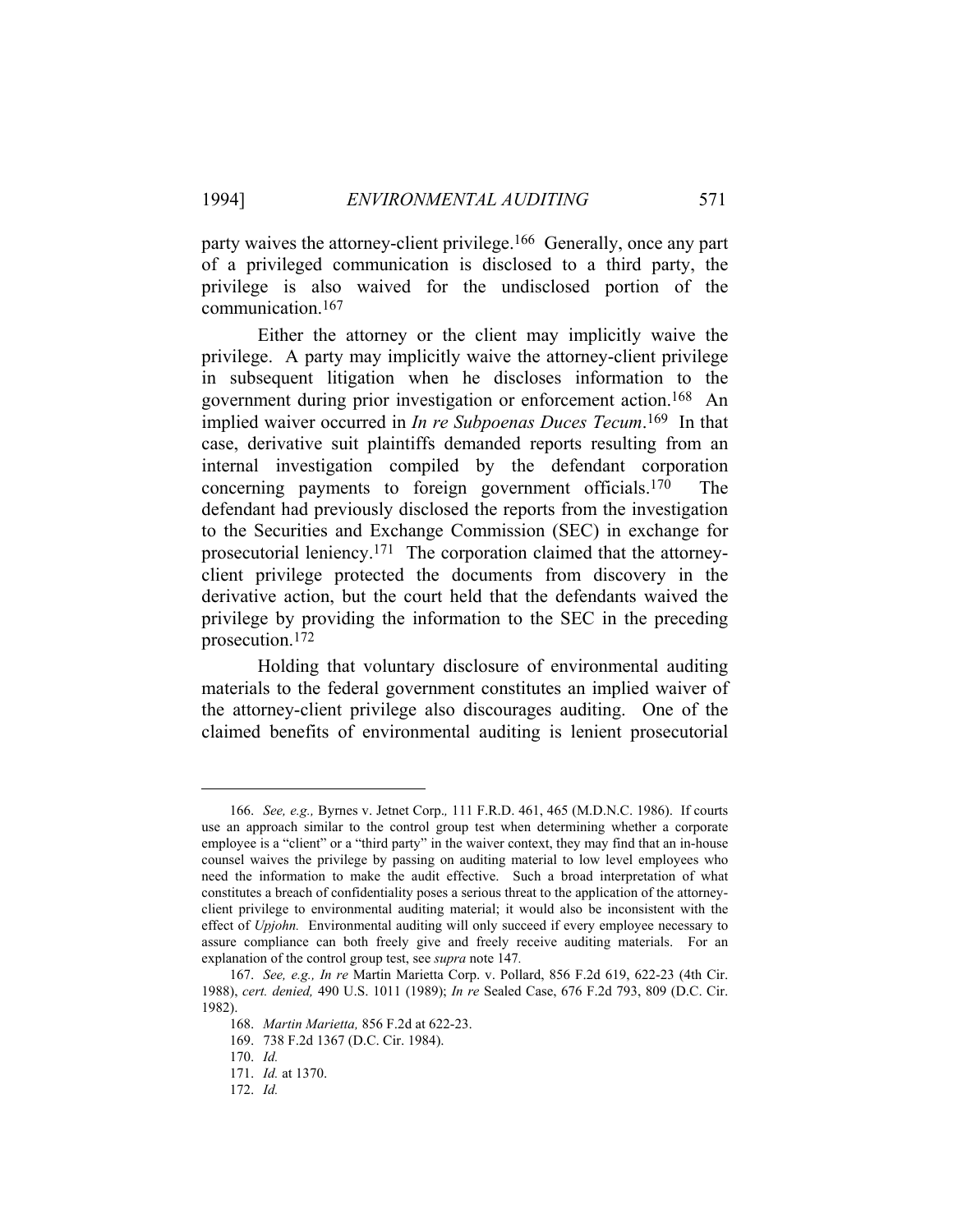treatment upon voluntary disclosure of auditing material.173 However, a regulated entity that takes advantage of this benefit places itself in a vulnerable position. Disclosure of auditing material by a company to a regulatory agency may open the door to discovery of the auditing material in subsequent private litigation. The risk of attracting a prolonged and expensive citizen suit or derivative action ending in a financially crippling judgment offsets any economic benefit from the prosecutorial leniency resulting from voluntary disclosure to the government.

 Some appellate courts have held that the disclosure of internal reports to a regulatory agency does not amount to a waiver of the attorney-client privilege. In *Diversified Industries, Inc. v. Meredith,*174 the Eighth Circuit Court of Appeals held that the disclosure to the SEC of reports from an internal investigation similar to the one at issue in *In re Subpoena Duces Tecum* did not constitute a waiver of the attorney-client privilege in a later action.<sup>175</sup> The court recognized that a finding of no privilege in this instance would "have the effect of thwarting the developing procedure of corporations to employ . . . counsel to investigate and advise them in order to protect stockholders, potential stockholders and customers."176

 Courts should also apply this reasoning to the environmental auditing process. Effective performance of an audit will protect the stockholders of a company from financial loss associated with environmental liability as well as protect the general public from attendant health hazards. For these reasons, the attorney-client privilege should protect environmental auditing material.

 <sup>173.</sup> EPA Auditing Policy, *supra* note 8, at 25,006.

 <sup>174. 572</sup> F.2d 596 (8th Cir. 1977).

 <sup>175.</sup> *Id.* at 611.

 <sup>176.</sup> The court also noted that its holding would not preclude private litigants from obtaining the same information through nonprivileged sources, *e.g.*, business documents or financial records. *Id.* 

Applying the attorney-client privilege to environmental auditing material merely prevents a "learned profession [from] perform[ing] its functions on wits borrowed from the adversary." Hickman v. Taylor*,* 329 U.S. 495, 516 (1947) (Jackson, J., concurring).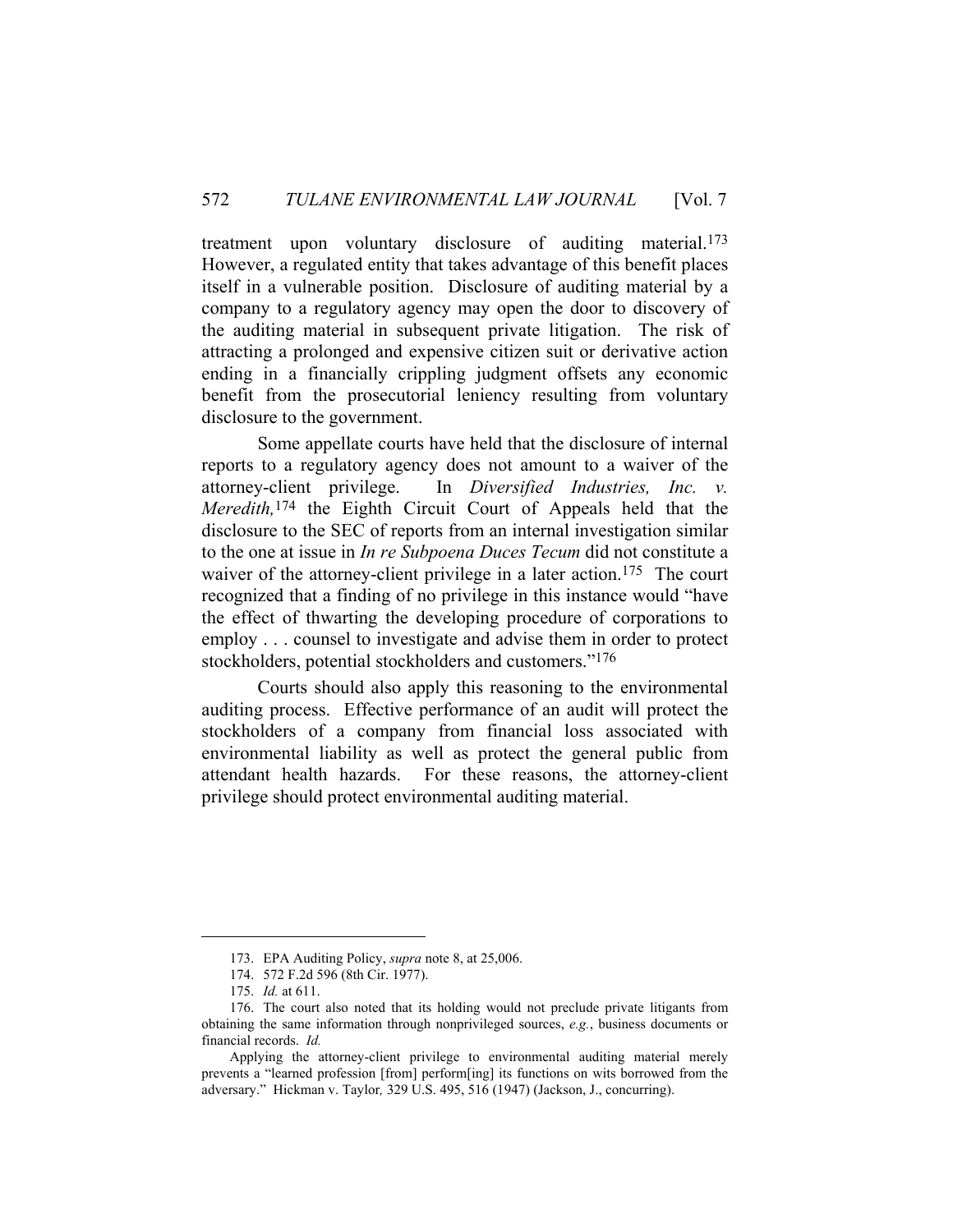#### *C. Application of the Work Product Doctrine to Environmental Auditing Reports*

 Although more limited in scope than the attorney-client privilege, the work product doctrine has a limited application in the environmental auditing context. Simply put, the work product doctrine shields from discovery material "prepared in anticipation of litigation."177 The work product doctrine was judicially created in the landmark case of *Hickman v. Taylor*178 and codified in 1970 in the Federal Rules of Civil Procedure.179 The doctrine as codified in the Rules of Civil Procedure is somewhat different, however, from the judicial formulation of work product in *Hickman*.180 This inconsistency, along with the internal structure of Rule 26(b)(3), has led to the recognition of four different types of work product, each warranting varying degrees of protection from discovery.181

 The four types of work product are: facts, ordinary work product, opinion work product, and legal theories. Facts contained within a document classified as work product are completely unprotected by Rule  $26(b)(3)$ , and may be discovered by deposition or interrogatory.182 Legal theories found within work product also remain discoverable through interrogatories or requests for

*Id.*

181. *Id.* at 788-89.

 <sup>177.</sup> FED. R. CIV. P. 26(b)(3). The rule states:

<sup>[</sup>A] party may obtain discovery of documents and tangible things otherwise discoverable under . . . this rule and prepared in anticipation of litigation or for trial by or for another party or by or for that other party's representative . . . only upon a showing that the party seeking discovery has substantial need of the materials in the preparation of the party's case and that the party is unable without undue hardship to obtain the substantial equivalent of the materials by other means.

 <sup>178. 329</sup> U.S. 495 (1947).

 <sup>179.</sup> FED. R. CIV. P. 26(b)(3).

 <sup>180.</sup> Perhaps the most noticeable difference between the work product doctrine as stated in the rules and as formulated in *Hickman* is the scope of the protection. On its face, Rule  $26(b)(3)$  protects the work product of both attorneys and nonattorneys, whereas *Hickman* only protects attorney work product. For a detailed discussion of the differences between the doctrine as stated in *Hickman* and in the Federal Rules, as well as an examination of the historical development of the work product doctrine, see *Special Project*: *The Work Product Doctrine*, 68 CORNELL L. REV. 760, 762-84 (1983).

 <sup>182.</sup> *See* Hickman v. Taylor, 329 U.S. 495, 513 (1947); *see also* FED. R. CIV. P. 26(b)(3) advisory committee note, 48 F.R.D. 487, 501 (1970).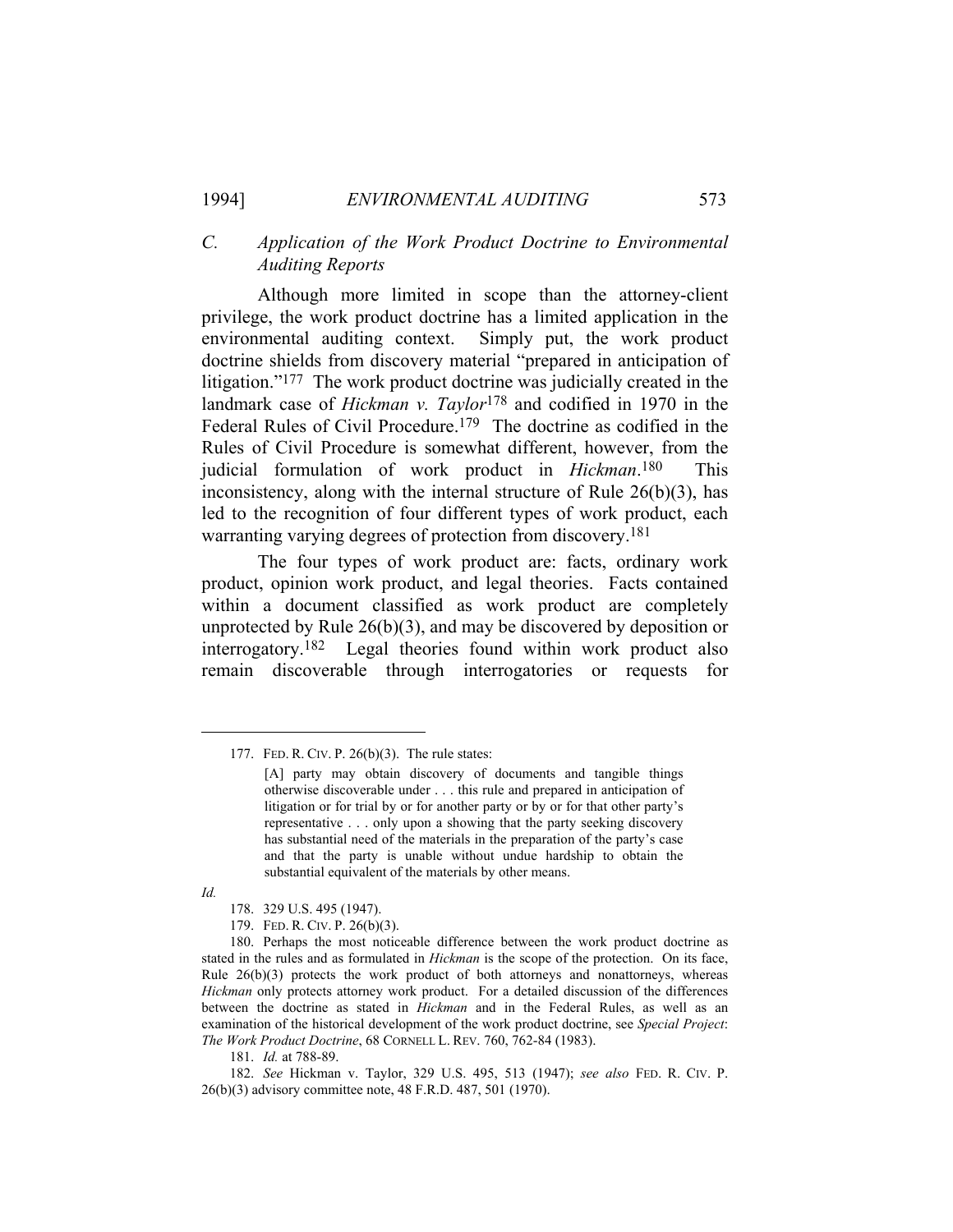admission.<sup>183</sup> To obtain ordinary work product,<sup>184</sup> an adverse party must demonstrate undue hardship in obtaining a substantial equivalent of the information by other means.185 Under the doctrine, opinion work product receives a higher degree of protection than does ordinary work product.186

 Despite the ambiguities in the application of the work product doctrine, a party must meet three basic requirements to receive work product protection. The material must: a) consist of documents or tangible things; b) be prepared in anticipation of litigation or for trial; and c) be prepared by or for another party.<sup>187</sup> Applying these standards to environmental auditing material, parties may be able to successfully assert work product protection.

 As a threshold issue, a court applying the work product doctrine must decide what type of work product the material represents. Classifying material as "opinion work product" is favorable because the category receives the highest degree of protection.188 Much of the information contained in a final environmental auditing report may qualify as opinion work product. The Rules of Civil Procedure define "opinion work product" as a document which contains the "mental impressions, conclusions, opinions, or legal theories of an attorney or other representative of a

 <sup>183.</sup> FED. R. CIV. P. 33(b) and 36(a).

 <sup>184.</sup> Rule 26(b)(3) implicitly distinguishes between ordinary and opinion work product. All materials not containing the mental impressions of attorneys are ordinary work product. *Special Project*, *supra* note 180, at 793. *See also In re* Doe, 662 F.2d 1073, 1076 n.2 (4th Cir. 1981) and *In re* Murphy, 560 F.2d 326, 334 (8th Cir. 1977) (noting the difference between opinion and ordinary work).

 <sup>185.</sup> FED. R. CIV. P. 26(b)(3).

 <sup>186.</sup> There is conflict between the courts as to whether opinion work product receives heightened or absolute protection under the Federal Rules of Civil Procedure. *See, e.g.*, Upjohn v. United States*,* 449 U.S. 383, 400 (1981) (holding that a greater showing of need must be made for the court to order production of opinion work product); Hickman v. Taylor*,*  329 U.S. 495, 512-13 (1947) (holding that opinion work product should receive special protection); *see also* Duplan Corp. v. Moulinage et Retorderie de Chavanoz, 509 F.2d 730, 734-35 (4th Cir. 1974), *cert. denied,* 420 U.S. 997 (1975) and *In re* Grand Jury Proceedings v. United States, 473 F.2d 840, 848 (8th Cir. 1973) (holding that no showing of hardship shall overcome work product immunity for opinion work product).

 <sup>187.</sup> *See* FED. R. CIV. P. 26(b)(3); Hickman v. Taylor*,* 329 U.S. 495, 510 (1947).

 <sup>188.</sup> *See supra* note 187*.* Furthermore, a literal reading of Rule 26(b)(3) indicates that the entire document containing opinion work product is protected under the elevated standard; nevertheless, a court may, providing the other requirements of discovery are met, excise the opinion work product from a document and allow the remainder of the material to be produced. *See*, *e.g., Duplan*, 509 F.2d at 736.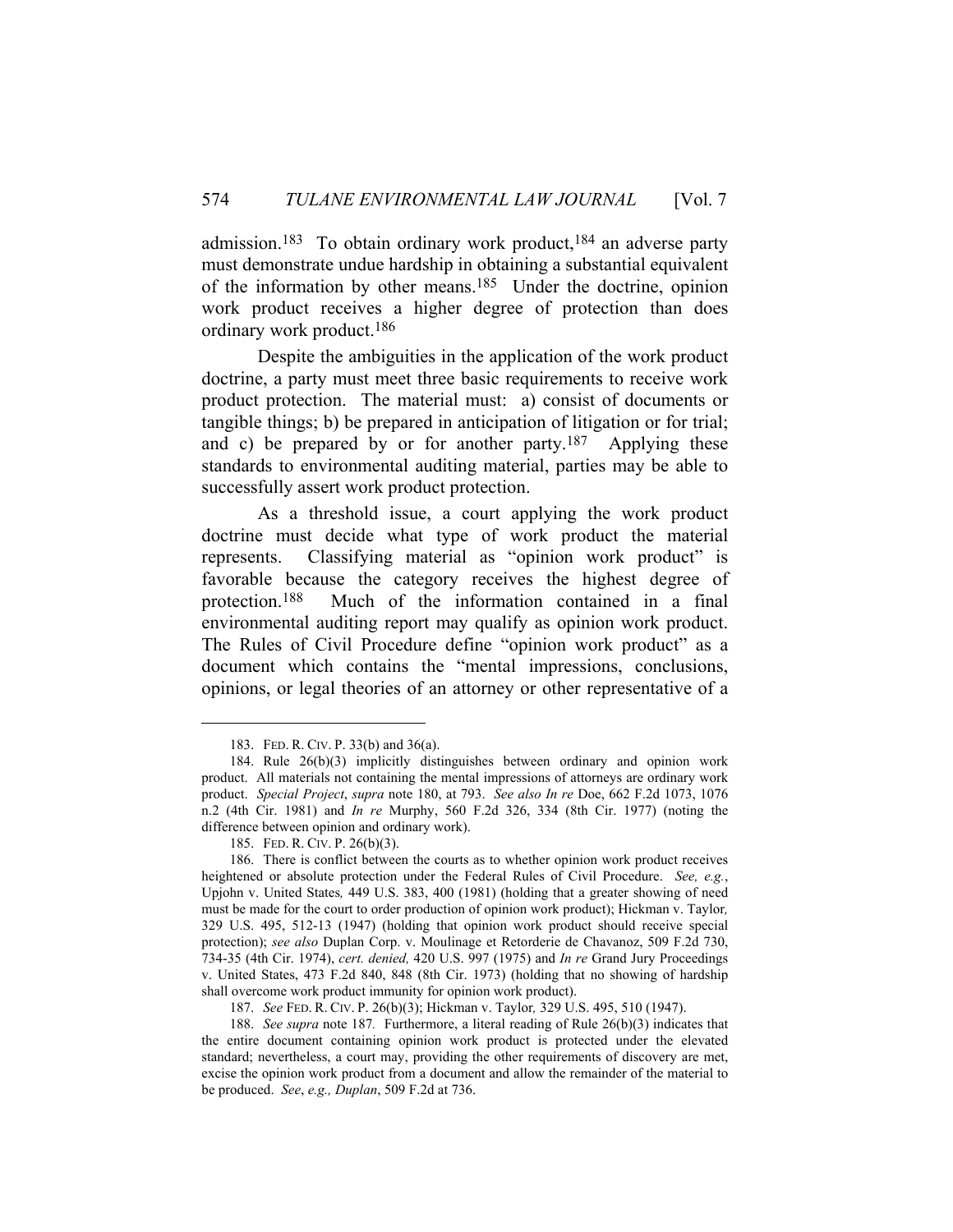party concerning the litigation."189 Courts have characterized materials ranging from notes of conversations with a witness to notebooks prepared during financial audits as opinion work product.190

 The determination of whether a regulated facility has violated a pollution control statute will frequently require an attorney to advance a legal opinion or draw conclusions based on applying a statute to the facts contained in the audit. For example, if an attorney receives factual information during an environmental audit concerning the client's handling of an industrial solvent by the client, the attorney will be required to determine whether the solvent is a substance regulated under Subtitle C of RCRA. The attorney must perform a complex legal analysis to conclude whether or not the solvent is in fact regulated.<sup>191</sup> This analysis requires the attorney to apply a great deal of law and regulatory material to the facts and reach an educated legal conclusion. As long as such analyses are present in the material sought through discovery, the reports should be classified as opinion work product.

 Beyond classifying environmental auditing material as opinion work product, courts should extend absolute immunity from discovery to such materials. Extending absolute protection to auditing materials does not hinder the goals of open discovery.192 Facts remain widely available in the area of environmental law. Disclosure of facts is a basic component of the various statutory

 <sup>189.</sup> FED. R. CIV. P. 26(b)(3). Courts tend to define opinion work product a little more colorfully. *See In re* Doe, 662 F.2d 1073, 1076 (4th Cir. 1981) (holding "opinion work product [is that which] contains those fruits of the attorney's mental processes").

 <sup>190.</sup> *See In re* Grand Jury Investigation, 412 F. Supp. 943, 949 (E.D. Pa. 1976); Berkey Photo, Inc. v. Eastman Kodak Co., 74 F.R.D. 613, 616 (S.D.N.Y. 1977).

 <sup>191.</sup> For the controlling regulations, see 40 C.F.R. § 261.2 *et seq.* Basically, an attorney must first determine whether the solvent will meet the statutory definition of a solid waste. Then he must decide whether the substance will fall into a subtitle C exclusion or may be the subject of a variance. If the substance is a solid waste not subject to an exclusion or variance under the regulations, an attorney must then determine whether the solid waste is a hazardous waste. If the solid waste is not a listed hazardous waste, the attorney will then decide whether it exhibits one of the four criteria of a characteristic hazardous waste. The determination may also demand application of the "mixture" and "derived from" rules. *Id.*

Similar legal interpretations are required when determining whether a CERCLAactivating "release" has occurred. *See, e.g.,* Cose v. Getty Oil Co., *et al.,* 4 F.3d 700 (9th Cir. 1993); United States v. Alcan Aluminum Corp., 990 F.2d 711 (2d Cir. 1993).

 <sup>192.</sup> *See supra* notes 122-125 and accompanying text.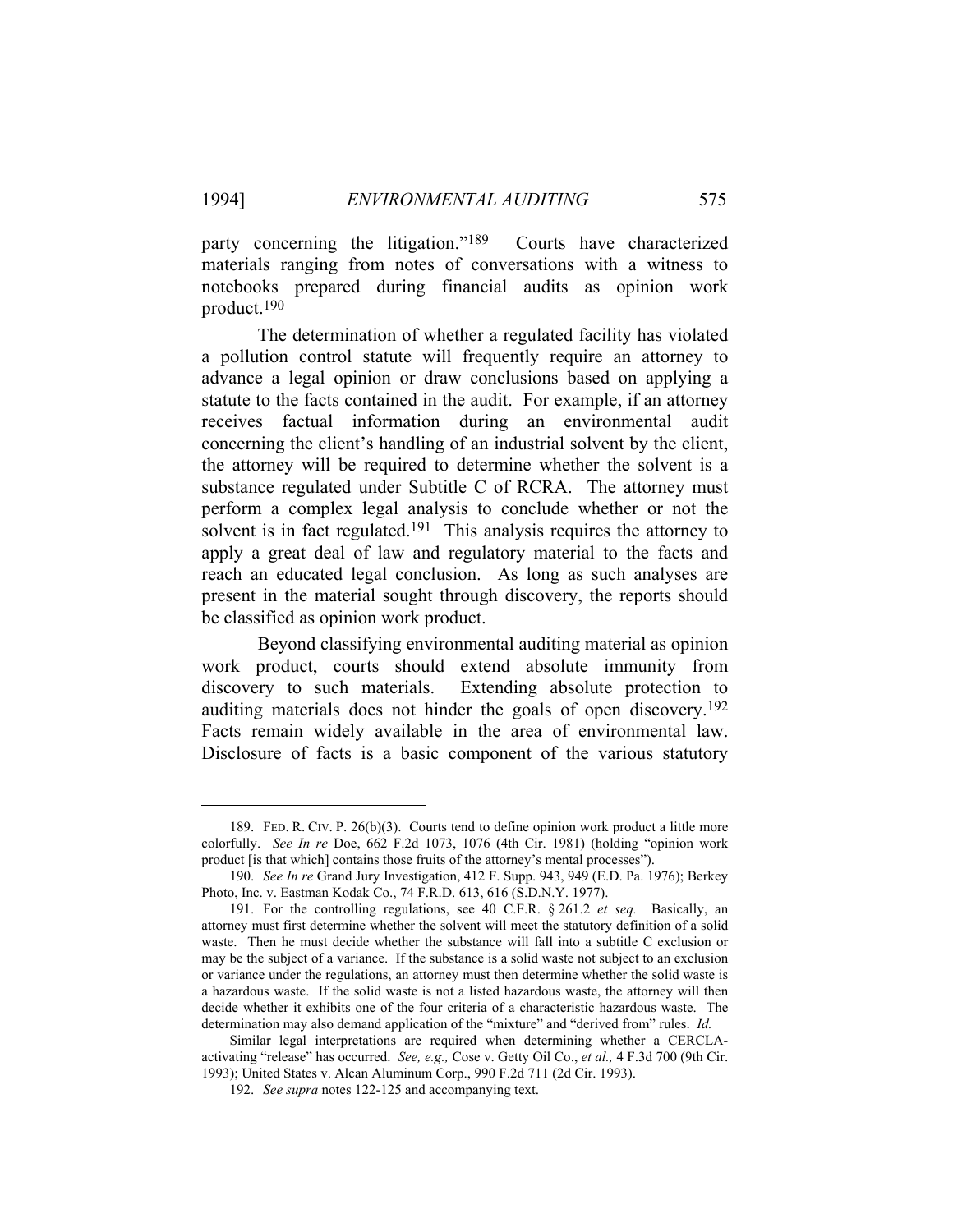permitting and reporting programs.193 In private litigation, facts remain available through regular discovery channels, as do legal theories.194

 Assuming the material from the environmental audit is in writing, the predominant issue arising when work product doctrine is asserted is whether the material was prepared for litigation.<sup>195</sup> Although some courts continue to rely on a policy-oriented analysis to resolve this question,196 most courts employ a mechanical, factspecific inquiry to determine whether documents were prepared in anticipation of litigation.<sup>197</sup> The fact specific approach is complicated by the court's numerous formulations of the "in anticipation of litigation" standard.198

 A party asserting work product immunity for environmental auditing material has the burden of showing that the document was prepared in anticipation of litigation. However, the burden may be lower than the language of  $26(b)(3)$  implies.<sup>199</sup> Perhaps most importantly in the environmental auditing context, materials prepared prior to the inception of litigation may be protected under the work

 <sup>193.</sup> *See, e.g.,* CAA, 42 U.S.C. § 7414; Emergency Planning and Community Right-to-Know Act, 42 U.S.C. § 11021-11223 (1988); CWA, 33 U.S.C. § 1318.

 <sup>194.</sup> *See supra* note 112-113 and accompanying text.

 <sup>195.</sup> Hickman v. Taylor*,* 329 U.S. 495, 511 (1947). Litigation includes various types of adversarial proceedings, such as an administrative trial.

 <sup>196.</sup> *See, e.g.,* Virginia Elec. & Power Co. v. Sun Shipbuilding & Dry Dock Co., 68 F.R.D. 397, 401-06 (E.D. Va. 1975) (Holding that the work product doctrine did not apply, the court made no reference to the Federal Rules of Civil Procedure. Rather, they exclusively pursued the common law balancing approach). *Id.* The work product doctrine, like the attorney-client privilege, is justified by its social utility. Although the doctrine may at times hinder the maximization of facts and issue formulation, it is necessary to encourage thorough preparation of trial materials, an essential element in the successful operation of our adversarial system of justice.

 <sup>197.</sup> *See, e.g.,* Coastal Corp. v. Duncan, 86 F.R.D. 514, 522 (D. Del. 1980), and United States v. AT&T, 86 F.R.D. 603, 627 (D.D.C. 1979) (holding that a party asserting the work product immunity for certain documents must establish the fact that they were prepared in anticipation of litigation).

 <sup>198.</sup> The critical language in the Federal Rules of Civil Procedure (b)(3) is "in anticipation of litigation." The *Diversified Industries* court advocates an arguably lower standard, requiring only a "prospect" of litigation to trigger the doctrine.Diversified Industries, Inc. v. Meredith, 572 F.2d at 624. The *Hickman* Court required only that the materials at issue be prepared "with an eye toward litigation." Hickman v. Taylor*,* 329 U.S. 495, 511 (1947).

 <sup>199.</sup> *See, e.g.,* GAF Corp. v. Eastman Kodak Co., 85 F.R.D. 46, 51 (S.D.N.Y. 1979) (holding that documents which were prepared for use by the government in a separate investigation and for use in a trial were protected by the doctrine).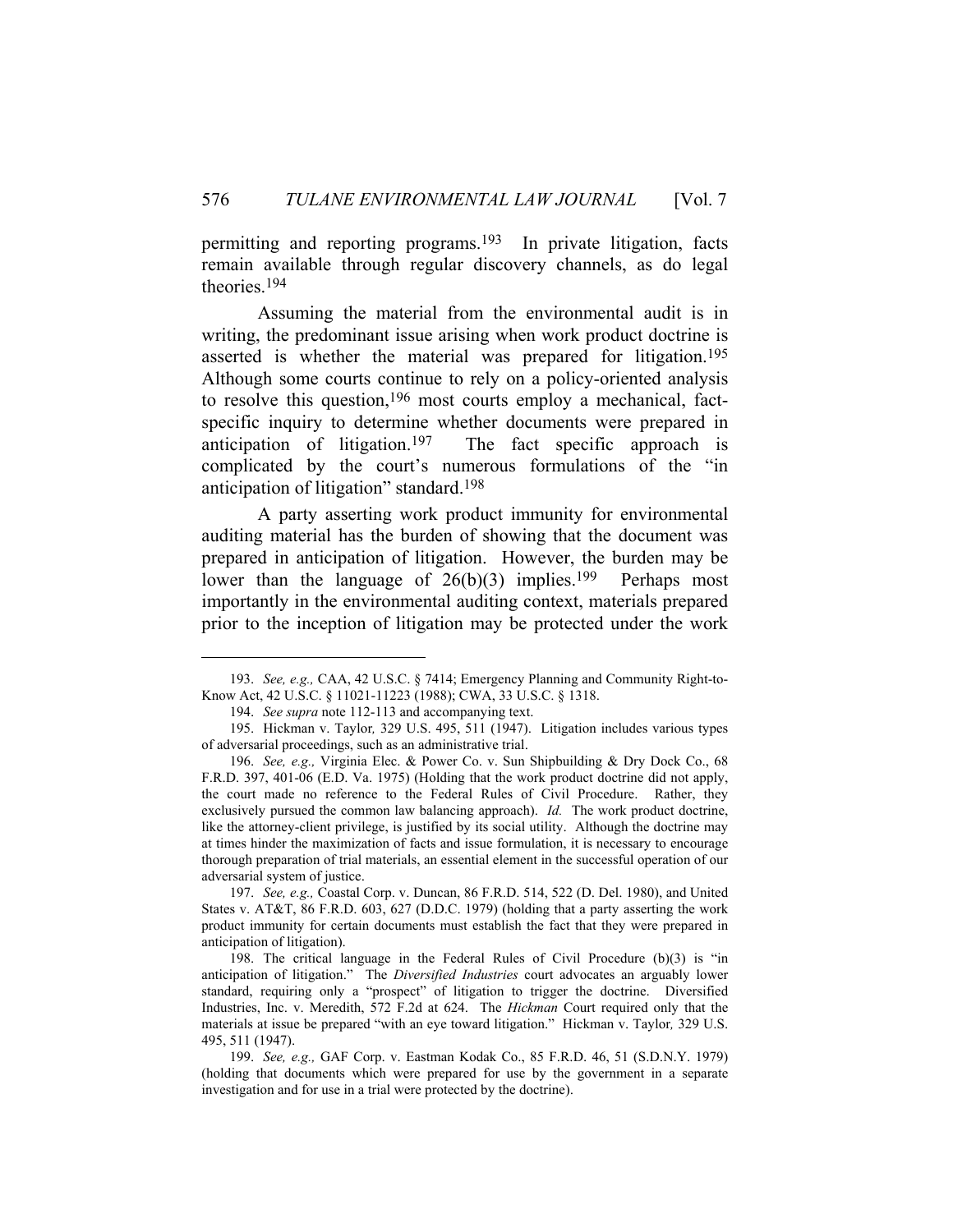product doctrine.200 Nonetheless, the inconsistent application of the "in anticipation of litigation" standard may be a disincentive to relying on the privilege to protect environmental auditing materials.

 Courts generally look for a threat of suit or enforcement action when determining whether documents were prepared in anticipation of litigation.201 *Herbert v. Lando* provides a clear example of what a court may perceive as a threat of litigation. 202 In *Herbert*, the trial court held that a magazine was prepared in anticipation of litigation when an article was released even after the interested party informed the publisher of several "discrepancies" in the article.<sup>203</sup> The court believed that the magazine was taking a prudent course of action by preparing for the potential defamation action which was eventually filed.204

 Analogously, regulated facilities should be able to claim work product immunity for environmental auditing reports prepared in response to complaints of violation. If courts apply this standard, an official warning of violation issued by a government inspector may trigger work product immunity.205 Perhaps a threatening letter from a powerful public interest group would have the same effect. It would be imprudent to assume that governmental and private organizations with legal resources will not follow such complaints with a lawsuit.

 <sup>200.</sup> *See, e.g.*, Thomas Organ Co. v. Jandranska Slobonda Plovidba, 54 F.R.D. 367, 370-71 (N.D. Ill. 1972); Sneider v. Kimberly-Clark, Corp., 91 F.R.D. 1, 6 (N.D. Ill. 1980); Burlington Industries v. Exxon Corp., 65 F.R.D. 26, 43 (1974); Fox v. California Sierra Financial Services, 120 F.R.D. 520 (N.D. Cal. 1988).

 <sup>201.</sup> *See supra* note 100. Timing is only a minor consideration when courts determine whether material was prepared in anticipation of litigation. *See, e.g., Sneider,* 91 F.R.D. at 6.

 <sup>202. 73</sup> F.R.D. 387 (S.D.N.Y. 1977), *rev'd on other grounds*, 568 F.2d 974 (2d Cir. 1977), *rev'd on other grounds,* 441 U.S. 153 (1979). In determining whether work product was prepared in anticipation of litigation, the court also requires a showing that the party asserting the privilege did not prepare the documents in the ordinary course of business. As one might expect, the determination of whether a document was prepared in the ordinary course of business varies from court to court. For example in *Thomas Organ*, the court concluded that "*any* report or statement . . ., which has not been requested by nor prepared for an attorney nor which otherwise reflects . . . an attorney's legal expertise must be conclusively presumed to have been made in the ordinary course of business." *Thomas Organ Co.*, 54 F.R.D. at 372.

 <sup>203.</sup> Herbert v. Lando, 73 F.R.D. 387, 400-03 (S.D.N.Y. 1977).

 <sup>204.</sup> *Id.*

 <sup>205.</sup> Work product protection failed, however, to protect environmental auditing material prepared in *In Re* Grand Jury Matter 91-832*,* 147 F.R.D. 82 (E.D. Pa. 1992).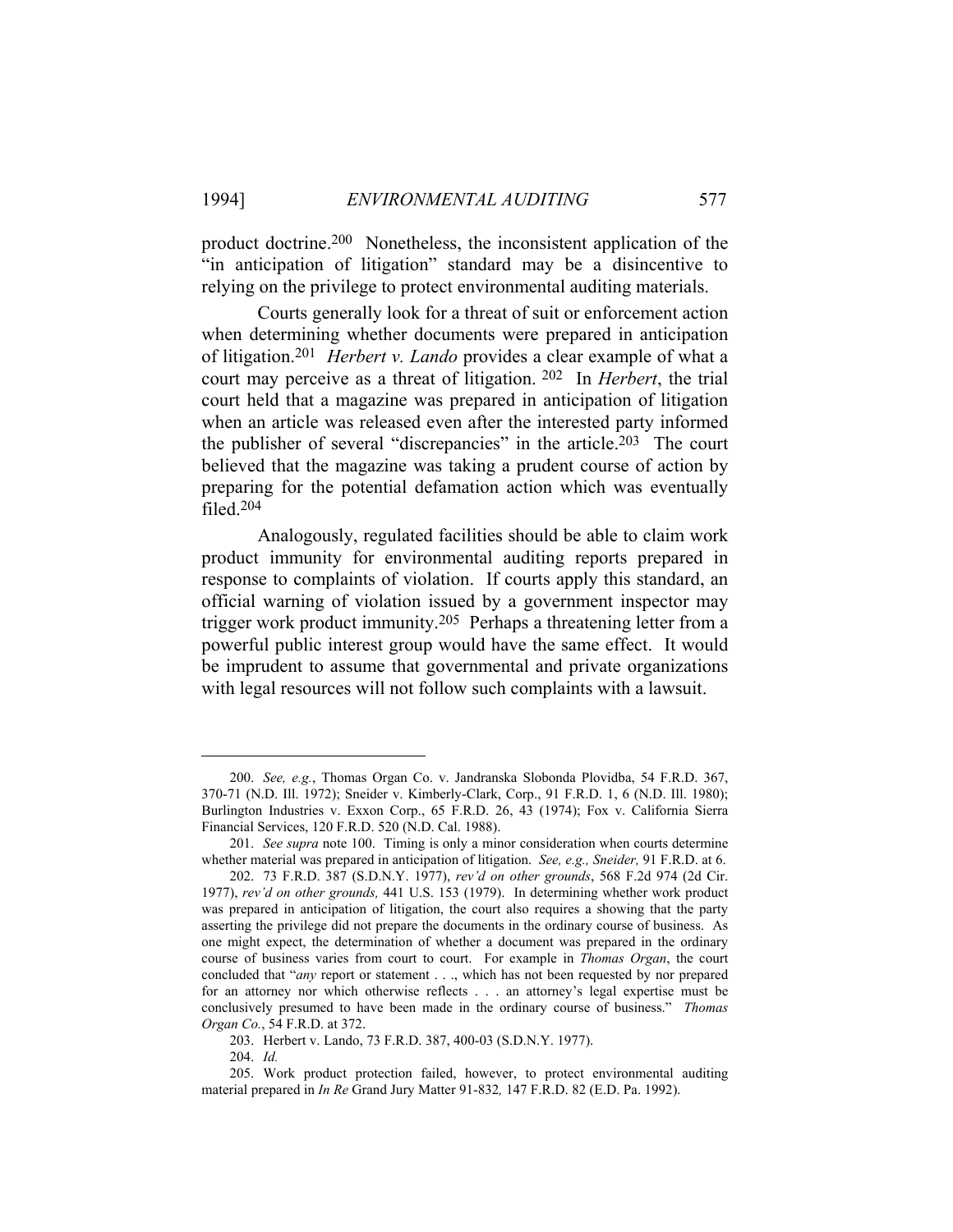Application of the work product doctrine to environmental auditing material is limited by the "in anticipation of litigation" requirement. If environmental audits are being used as a proactive form of corporate environmental management, they are most likely not prepared in anticipation of litigation. Further, while the doctrine may be an effective shield for the opinion work product contained in a final auditing report,  $206$  it offers no protection for the underlying facts.207 Courts may extend opinion work product protection to final auditing reports with extensive analysis of the underlying facts, as long as they were prepared in anticipation of litigation.

#### *D. Application of the Self-Evaluative Privilege to Environmental Auditing Materials*

*Bredice v. Doctor's Hospital, Inc.*,<sup>208</sup> is the seminal case in which a court applied the self-evaluative privilege. In *Bredice,* the court held that the minutes and reports of a hospital internal review board were protected from discovery in a wrongful death action.209 The court found that the purpose of the review board meetings is the "improvement, through self-analysis, of the efficiency of medical procedures and techniques," and reasoned that there was an "overwhelming public interest" in the hospital conducting strictly confidential self-analysis in these meetings.210 Without confidentiality, the court reasoned, the hospital may be less candid in its handling of life or death matters, thus adversely affecting the health of the community.211

*Bredice* indicates that self-analytical material is privileged if there is a strong public interest in fostering a free exchange of information during the self-evaluation, and discovery of the material

 <sup>206.</sup> *See supra* notes 188-193 and accompanying text.

 <sup>207.</sup> *See supra* note 186-188. Prosecutors and plaintiffs may desire auditing material disclosing the facts of the procedure more than the final audit report. Draft reports, audit check lists and protocols typically offer a more accurate portrayal of a corporation's compliance status. Final auditing reports generally cast the regulated entity in the most favorable light. Andry Interview, *supra* note 159.

 <sup>208. 50</sup> F.R.D. 249 (D.D.C. 1970).

 <sup>209.</sup> *Id.* at 249. There is no indication that an attorney was part of the hospital review board, nor do any of the other cases applying the self-evaluative privilege require that an attorney participate in the internal review.

 <sup>210.</sup> *Id*. at 250-51.

 <sup>211.</sup> *Id*. at 250.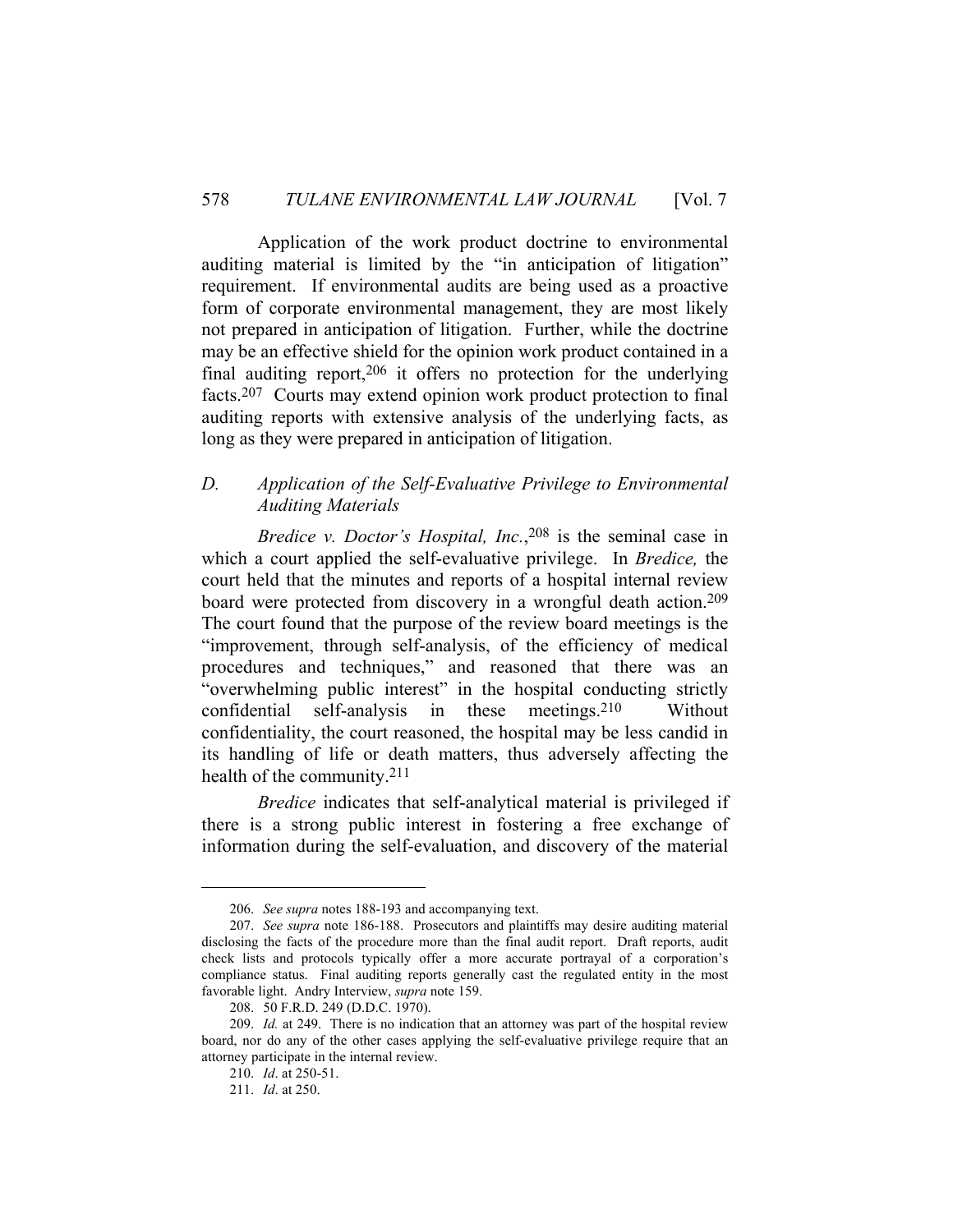at issue would dampen self-evaluative efforts.212 This policy analysis essentially tests whether applying the privilege to the case at bar satisfies Wigmore's utilitarian justification for privilege.<sup>213</sup>

 Courts have slowly broadened the scope of the self-evaluative privilege. To date, courts have applied the privilege in three distinct areas: a) internal hospital reports;  $2^{14}$  b) equal opportunity compliance reports;215 and c) some internal corporate accident investigations.216 Courts have failed to recognize the privilege when discovery of selfevaluative material is sought by the government.<sup>217</sup>

 The inapplicability of the self-evaluative privilege against the government defeated the privilege in the only environmental auditing case to date. In *United States v. Dexter*, 218 the EPA sought discovery of environmental auditing materials in a Clean Water Act civil enforcement action. In response to the discovery request, Dexter claimed the self-evaluative privilege, but the court compelled discovery pursuant to the Federal Rules of Civil Procedure.219 The court's reasoning in the two page opinion was remarkably superficial. First, the court stated that Congress had already performed the public interest inquiry when it passed the Clean Water Act and decided that "there should be no discharges of oil or hazardous substances into or upon the navigable waters of the United States. . . . . "220 This statement, offered with no further explanation, completely begs the question. Even if Congress has identified a public interest in a statute, the courts must still determine whether that interest is

219. *Id.* at 8.

 <sup>212.</sup> *Id*.

 <sup>213.</sup> *See* notes 124-125 *supra* and accompanying text describing the social utility of privilege.

 <sup>214.</sup> *See, e.g.*, Bredice v. Doctor's Hospital, Inc., 50 F.R.D. 249 (D.D.C. 1970); Gillman v. United States, 53 F.R.D. 316 (S.D.N.Y. 1971).

 <sup>215.</sup> *See, e.g*., Webb v. Westinghouse Elec. Corp., 81 F.R.D. 431 (E.D. Pa. 1978); O'Connor v. Chrysler Corp., 86 F.R.D. 211 (D. Mass. 1980).

 <sup>216.</sup> *See, e.g.*, Richards v. Main Cent. R.R., 21 F.R.D. 590 (D. Me. 1957) and Southern Ry. Co. v. Lanham, 403 F.2d 119 (5th Cir. 1968) (holding that materials compiled in relation to railroad accidents were privileged for self-evaluation); Dowling v. American Hawaii Cruises, Inc., 133 F.R.D. 150 (D. Haw. 1990) (holding that minutes of vessel's safety committee meeting were privileged in negligence suit brought under the Jones Act).

 <sup>217.</sup> *See, e.g.,* Federal Trade Comm'n v. TRW, Inc., 479 F. Supp. 160, 162-63 (D.D.C. 1979) (holding with no explanation that the privilege is not enforceable against the government).

 <sup>218. 132</sup> F.R.D. 8 (D. Conn. 1990).

 <sup>220.</sup> *Id.* at 9 (quoting 33 U.S.C. § 1321(b)(1)).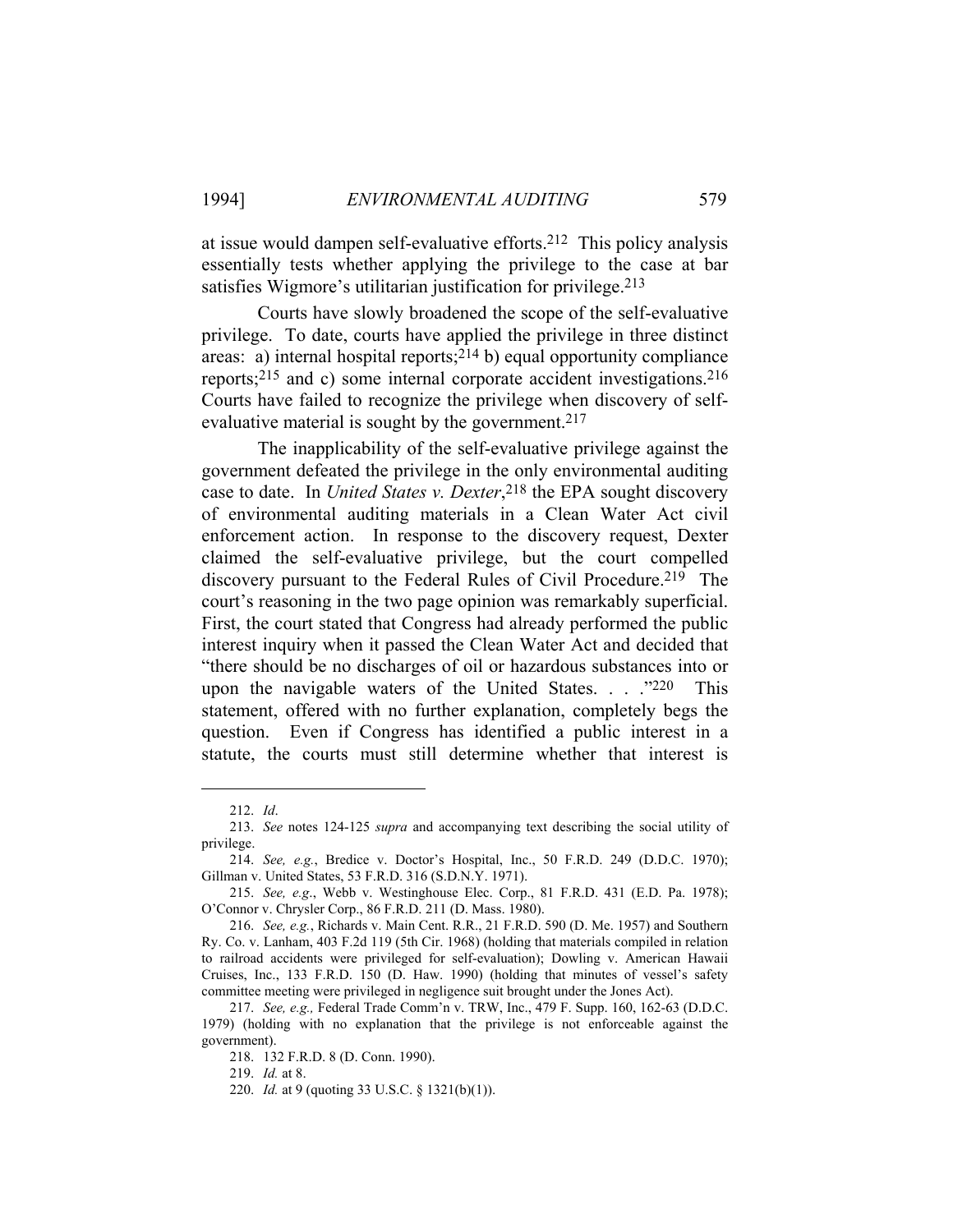advanced by self-evaluation and whether a chilling effect on selfevaluation will result from discovery of the material at issue.<sup>221</sup>

 The court also stated that privileging the environmental auditing material in this case "would effectively impede the [EPA] Administrator's ability to enforce the Clean Water Act."222 This statement is only as persuasive as stating the obvious can be. When applied in a government action, all privileges impede the state's ability to enforce the laws. It is up to the courts to determine whether such an imposition advances a socially desirable goal, such as compliance with pollution control statutes. Also, the fact that some aspect of judicial procedure impedes the government's ability to enforce a law is no criticism. The Federal Rules of Evidence, the Federal Rules of Civil Procedure, and the United States Constitution all place requirements on the government that impede its ability to enforce the law.223

 Again, the question is not whether the self-evaluative privilege impedes the government's enforcement ability; it is whether an overriding public interest in keeping certain information confidential justifies that imposition. The EPA has recognized the benefits of environmental auditing.224 Not applying the self-evaluative privilege to environmental auditing materials requested in agency enforcement actions will cast a chilling effect over self-policing efforts. Courts should construe the self-evaluative privilege to protect environmental auditing materials from discovery by government agencies.

 The self-evaluative privilege should also protect environmental auditing material in private litigation. In *Bredice,* the court justified privileging the material at issue because it ultimately promoted the health of the community.225 The promotion of public health is the stated policy motive of most pollution control statutes.<sup>226</sup> If environmental auditing helps promote compliance with these statutes, it ultimately advances the same compelling public interest in

 <sup>221.</sup> Bredice v. Doctor's Hospital, Inc.*,* 50 F.R.D. 249, 250-01 (D.D.C. 1970).

 <sup>222.</sup> United States v. Dexter*,* 132 F.R.D. 8, 9 (D. Conn. 1990)*.*

 <sup>223.</sup> If an imposition on the government's ability to enforce the law were a valid policy criticism, then a court could legitimately overturn the hearsay rule, the rules governing service of process, and perhaps the Fourth, Fifth, and Sixth Amendments of the Constitution.

 <sup>224.</sup> *See supra* Part III, section A. 225. *Bredice,* 50 F.R.D. at 250-51.

 <sup>226.</sup> *See*, *e.g*., Toxic Substances Control Act (TSCA), 15 U.S.C. § 2601(a)(2) (1988); CAA, 42 U.S.C. § 7401(a)(2); RCRA, 42 U.S.C. § 6901(b)(2).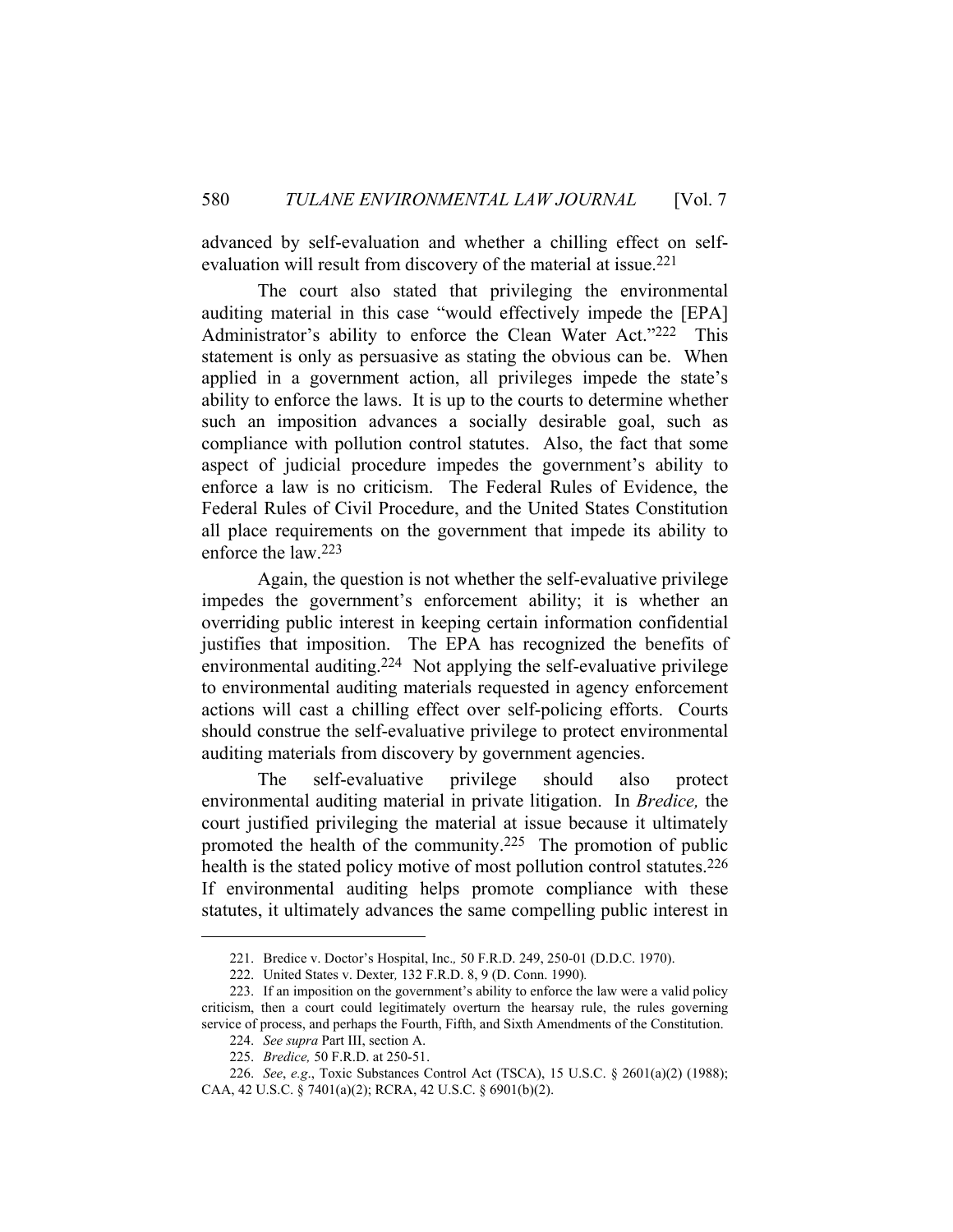the health of the population. Therefore, courts should not limit *Bredice* to its specific facts. The rationale for its holding is well tailored to support application of the self-evaluative privilege to environmental auditing material.

 In sum, the self-evaluative privilege may be the most promising form of protection for environmental auditing materials. Companies generally perform audits for self-evaluative purposes. Thus the "anticipation of litigation" problem of the work product doctrine is avoided.227 The self-evaluative privilege does not require an attorney to handle all of the material at issue. Finally, the policy arguments in favor of privileging environmental auditing material are strong since environmental statutes are so frequently couched in terms of their public health benefits.228

#### *E. Alternatives to "Common Law" Privileges*

 Although the privileges which shield attorney-client communications, attorney work product, and materials prepared for self-evaluation from discovery may rationally be expanded to embrace environmental auditing materials, much uncertainty remains surrounding their application in this context. A federal statutory privilege for environmental auditing material would eliminate the uncertainty associated with the common law privileges and further the EPA's policy promoting self-evaluation.

 Oregon has passed a statutory privilege for environmental auditing material which may be an effective model for a federal statutory privilege.229 Under the Oregon statute, environmental auditing reports230 are privileged in criminal, civil, and administrative

 <sup>227.</sup> Those challenging the applicability of the self-evaluative privilege to environmental auditing material question whether audits are truly for self-evaluation or whether they are merely a type of insurance policy against enforcement actions. If audits are performed simply to maintain a "clean" reputation with the public and to keep EPA inspectors away, they may not be for self-evaluative purposes. Andry Interview, *supra* note 159.

 <sup>228.</sup> *See supra* note 227*.*

 <sup>229.</sup> Or. Laws Adv. Sh. No. 422 § 20. Governor Barbara Roberts signed the Oregon bill into law on July 22, 1993. At the time of the writing, Oregon courts had not addressed any claims of privilege under the statute.

 <sup>230.</sup> An environmental audit report is defined by the statute as a set of documents, each labeled "Environmental Audit Report: Privileged Information" and prepared as a result of an environmental audit. An environmental audit is defined as a voluntary, internal,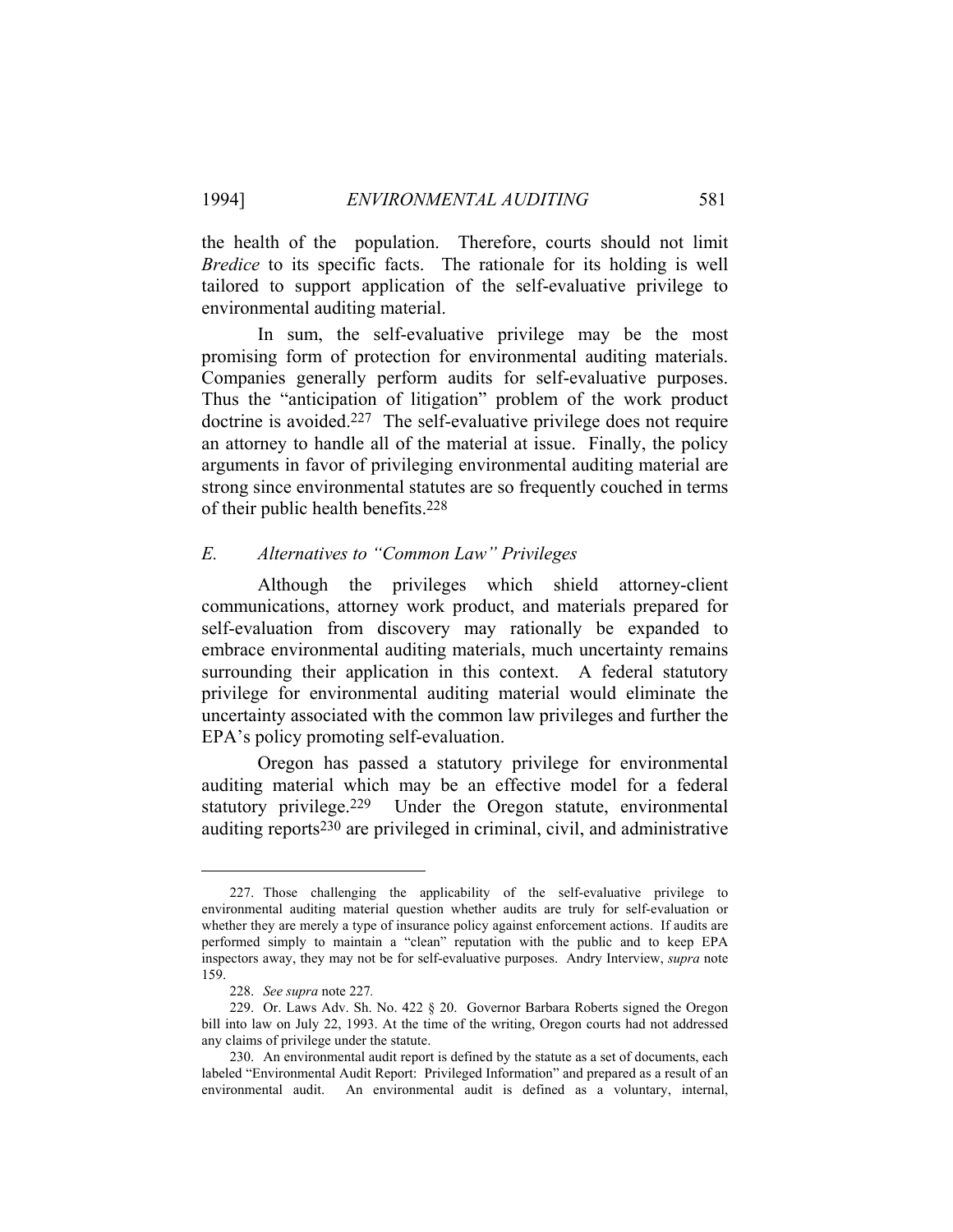proceedings.231 Notably the Oregon statute does not require the involvement of an attorney to guarantee the protection of the privilege. In criminal proceedings, the prosecution may attain environmental auditing reports only upon a showing of one of the following: (a) the privilege is asserted for a fraudulent purpose; $^{232}$  (b) the material is not subject to the statutory privilege;  $233$  (c) the material shows evidence that illustrates noncompliance with either Oregon or federal environmental law and efforts to correct such noncompliance were not promptly taken;<sup>234</sup> or (d) the material contains evidence relevant to the breach of state criminal environmental provisions and the prosecution can show a compelling need for the material.235 Discovering parties in a civil action may overcome the privilege with one of the first three showings available in criminal proceedings.236 Also, in both the civil and criminal context, a party claiming the privilege may expressly or impliedly waive the privilege.237 Once the privilege is waived for certain material, that material becomes discoverable.238

 The procedural requirements for asserting and contesting the privilege are somewhat complex. A party seeking disclosure of the information has the burden of proving that the material was prepared for fraudulent purposes.239 Where the material is sought by the state, the attorney general may attain the information under criminal search warrant, by subpoena, or through regular discovery channels upon a showing of probable cause.<sup>240</sup> Upon attaining the auditing reports, he or she must place them under seal and cannot review or disclose their

comprehensive evaluation that is designed to identify and prevent noncompliance and to improve compliance with applicable environmental regulation. *Id.* 

Audit reports may include the final report of the auditor, including field notes, observations, draft reports, photographs, etc., provided it is developed for auditing purposes. Audit reports may also include memorandums analyzing portions of the auditor's report, and implementation plans resulting from the audit. *Id.*

 <sup>231.</sup> *Id.*

 <sup>232.</sup> *Id.*

 <sup>233.</sup> *Id.* 

 <sup>234.</sup> *Id.*

 <sup>235.</sup> *Id.*

 <sup>236.</sup> *Id.*

 <sup>237.</sup> *Id.*

 <sup>238.</sup> *Id.*

 <sup>239.</sup> *Id.* 

 <sup>240.</sup> *Id.*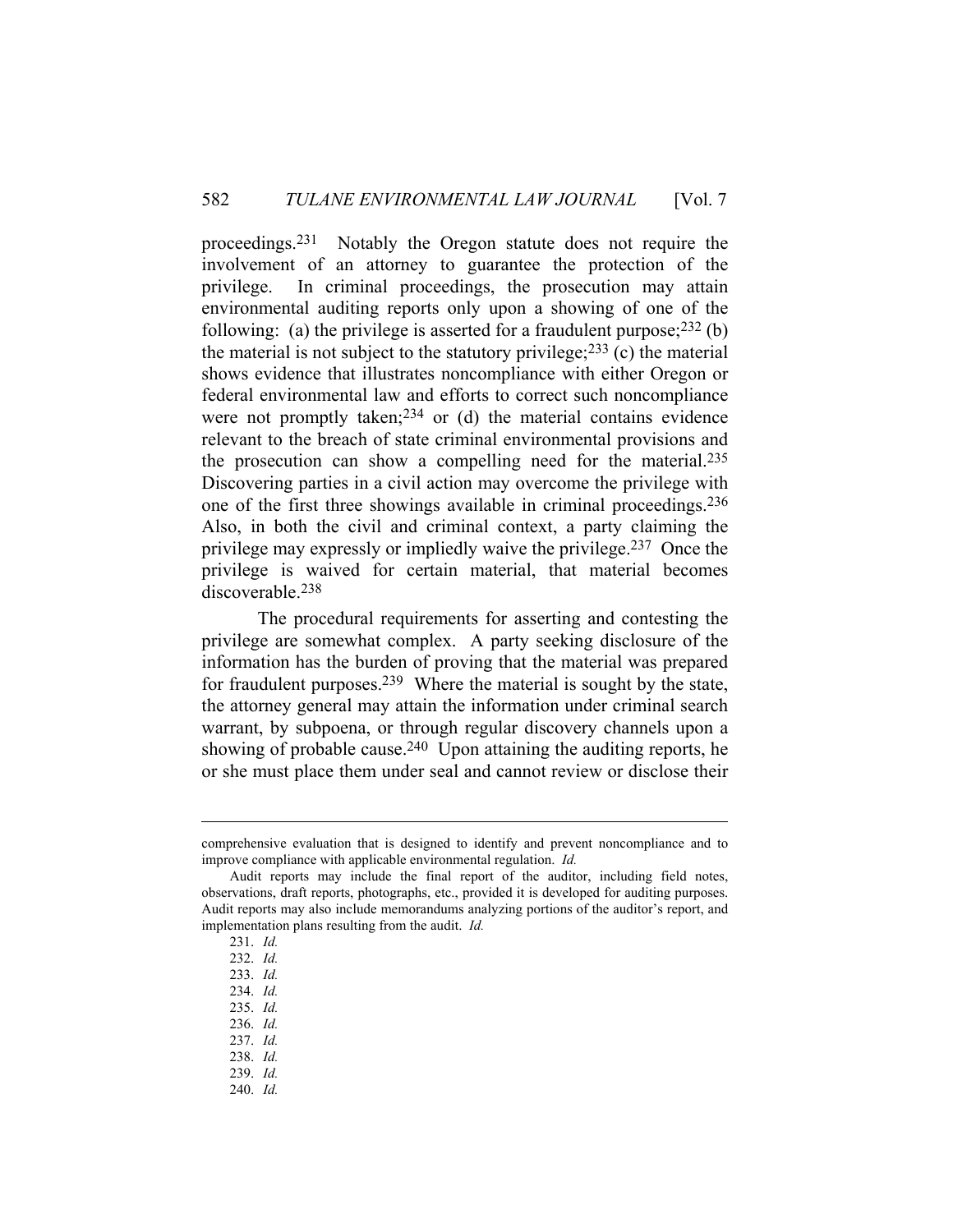contents.241 Within thirty days of the attorney general obtaining the environmental auditing report, the party responsible for the report must assert the privilege by petitioning the appropriate court for an *in camera* hearing to determine the applicability of the statute.242

 A federal statutory privilege for environmental auditing reports similar to the Oregon law would have several positive effects. First, since an attorney is not required to participate in the audit process, the privilege would allow regulated facilities to audit without creating a bottleneck in their general counsel's office or incurring the expense of retaining an outside law firm. Auditing would then be more attractive, requiring less of the general counsel's valuable time or requiring fewer legal fees. Second, it would improve the administrative efficiency of the courts in the environmental law context by replacing frequent pretrial motion hearings with a simpler *in camera* review. Third, it would focus the legal arguments on the true problems associated with privileging environmental auditing material. Rather than squabbling about whether an audit was prepared "in anticipation of litigation," litigants would have to address whether the audit was fraudulent in nature or whether it was used to serve its ultimate purpose—assisting a regulated facility to comply with applicable environmental regulations. Perhaps more importantly, while a statutory privilege may not provide absolute uniformity among courts, it would promote a greater sense of predictability, thereby encouraging facilities to perform audits.

#### VII. THE FUTURE OF ENVIRONMENTAL AUDITING

#### *A. Environmental Auditing Trends*

 Regardless of the liabilities associated with environmental auditing, the practice continues to expand. The present trend in auditing seems to be stricter auditing requirements, including some mandatory audit provisions. "Until recently, no environmental statute has contained 'self-auditing' requirements, although some [such as

241. *Id.*

 <sup>242.</sup> *Id.*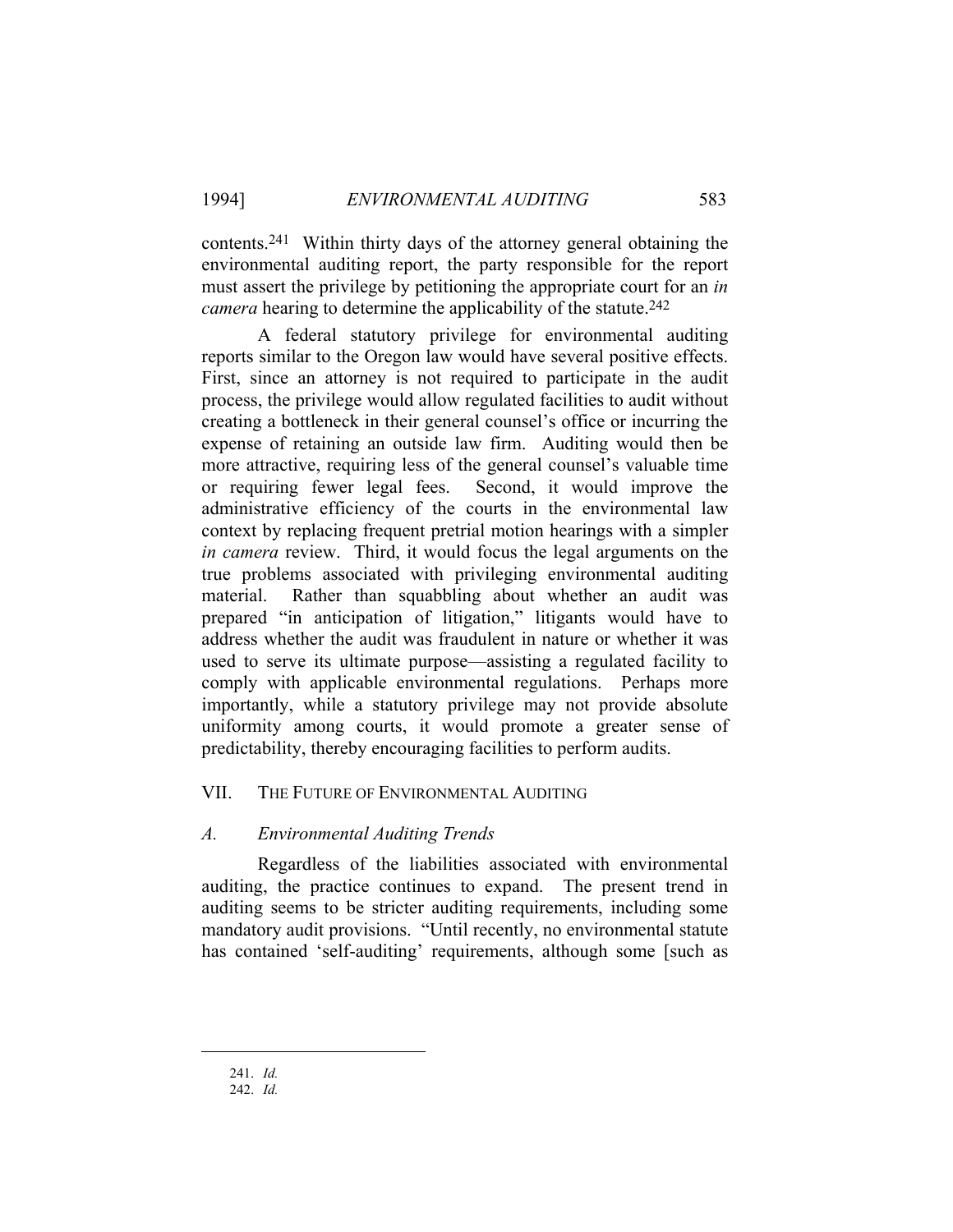the RCRA and the Federal Water Pollution Control Act] contain selfmonitoring and reporting requirements."243

 In 1986, there was discussion concerning the EPA's decision not to mandate environmental auditing. Several commentators disagree with the rationale set forth in the EPA Auditing Policy Statement<sup>244</sup> and have proposed their own explanations for the EPA's decision.245 One article suggested that the EPA felt that mandating auditing was beyond its scope of "command-and-control."246 The EPA seems to believe management would develop more effective auditing programs if it did so voluntarily.247 Other commentators proposed that the EPA found the task of creating uniform standards too difficult, given the diversity of approaches of management procedures within companies.248 It seems the EPA was convinced that if left alone, corporations would develop their own effective environmental auditing programs.<sup>249</sup> The development of such programs has not occurred, however, and Congress has taken steps toward forcing the EPA to implement auditing requirements.

 For example, the Senate recently passed the Violent Crime Control Act of 1991.250 This act included an amendment by Sen. Harris Wofford (D-Pa.) mandating federal courts when sentencing a company for a criminal violation of any environmental statute to require the company to pay for an environmental audit.251 The court must appoint an independent expert to conduct the audit, to find the source of the violation, and to recommend a solution for the problem.252 The company must then implement all "appropriate" audit recommendations. The legislation fails to define the cost and the duration of the audit. Therefore, courts could require audits to

 <sup>243.</sup> David J. Freeman & Carolyn C. Cunningham, *The Environmental Audit: Management Tool or Government Weapon?*, N.Y. L.J., Dec. 30, 1991, at Outside Counsel 1.

 <sup>244.</sup> EPA Auditing Policy, *supra* note 8.

 <sup>245.</sup> Van Cleve, *supra* note 7, at 1221.

 <sup>246.</sup> *Id.* (citing Blumenfeld & Haddad, *The Responsibility of Regulators*, *in* THE MCGRAW-HILL ENVIRONMENTAL AUDITING HANDBOOK 5-3 (McGraw-Hill Book Company 1984)).

 <sup>247.</sup> *Id.*

 <sup>248.</sup> *Id.*

 <sup>249.</sup> *Id.*

 <sup>250.</sup> H.R. 3641, 101st Cong., 1st Sess. (1987).

 <sup>251.</sup> *Id.*

 <sup>252.</sup> *Id.*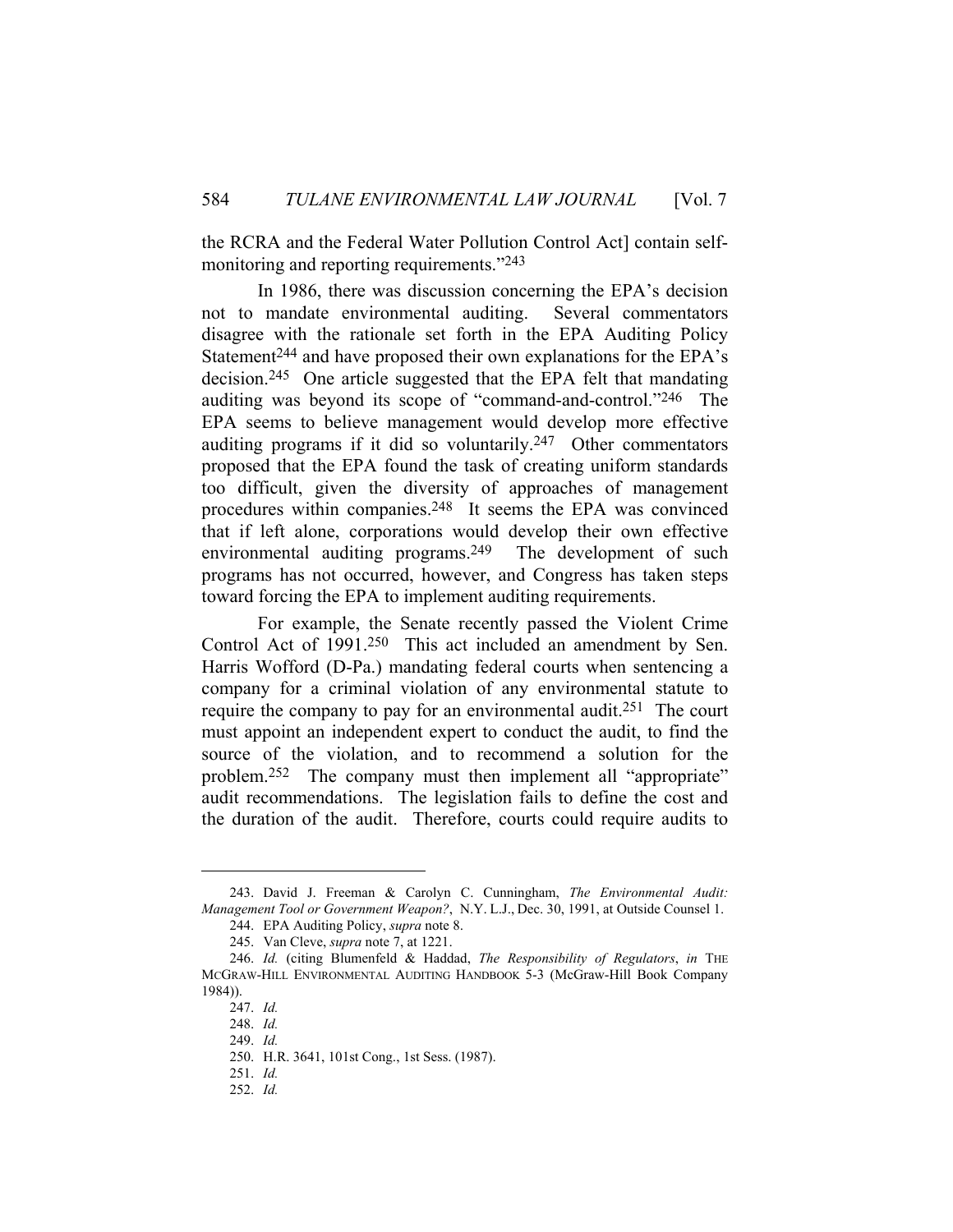cover all the activities of a company worldwide, instead of limiting the scope of the audit to the area where the violation occurred.253

 The new Clean Air Act Amendments also contain certain auditing requirements.<sup>254</sup> "Under Title V, . . . permittees must 'certify' their compliance with all applicable emission provisions in the permit applications and in annual submissions to the agency while operating under a permit."255 A "responsible corporate official" must sign and verify the accuracy of the certifications.256 "Under the Amendments, EPA may compel compliance certifications at other intervals from any regulated source operator and may require stationary air source operators and anyone who has 'relevant' knowledge to perform audits."257

 The Clean Water Act reauthorization bill also contains a provision requiring National Pollutant Discharge Elimination System permittees<sup>258</sup> and companies required to report under  $\S 313$  of the Emergency Planning and Community Right-to Know Act to perform environmental auditing.259 Congress intended these auditing provisions to increase compliance by making companies aware of their noncompliance areas. The EPA would schedule the audits and certify the auditors.260 Audit reports would be returned to the government and the information from the reports would be used to modify permits.

 Several states have issued their own policies on auditing. On May 15, 1992, the New Jersey Environmental Prosecutors issued the New Jersey Voluntary Environmental Audit/Compliance Guidelines.261 These guidelines provide that the prosecutor may be more lenient in prosecuting environmental violations if a company

 <sup>253.</sup> *Id.*

 <sup>254.</sup> *See* 42 U.S.C. § 7661 (1988).

 <sup>255.</sup> *The Environmental Audit*, *supra* note 244 (citing 42 U.S.C. § 7661(b)(2) (1988)).

 <sup>256.</sup> *Id.*

 <sup>257.</sup> *Id.*

 <sup>258.</sup> Under the Clean Water Act, all discharges of wastes into U.S. waters from point sources must be allowed by a NPDES permit which provides pollutant limitations, reporting and monitoring requirements, and prohibitions. L. Lee Harrison, *in A Guide to Corporate and Environmental Risk Management*, THE MCGRAW-HILL ENVIRONMENTAL AUDITING HANDBOOK 2-29 (McGraw-Hill Book Company 1984).

 <sup>259.</sup> S. REP. NO. 1081, 102d Cong., 1st Sess. 25 (1988).

 <sup>260.</sup> *Id.*

 <sup>261.</sup> Lynn L. Bergeson, *Compliance Audits are the Key to Staying out of Court; The Writing is on the Wall*, CORP. LEGAL TIMES, Nov. 1992, at Environmental Issues 17.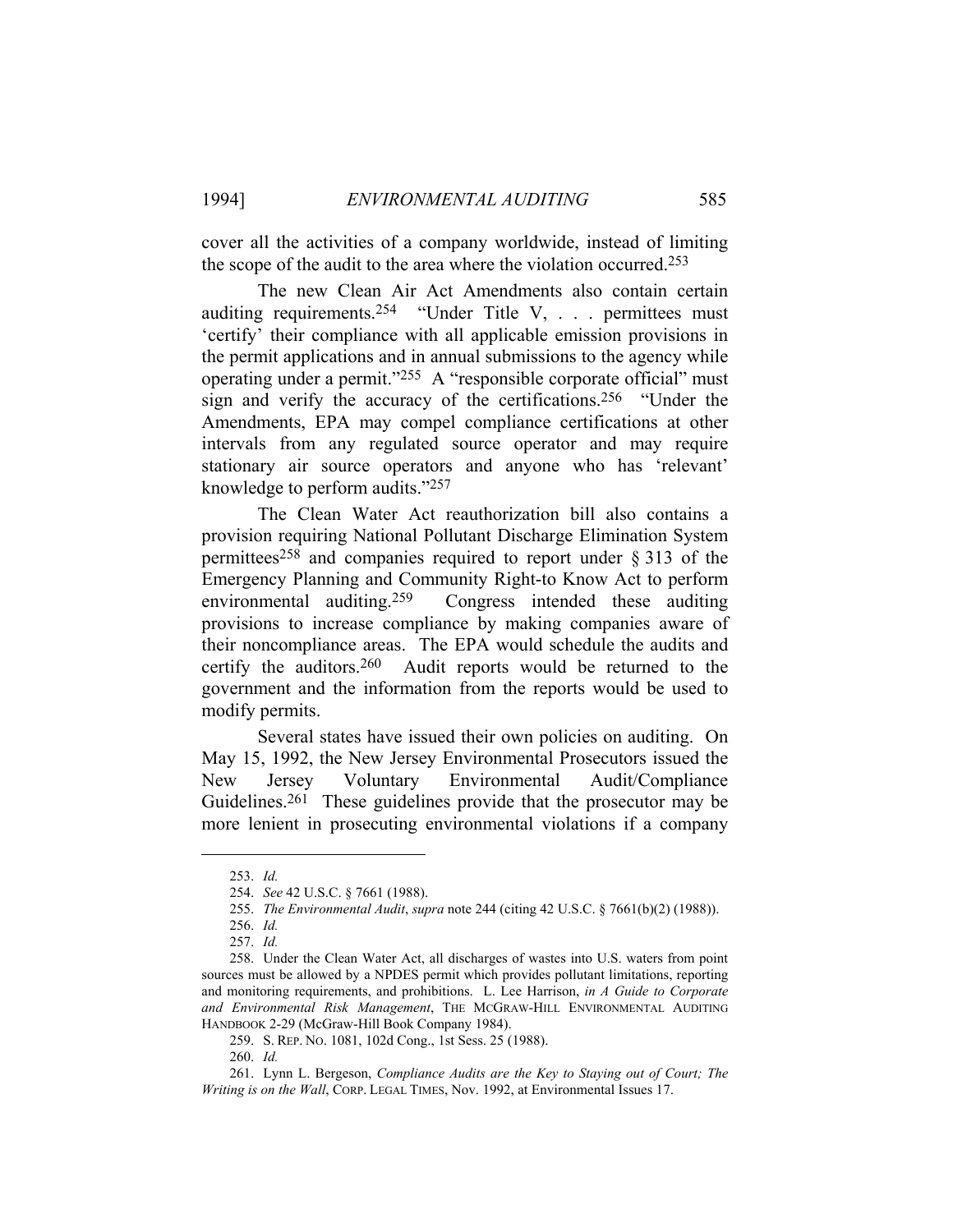performs voluntary audits. This is very similar to the U.S. Sentencing Commission Sentencing Guidelines, in which corporations with audit programs are eligible for reduced sentences.262 In addition, a group of industry representatives have been preparing legislation that would grant immunity to organizational defendants if they fully complied with the guidelines.<sup>263</sup>

 Another sign of the move towards mandatory auditing is the contractor listing sanction.264 Under the Clean Air Act and Clean Water Act, the EPA may bar entities guilty of criminal or civil violations from entering into federal assistance agreements or receiving federal loans.<sup>265</sup> The two listing categories in which these statutes place violators are mandatory and discretionary.266 EPA must list a company if it commits a criminal violation under Section 113(c)(1) of the Clean Air Act or Section 309(c) of the Clean Water Act.267 Section 705 of the Clean Air Act Amendments of 1990 expanded the scope of the listing sanction to include all facilities that the company owns, not just the one where the violation occurred.268 The EPA has "vowed to use this powerful mechanism more often in the future. EPA is especially keen on exercising its discretionary listing and debarment enforcement mechanisms."269

 These new regulations represent a major change for companies. Auditing is becoming more standardized, and may soon be mandatory. Companies may no longer have the option to determine whether environmental auditing is in its best interest.

 <sup>262.</sup> U.S. Sentencing Commission Organization Guidelines and U.S. Department of Justice Policy Statement on Environmental Criminal Prosecution, C778 ALI-ABA 50. *See supra* text accompanying notes 30-48 (discussing more lenient penalties for companies who audit).

 <sup>263.</sup> Bergeson, *supra* note 267.

 <sup>264.</sup> CAA, 42 U.S.C. § 113(c)(1) & CWA, 33 U.S.C. § 309(c).

 <sup>265.</sup> *Id.*

 <sup>266.</sup> *Id.*

 <sup>267.</sup> *Id.*

 <sup>268.</sup> *Id.*

 <sup>269.</sup> *Id.*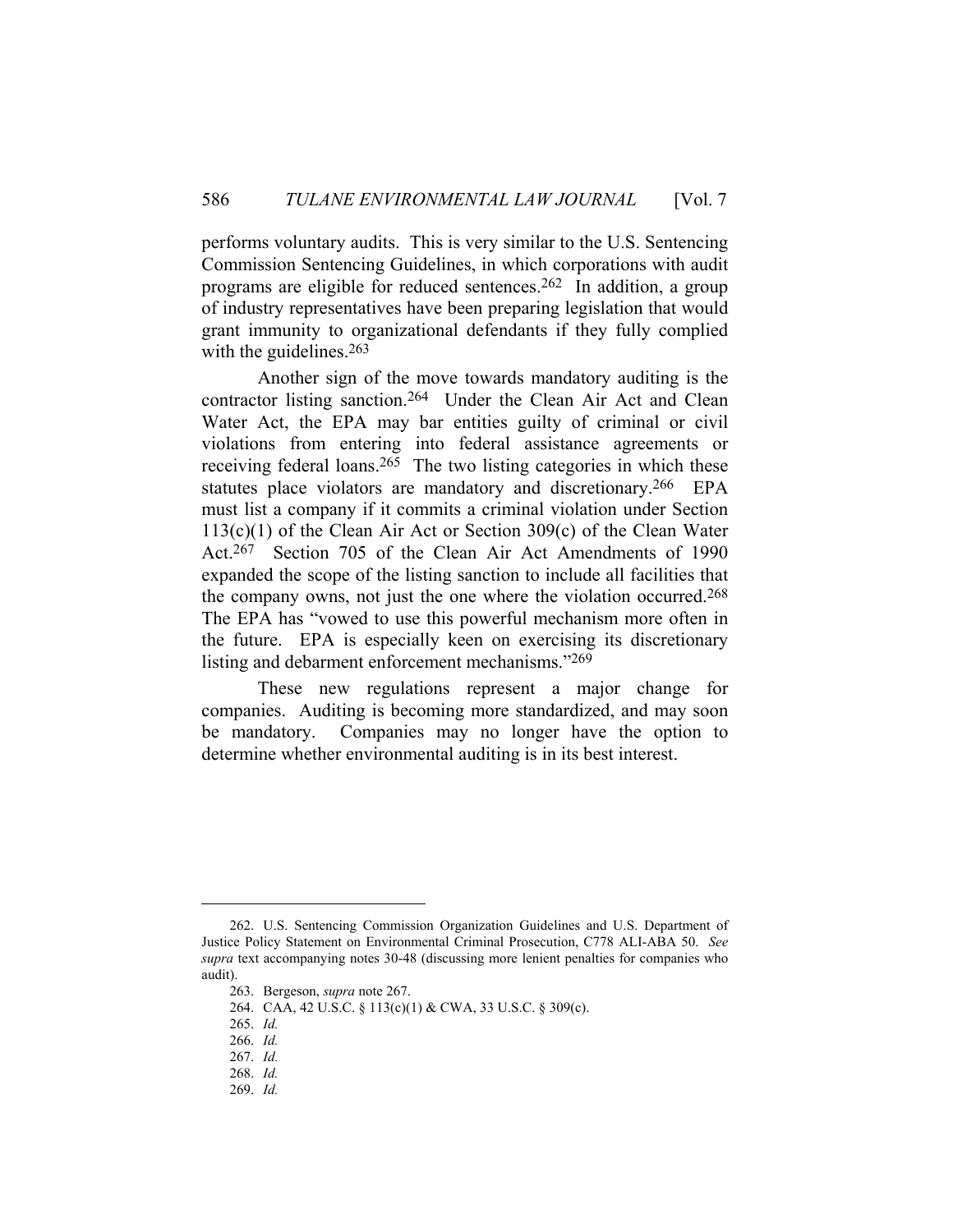### *B. The Emergency Planning and Community Right to Know Act as a Model for Implementing Environmental Auditing into other Federal Statutes*

 The Emergency Planning and Community Right to Know Act (EPCRA)270 may serve as a model for other federal statutes to implement a mandatory auditing policy. It requires corporations to disclose information about their activities with respect to possible environmental violations.271 EPCRA requires state and local governments to develop response plans for chemical leaks and emergency situations.<sup>272</sup> The purpose of the disclosure requirement is to make the public aware of any possible risks to safety and health.

 EPCRA also requires environmental audits from companies which produce hazardous chemicals. These audits must contain information about the chemicals and any releases, as well as accident risks.273 Even though the reporting requirement only applies to certain chemicals, it applies to some chemicals that are otherwise unregulated.

 EPCRA requires that each company file a report with the state and local authorities for each chemical it manufactures, uses, handles, or disposes.274 This report must fully describe the characteristics of the chemical, including its carcinogenicity and physical health hazards, the primary routes of entry, the permissible exposure limit, appropriate precautions, emergency first aid procedures, and the name, address, and telephone number of the manufacturer.275

 Finally, the companies must also file an annual chemical release form with the EPA stating how much of each listed chemical is present at its facility.276 All information submitted to the government under this regulation is available to the public.277 The Act provides protection only for trade secrets.278

 <sup>270. 42</sup> U.S.C. § 11003 (1988).

 <sup>271.</sup> *Id.*

 <sup>272.</sup> *Id.* §§ 11021, 11022.

 <sup>273.</sup> *Id.* § 11004.

 <sup>274.</sup> *Id.* § 11021.

 <sup>275. 29</sup> C.F.R. § 1910.1200(g); H.R. REP. NO. 253, 99th Cong., 1st Sess. 116 (1985), *reprinted in* 1986 U.S.C.C.A.N. 2835, 2898. *See also* Herz, *supra* note 64, at 1253.

 <sup>276. 42</sup> U.S.C. § 11023.

 <sup>277.</sup> *Id.*

 <sup>278.</sup> *Id.* § 11042.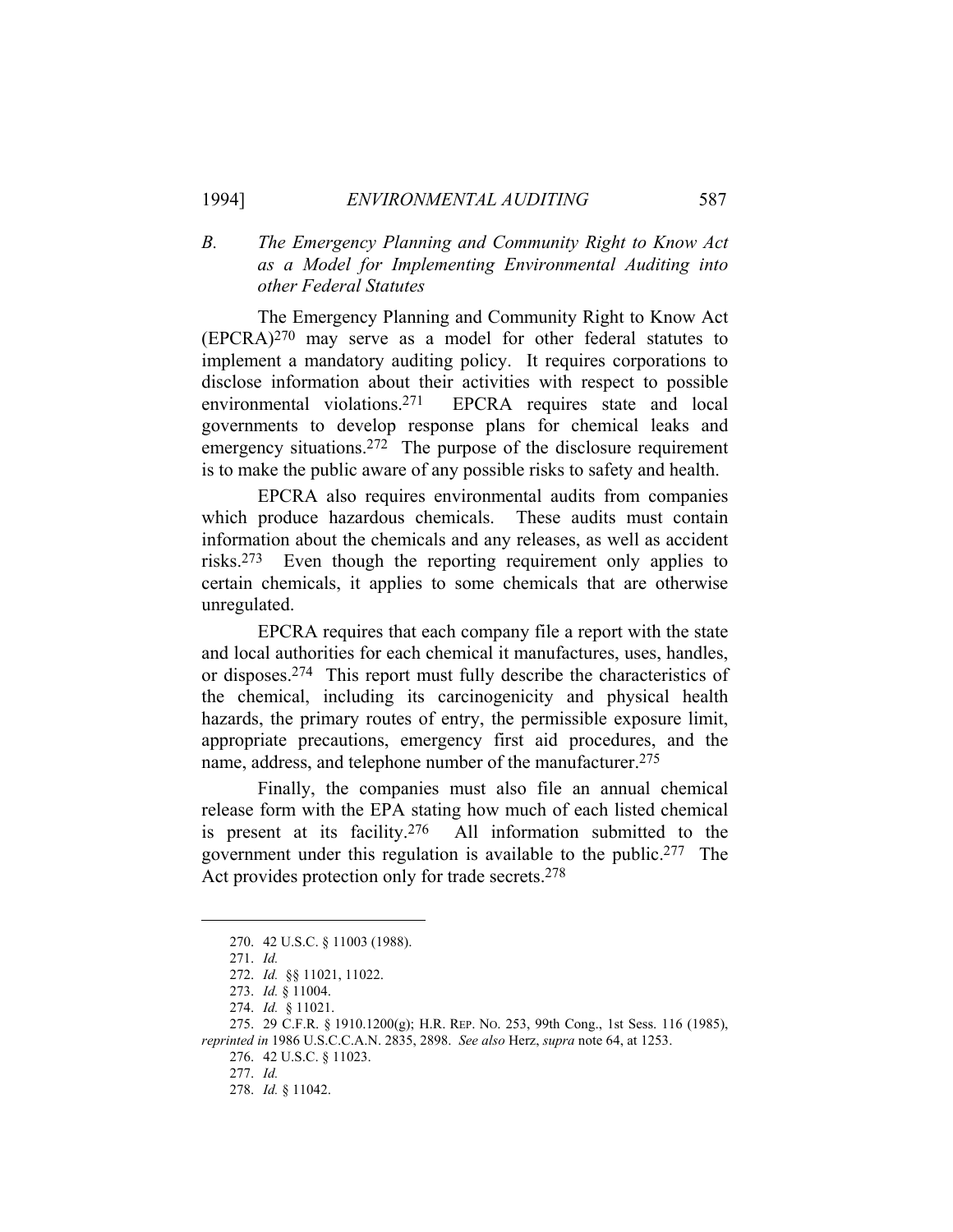Similar to voluntary environmental auditing programs, companies are concerned about the lack of a confidentiality requirement in the EPCRA program.279 If the public and enforcement agencies have access to records containing violations, companies face a great risk that enforcement actions will ensue.

 On one hand, audits will help companies to recognize areas of noncompliance and provide prosecutorial leniency. On the other hand, with no promise of nondisclosure, companies could expose themselves to increased liability.

#### *C. Alternative Environmental Auditing Policies: Economic Incentives and Tradeable Emission Rights*

 One alternative to government enforcement is industry selfregulation. The meat and poultry industry has adopted this approach.280 Demonstrating the potential seriousness of self regulation as a possible enforcement mechanism, the Administrative Conference of the United States issued a request for proposals for a research project on this topic.281 This shift towards self-policing is consistent with the 1980's emphasis on deregulation.282

 Another trend in environmental regulation is regulatory schemes based on economic incentives and tradeable emissions rights.283 These programs involve practices such as marketable permits and offset programs. There are several current examples of this trend including the Montreal Protocol's phasing down chlorofluorocarbon production,284 the Clean Air Act's "bubble

 <sup>279.</sup> Herz, *supra* note 64, at 1254.

 <sup>280.</sup> *Id.* at 1259.

 <sup>281.</sup> *Id.* at 1259 n.103 (citing Administrative Conference of the United States, Possible Administrative Conference Research Projects, Item 13 ("Use of Audited Self-certification") (distributed Aug. 1990)).

 <sup>282.</sup> *Id.* "If present environmental self-assessments and the new emphasis on environmental management can establish companies' ability to monitor their own activities effectively, environmental protection would be a logical candidate for increased reliance on self-regulation." *Id.*

 <sup>283.</sup> *Id.*

 <sup>284. 40</sup> C.F.R. § 82 (1990).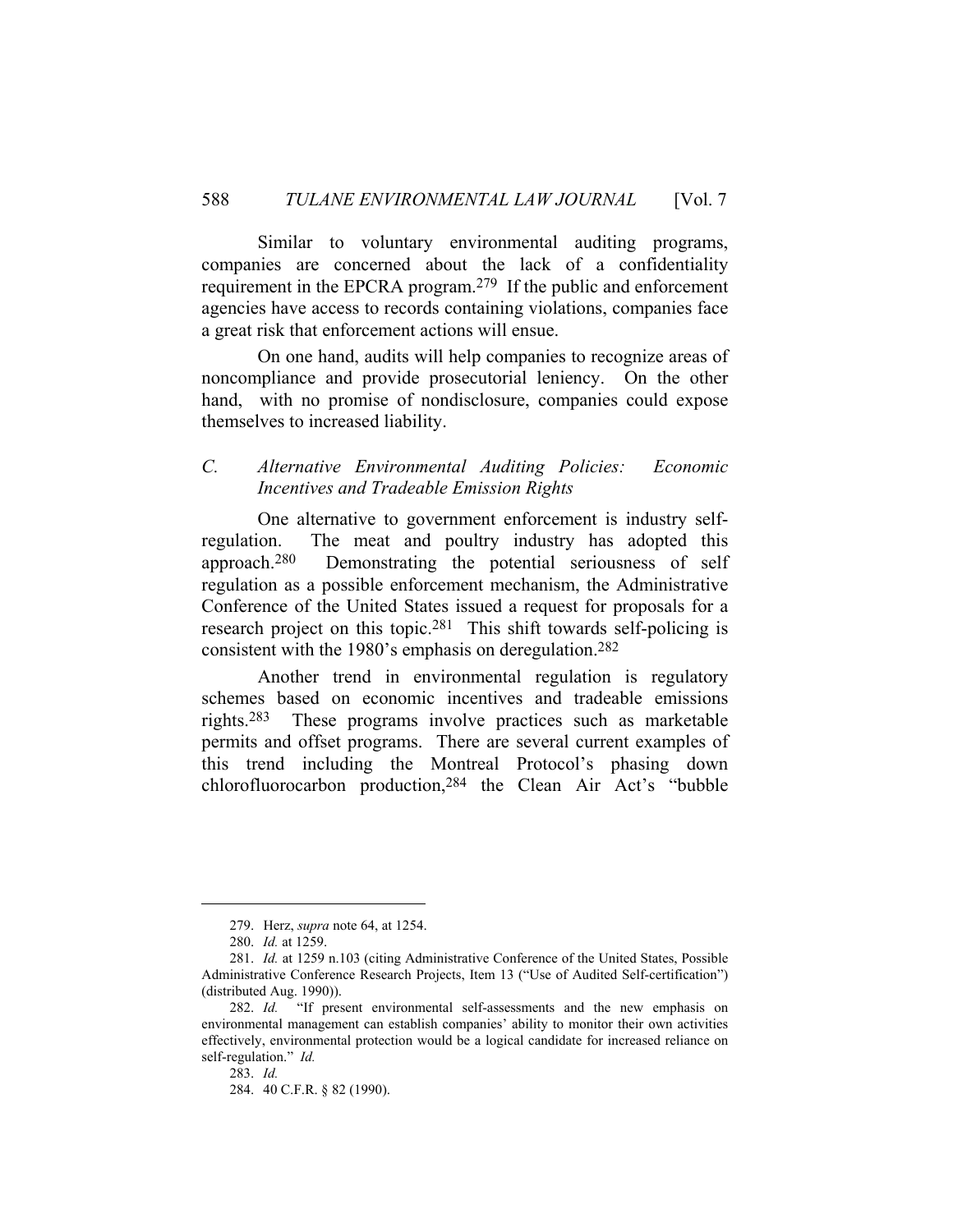policy,"285 and the acid rain provisions in recent Clean Air Act amendments.286

 The difficulty for companies in these programs is their dependence on accurate information about emissions and plant operations.287 Companies must keep extensive records to keep track of the allowances. An advantage of these programs is that participants have a great incentive to ensure accurate monitoring and reporting by the other participant in order to protect their investments.288 This results in more thorough monitoring and information gathering which benefits citizens and the company.289

 Another advantage is that these programs allow managers to achieve their goals in an efficient manner.290 "Precisely because the regulations do not specify a complete and unbending set of requirements, managers will have to determine the optimal approach for themselves. Managers who are poorly informed, uninterested, or unimaginative will be unable to take advantage of the opportunities offered by such regulatory schemes, which rest on the premise that managers are engaged and inventive."<sup>291</sup>

 The government should consider these options in addition to mandatory auditing requirements. This process is still relatively new and developing policies that work will take time. The best method may vary with the regulation and with the type of corporation, especially considering the diversity within industries.

 <sup>285.</sup> The bubble policy allows an emissions increase from a new source if there is a corresponding decrease in emissions from an old source. *See* Chevron U.S.A., Inc. v. Natural Resources Defense Council, 467 U.S. 837 (1984).

 <sup>286.</sup> *See* Herz, *supra* note 64, at 1260.

 <sup>287.</sup> *Id.*

 <sup>288.</sup> *Id.*

 <sup>289.</sup> *See supra* notes 68-86 and accompanying text (discussing auditing helping companies to remain in compliance).

 <sup>290.</sup> *Id.*

 <sup>291.</sup> Herz, *supra* note 64, at 1260*.* Incentive programs reward effective managers because the more the emissions rate is reduced, the more profits can be made through the sale of these rights. This encourages emissions to be reduced as far as economically possible. *Id.* at 1261. "Incentive-based environmental regulatory schemes fall into two basic categories: (1) "pollution taxes" or per unit charges for emissions and (2) tradeable emission rights." *Id.* at 1261 n.112.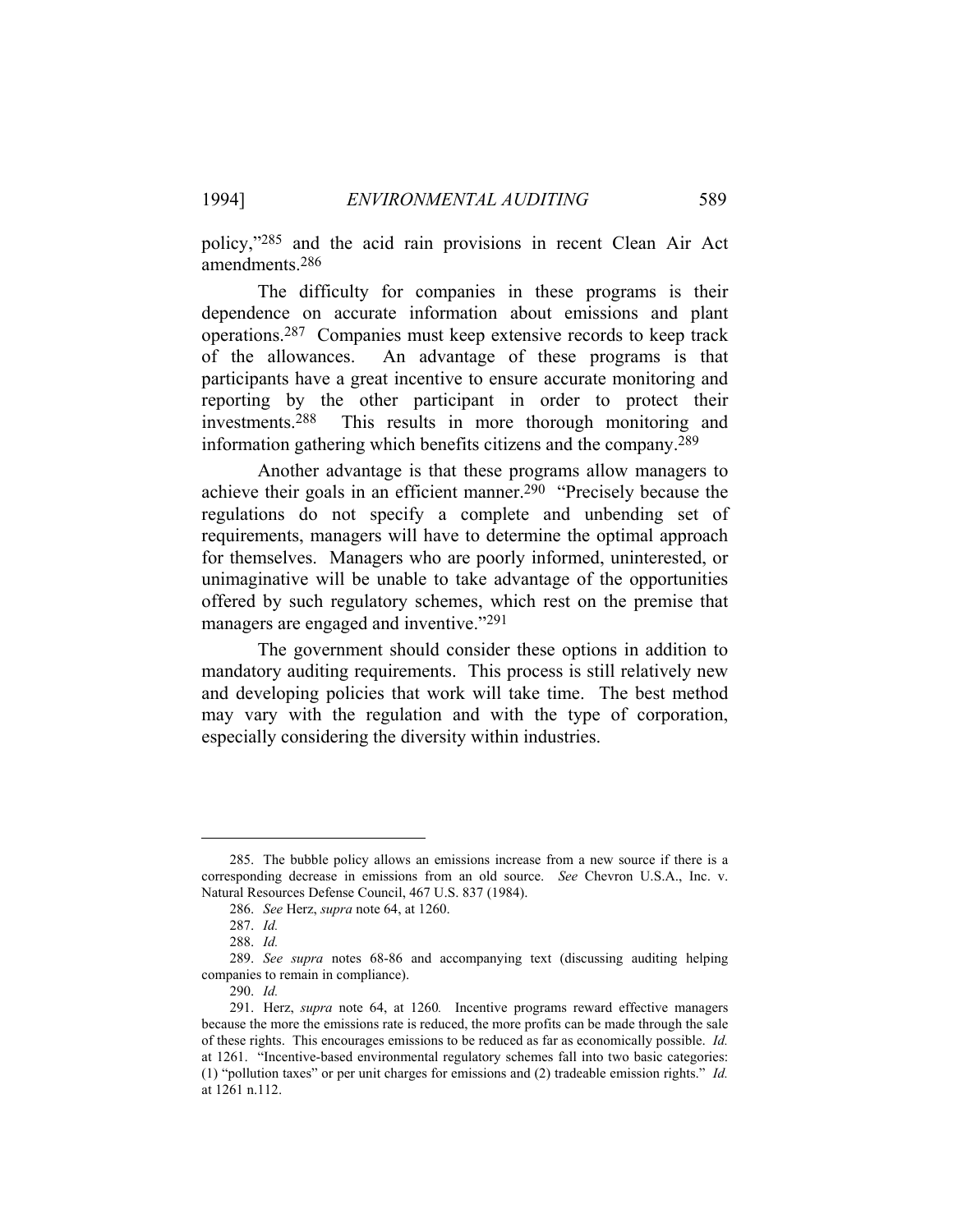#### VIII. STANDARDIZATION OF AUDITING REQUIREMENTS AND **PROCEDURES**

 As discussed above, environmental auditing has become a standard practice for many American companies. It has been estimated that one-half of the Fortune 500 companies conduct environmental audits.292 As the use of environmental audits increase, the question arises as to how to evaluate the adequacy of these audits. In other words, should the EPA establish standards that each audit must meet or should all audits follow a set format? As of yet, neither government nor industry has agreed upon a standard. Several groups have formulated ideas as to what they want environmental audit standards to be.293 Others have resisted standardization due to industry diversity. Such conflicting views makes the task of setting standards very difficult.

 The Environmental Auditing Roundtable (EAR) is one of the most prominent organizations developing standards for auditing. The EAR, which represents approximately 100-150 organizations, claims to be dedicated to "furthering the development and professional practice of environmental, health, and safety auditing."294 It has formulated some general standards which EAR members believe are necessary to conduct an effective audit.<sup>295</sup> These guidelines serve as an example of one type of standardized auditing process.

 According to EAR, the auditor is crucial to the auditing process.296 There are three basic qualities EAR believes an auditor must possess. First, the auditor must be proficient in conducting the audit and analyzing the results.297 This means he must have "adequate qualifications, technical knowledge, training, and proficiency in the discipline of auditing to perform his assigned audit tasks."298 Second, the auditor must exercise due care in performing

 <sup>292.</sup> David F. Sand & E. Ariane van Buren, *Environmental Disclosure and Performance: The Benefits of Standardization*, 12 CARDOZO L. REV. 1347, 1351 (1991).

 <sup>293.</sup> The Environmental Auditing Roundtable has done extensive work formulating such standards. It has a large and active body of members which are concerned with auditing policies. ENVIRONMENTAL AUDITING ROUNDTABLE, STANDARDS FOR PERFORMANCE OF ENVIRONMENTAL, HEALTH, AND SAFETY AUDITS (1993).

 <sup>294.</sup> *Id.*

 <sup>295.</sup> *Id.*

 <sup>296.</sup> *Id.*

 <sup>297.</sup> *Id.* 298. *Id.*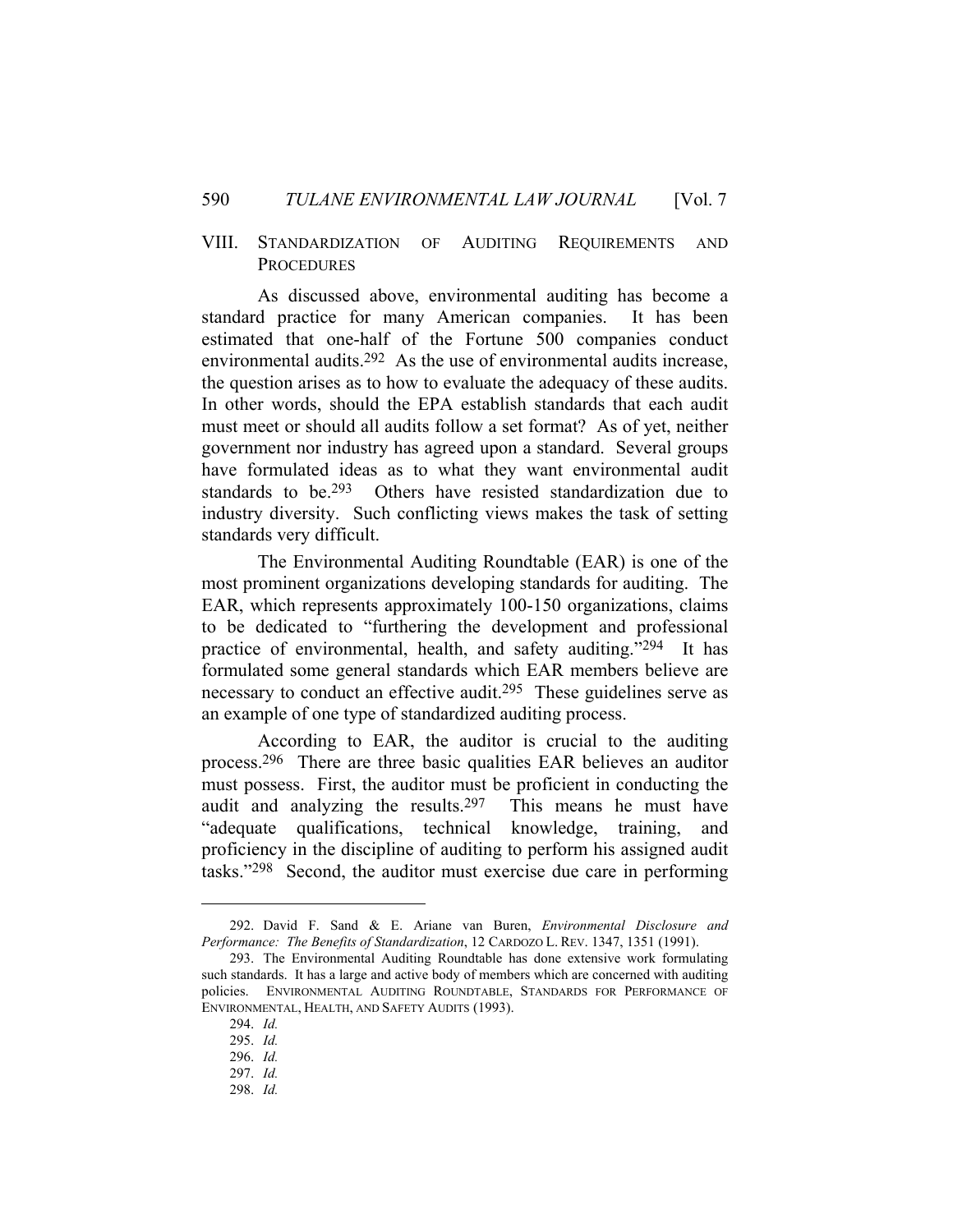the audit. This means he must "assur[e] accuracy, consistency, and objectivity in the performance of audits; us[e] good judgment in choosing tests and procedures; [develop] conclusions, and if necessary, recommendations; and prepar[e] reports."299 Finally, the auditor must be "objective and independent of the audit site and/or activity to be audited, free of conflict of interest in any specific situation, and not subject to internal or external pressure to influence their findings."300

 The EAR offers several elements necessary in actually conducting the audit. The objectives of the audit should be clear, specific, and consistent with the needs of the recipients.<sup>301</sup> Audits should be based on a set of systematic plans that "provide uniform guidance in audit preparation, field work, and reporting."302 Fieldwork should be properly planned, implemented, and supervised in order to encourage consistency and to achieve the objectives of the audit.303 In addition, audits must have quality checks to maintain accurate results and to improve the auditing procedure.304 Finally, all the work conducted during the auditing process must be fully documented.305

 To complete the audit, the auditor must prepare a formal report which addresses the objectives of the investigation.306 "Reports should clearly communicate information and findings in a timely manner to the intended recipients, and in sufficient detail and clarity to facilitate corrective action."307 An auditor may include his own opinion on the overall status of the facility if the opinion is consistent with the audit's objectives.308 The EAR standards also include a code of ethics.309

 <sup>299.</sup> *Id.*

 <sup>300.</sup> *Id.*

 <sup>301.</sup> *Id.* 302. *Id.*

 <sup>303.</sup> *Id.* 304. *Id.*

 <sup>305.</sup> *Id.*

 <sup>306.</sup> *Id.*

 <sup>307.</sup> *Id.*

 <sup>308.</sup> *Id.*

 <sup>309.</sup> The Code of Ethics includes both standards of professional conduct and proper conduct for members of the Environmental Auditing Roundtable. *Id.*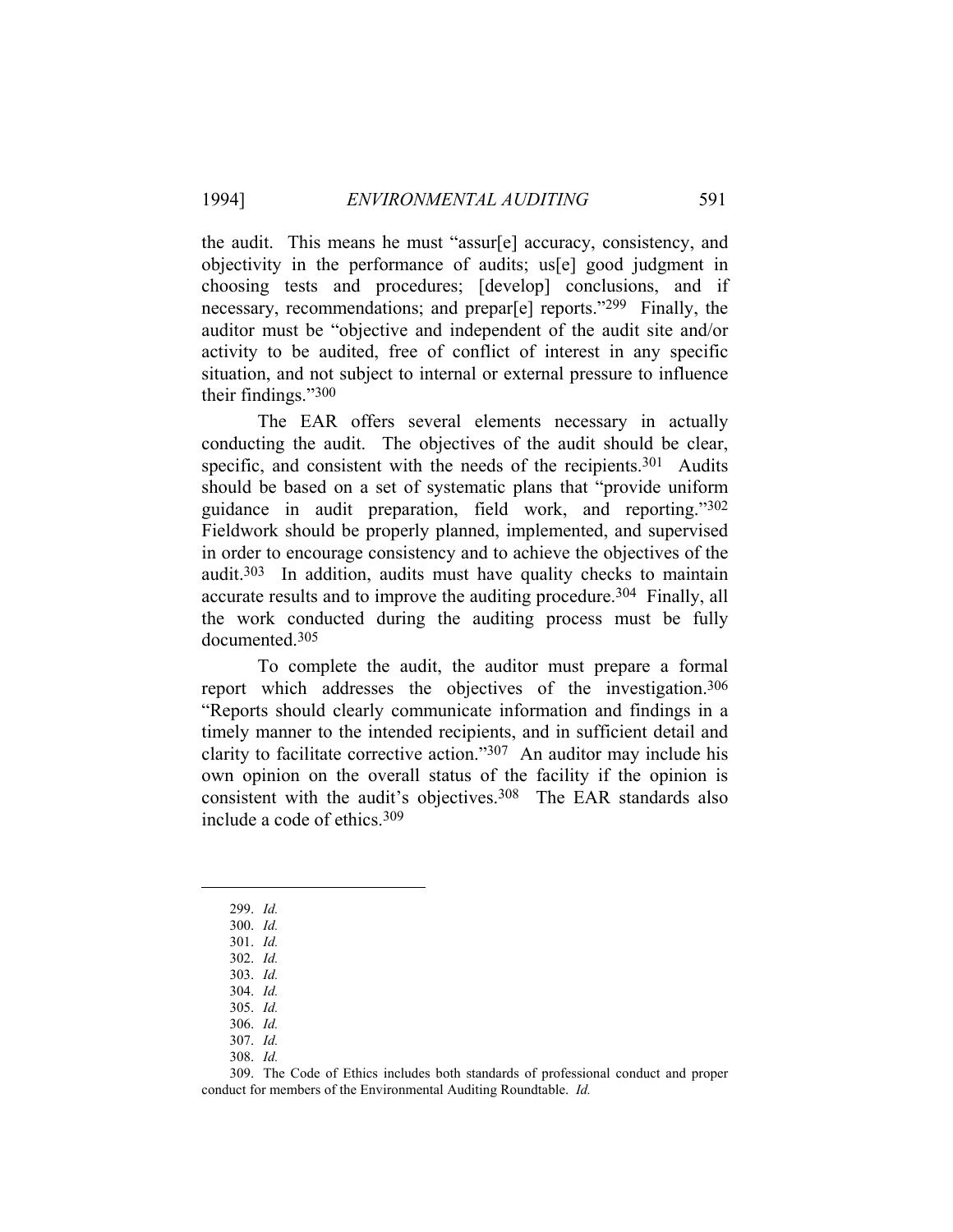The EAR standards are general and nontechnical. These characteristics allow implementation over a wide variety of types of corporations.310 Companies vary greatly on how they combine their environmental management program with their organizational structure. A more specific set of guidelines may prevent certain types of companies from achieving compliance.

 The EAR standards have not been officially adopted, but many companies use them to model their own environmental auditing program. In addition, because the program is well known and favored by so many organizations, the EAR may have a good deal of influence with the EPA when the EPA renews its auditing policy.

 Several other organizations have developed their own auditing standards. The National Standards Foundation is working with the Canadian Standards Association to produce a North American standard.311 These organizations are using EAR's standards as a base and modifying them to incorporate documents from other environmental audit standards.312

 Bill Yodis, the president of EAR who is also working with the other two groups, has stated that "[t]he hope, from a practitioner's point of view is that we'll get something useful out of this."313 One of the most useful things that these guidelines could achieve, if uniformly adopted, is that audits would all be of a standardized quality. To take it a step further, auditors could be required to be certified through a certification board or process. Such a requirement would encourage similar results whether the auditors were appointed by the EPA or by a company.

#### IX. CONCLUSION

 Environmental auditing is now a widespread practice among the regulated community. Compliance with the elaborate scheme of environmental regulation requires near constant analysis of compliance by technical experts and attorneys. Unfortunately, there are still potential problems associated with performing audits. The

 <sup>310.</sup> *Id.*

 <sup>311.</sup> *Environmental Auditing Standards Update*, 7 BUSINESS AND THE ENVIRONMENT 4 (July 1993).

 <sup>312.</sup> *Id.*

 <sup>313.</sup> *Id.*